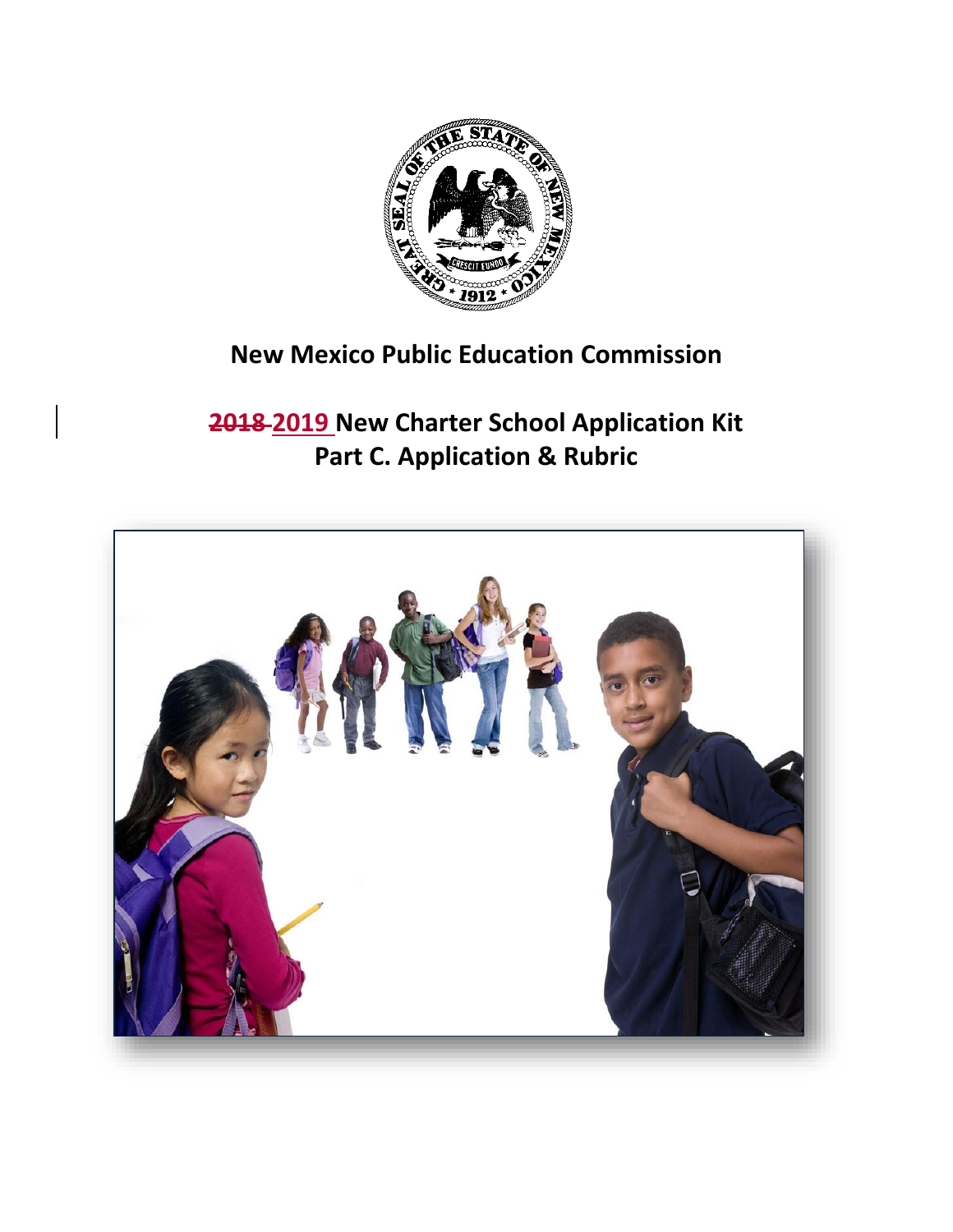#### **School Information:**

Name of Proposed Charter School: Click here to enter text. School Address (if known): Click here to enter text. School Location (City/Town): Click here to enter text. School District within which the proposed school will be located: Click here to enter text. Grades to be served: Click here to enter text. Requested Enrollment Cap: Click here to enter text.

#### **Contact Information:**

Primary Contact Person: Click here to enter text. Address: Click here to enter text. City: Click here to enter text. State: Click here to enter text. | Zip: Click here to enter text.| Daytime Tel: Click here to enter text. Fax: Click here to enter text. Alternate Tel: Click here to enter text. E-Mail: Click here to enter text.

#### Secondary Contact Person: Click here to enter text.

Address: Click here to enter text.

City: Click here to enter text. State: Click here to enter text. | Zip: Click here to enter text.| Daytime Tel: Click here to enter text. | Fax: Click here to enter text. Alternate Tel: Click here to enter text.  $\left| \right|$  E-Mail: Click here to enter text.

#### Founder (if different from above): Click here to enter text.

Address: Click here to enter text. City: Click here to enter text. State: Click here to enter text. | Zip: Click here to enter text.| Daytime Tel: Click here to enter text. | Fax: Click here to enter text. Alternate Tel: Click here to enter text. | E-Mail: Click here to enter text.

#### Founder (if different from above): Click here to enter text.

Address: Click here to enter text. City: Click here to enter text. State: Click here to enter text. | Zip: Click here to enter text. Daytime Tel: Click here to enter text. Fax: Click here to enter text. Alternate Tel: Click here to enter text. E-Mail: Click here to enter text.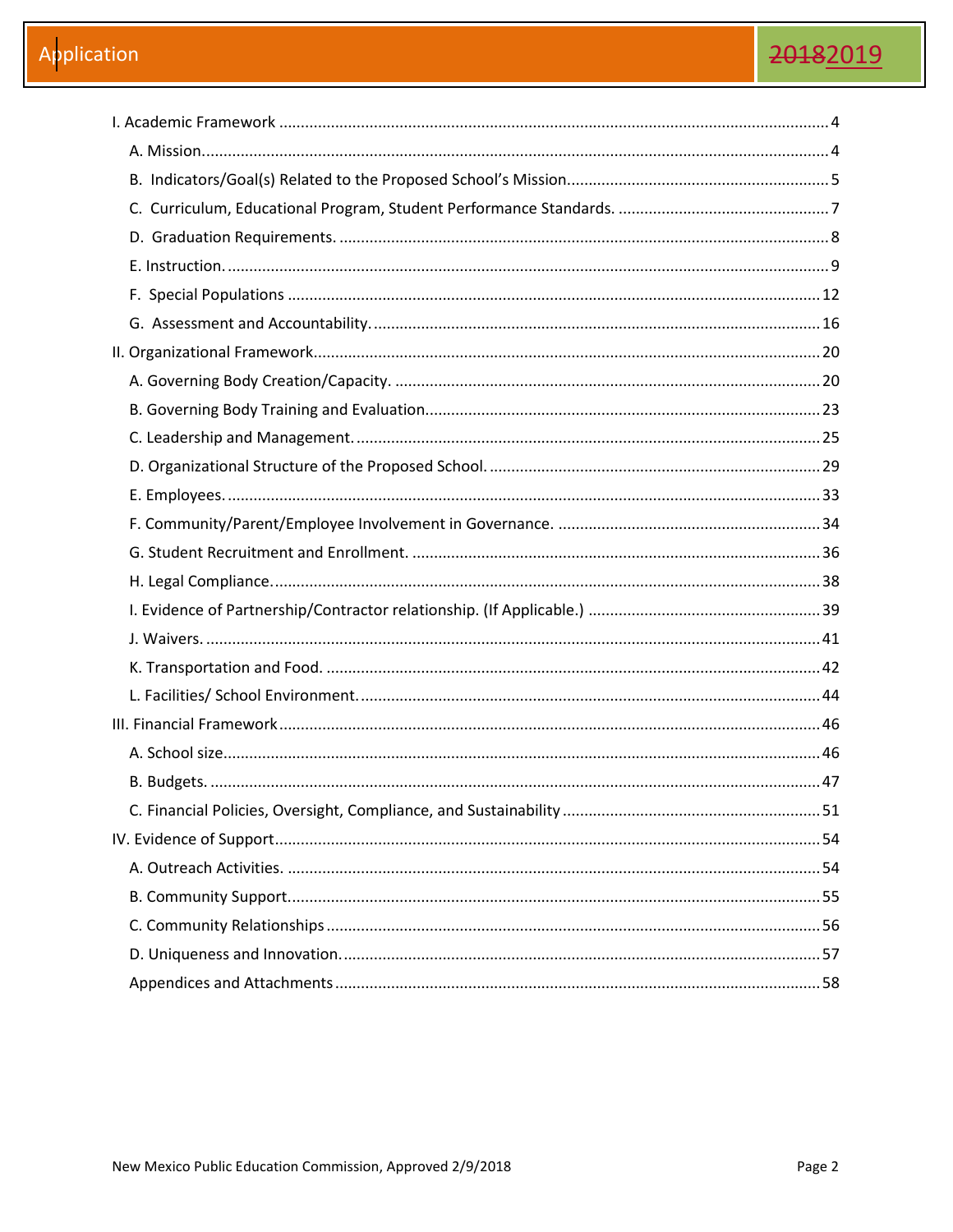**Directions:** Please answer each and every prompt, if applicable (e.g., if you are an elementary school, you will not answer questions about graduation), where indicated. **Use the rubrics following each of the prompts to guide your responses.** 

**Please note:** The Public Education Commission (PEC) has determined which questions are of greater importance than others. Therefore, certain scores are increased as indicated in the scoring rubrics as set forth below.

**Scoring:** Along with each prompt, the application identifies the elements that must be present for a response to be evaluated as "Meets the Criteria." The rubrics on this page govern **general scoring practices**. *Please be sure that each response completely addresses the bulleted points in the rubrics for each individual prompt as well.*

|                                     | All required elements present<br>$\bullet$                                                           |
|-------------------------------------|------------------------------------------------------------------------------------------------------|
|                                     | Sufficient detail present, enabling the proposal to be implemented without requiring<br>$\bullet$    |
| <b>Meets the Criteria</b>           | further proposal development                                                                         |
|                                     | The proposal is reasonable and realistic<br>$\bullet$                                                |
| 100% of total points                | Fully consistent with other sections, including budget and mission<br>٠                              |
|                                     | Fully consistent with all requirements of law<br>$\bullet$                                           |
|                                     | Coherent and easily understood<br>$\bullet$                                                          |
|                                     | Does not clearly meet all criteria identified above to be rated "Meets the Criteria"<br>$\bullet$    |
|                                     | The majority of required elements are present, but not all<br>$\bullet$                              |
| <b>Approaches the Criteria</b>      | Insufficient detail; further proposal development will be required before the applicant<br>$\bullet$ |
|                                     | can begin to implement the concept                                                                   |
| 50% of total points                 | Minor inconsistencies with other sections<br>٠                                                       |
|                                     | May raise questions about legal compliance, but does not demonstrate non-compliance<br>$\bullet$     |
|                                     | May raise questions about reasonableness or viability of the proposal<br>$\bullet$                   |
|                                     | None or less than a majority of the required elements are present<br>$\bullet$                       |
|                                     | Contradicts other sections, or substantially inconsistent with other sections<br>$\bullet$           |
|                                     | Insufficient detail to understand the proposal, which includes:<br>$\bullet$                         |
| <b>Falls Far Below the Criteria</b> | Copying responses from a prior applicant's application<br>$\circ$                                    |
|                                     | Copying statutory, regulatory, or policy/guidance language<br>$\circ$                                |
|                                     | Plagiarizing information from other publicly available material<br>$\Omega$                          |
| 0 points                            | Includes statements that violate or conflict with the requirements of law<br>٠                       |
|                                     | Incoherent or cannot be understood<br>٠                                                              |
|                                     | The proposal is patently unreasonable or unrealistic<br>٠                                            |
|                                     | Does not clearly meet criteria identified above to be rated "Approaches the Criteria"                |

#### **Minimum Scoring Expectations:**

- No response is evaluated as "Falls Far Below the Criteria";
- No more than three responses may be evaluated as "Approaches the Criteria" in any one section of the application; and
- The applicant must earn 95 percent of the available points or more.

A higher score on an application is typically indicative of a stronger start for long-term success. This score does not necessarily indicate whether the application will be approved or not by the Public Education Commission (PEC).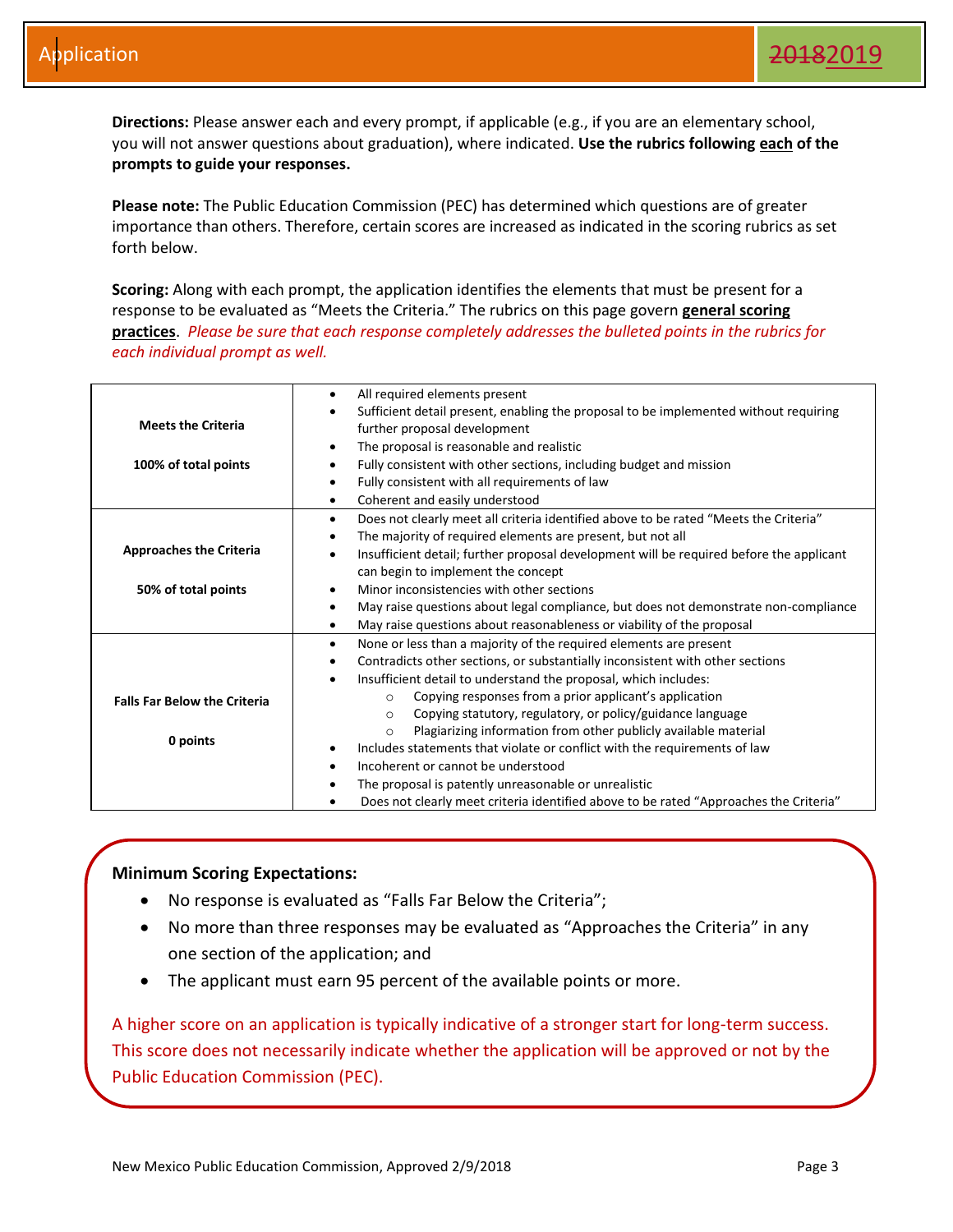### **I. Academic Framework**

#### <span id="page-4-1"></span><span id="page-4-0"></span>**A. Mission.**

*Note:* The proposed school shall report each year on implementation of its mission as set forth in the mission-specific indicator(s), as set forth in the Performance Framework, Academic Framework (see glossary in Part A).

A. (1) State the mission, or the driving force, that guides this school proposal. The mission should answer questions such as: 1) what student outcomes does the proposed school seek to accomplish; 2) how will it accomplish that; and 3) what is innovative and unique about the proposed school? The best mission statements are clear, cohesive, comprehensive, reasonable, and innovative, and have a focus on outcomes rather than inputs.

| <b>Total</b>                                     |                                                                                                                                                                                                                                                                                                                                  |
|--------------------------------------------------|----------------------------------------------------------------------------------------------------------------------------------------------------------------------------------------------------------------------------------------------------------------------------------------------------------------------------------|
| <b>Points</b>                                    | <b>Expectations</b>                                                                                                                                                                                                                                                                                                              |
| <b>Available</b>                                 |                                                                                                                                                                                                                                                                                                                                  |
| 16                                               | A complete response must<br>Identify the student outcomes the proposed school seeks to accomplish;<br>$\bullet$<br>Described how it will achieve the identified student outcomes (inputs/program);<br>$\bullet$<br>and<br>Identify the proposed outcomes and how they will be achieved is innovative and<br>$\bullet$<br>unique. |
| <b>CSD EVALUATION:</b> Click here to enter text. |                                                                                                                                                                                                                                                                                                                                  |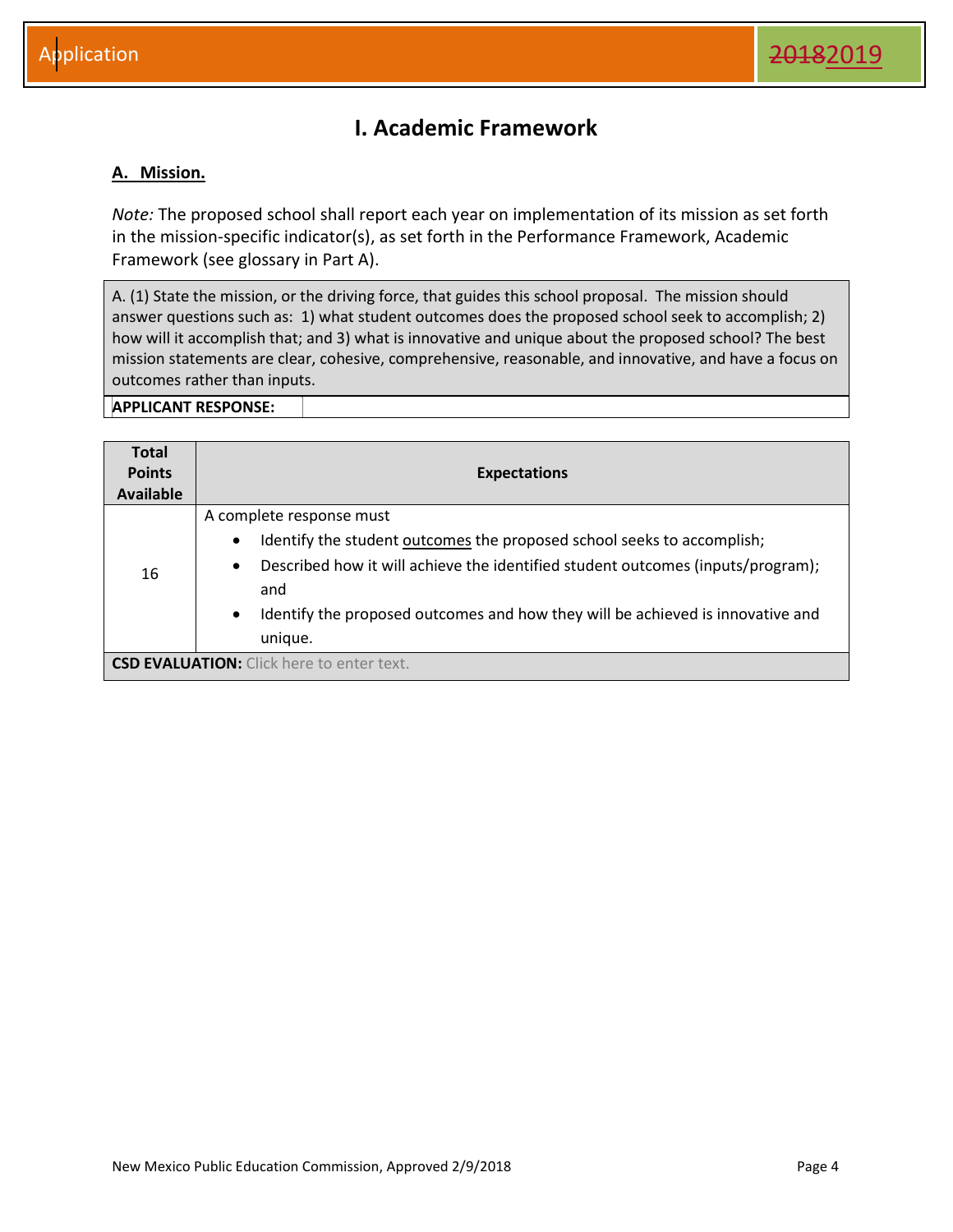#### <span id="page-5-0"></span>**B. Indicators/Goal(s) Related to the Proposed School's Mission.**

The Amended Charter School Act **requires schools to identify at least two mission-specific indicators/goals in the application** that set targets for the implementation of the proposed school mission. Mission-specific indicators/goals MUST BE provided within the application. If the application is approved, these indicators/goals will be used as the initial draft indicators during the negotiations with the Authorizer.

For the purposes of this application, the indicators/goals will show the capacity of the applicant to identify appropriate indicators/goals aligned with the mission of the proposed school. During the later contracting process after approval, the indicators/goals that are finally negotiated and put into the Performance Framework allow an approved school to demonstrate its achievements related to an approved mission. The Performance Framework is assessed on an annual basis and may be revised yearly.

Mission-specific indicators/goals put into the application should

(1) demonstrate the proposed school's ability to implement the proposed school's mission;

(2) be in the format set forth below, which is a SMART goal format (specific, measurable, attainable, rigorous, and time-bound); and finally,

(3) include metrics and measures using the following criteria: "Exceeds standards," "Meets standards," "Does not meet standards," and "Falls far below standards."

For instance, if a school's mission focuses on language acquisition, then a school may choose a mission-specific indicator/goal that measures student progress and performance in this special area. These indicators/goals are monitored on an annual basis.

#### Again, please note that **these indicators/goals are subject to change through the negotiation process as an approved school works with their Authorizer in the contract negotiation process during the planning year**.

Please note: The criteria for the SMART format is as follows:

- **Specific**. A well-defined goal must be specific, clearly and concisely stated, and easily understood. Educational goals should be tied to learning standards or outcomes that specify what students should know and be able to do, for each subject or content area and for each grade, age, or other grouping level.
- **Measurable**. A goal should be tied to measurable results to be achieved. Measurement is then simply an assessment of success or failure in achieving the goal.
- **Attainable.** A goal should be attainable and realistic. The applicant should identify why the goal is attainable.
- **Rigorous**. A goal should present the challenge of rigor. The applicant should identify why the goal is rigorous.
- **Time-Bound with Target Dates**. A well-conceived goal should specify a timeframe or target date for achievement.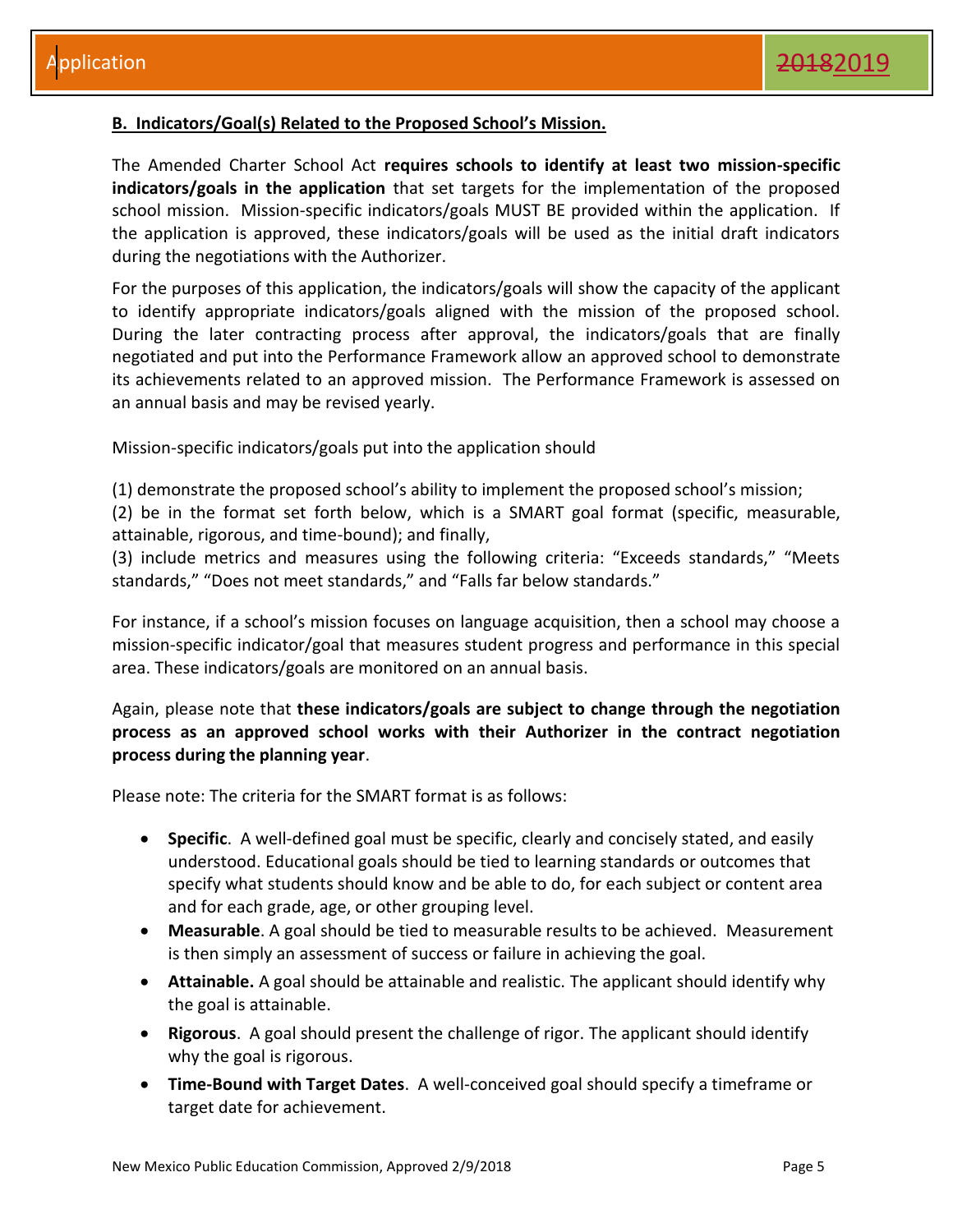#### B.(1) Mission-Specific Indicators/goals

Identify and provide at least one mission-specific indicator/goal in the following section. Include the following key elements:

- First, ensure that the annual indicator/goal provided shows the implementation of the proposed school's mission.
- Second, for each indicator provided, use the SMART format (specific, measurable, attainable, rigorous, and time-bound—see glossary). Your indicator should include all of these key SMART elements, be clear, comprehensive, and cohesive.
- Third, include measures and metrics in your mission-specific indicator/goal. Specifically, determine what percentage constitutes "exceeds standards," what constitutes "meets standards," what falls under "does not meet standards," and what it means to "fall far below standards." NOTE: **Please see examples in the glossary or in Part A of this application**.

| <b>APPLICANT</b>   Goal/Indicator related to School's Mission:      |  |
|---------------------------------------------------------------------|--|
| RESPONSE:   Other Mission-Specific Goals/indicators, if appropriate |  |

| <b>Total</b><br><b>Points</b><br><b>Available</b> | <b>Expectations</b>                                                                                                                                                                                                                                                                                                                                                                                                                                                                                                                                                                                                                                                          |
|---------------------------------------------------|------------------------------------------------------------------------------------------------------------------------------------------------------------------------------------------------------------------------------------------------------------------------------------------------------------------------------------------------------------------------------------------------------------------------------------------------------------------------------------------------------------------------------------------------------------------------------------------------------------------------------------------------------------------------------|
| 12                                                | A complete response must<br>Include one mission-specific indicator/goal;<br>Align to the student outcomes identified in the mission response (A.1.);<br>٠<br>Include all elements of the SMART format:<br>Specific<br>$\circ$<br>Measurable<br>$\circ$<br>Attainable<br>$\circ$<br>Rigorous<br>$\circ$<br>Time bound;<br>$\circ$<br>Include the following rating categories-Exceeds Standards, Meets Standards,<br>Does Not Meet Standards, and Falls Far Below Standards;<br>Include measures and metrics, including percentages for each rating category;<br>٠<br>Explain why the established goals are rigorous; and<br>Explain why the established goals are attainable. |
|                                                   | <b>CSD EVALUATION:</b> Click here to enter text.                                                                                                                                                                                                                                                                                                                                                                                                                                                                                                                                                                                                                             |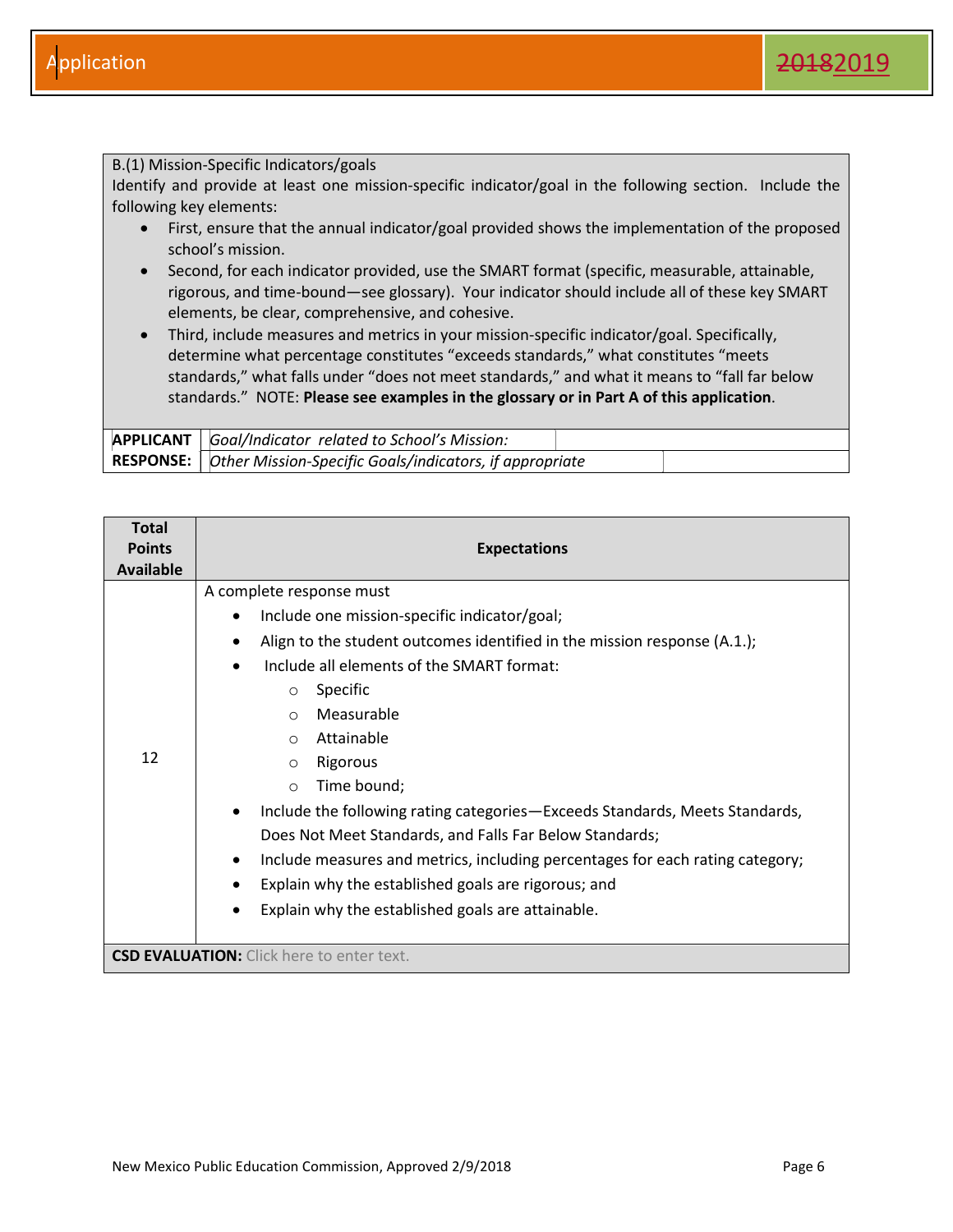#### <span id="page-7-0"></span>**C. Curriculum, Educational Program, Student Performance Standards.**

C. (1) Provide a description of the proposed school's curriculum. The proposed curriculum must be research-based, reasonable, and clearly align with the New Mexico Common Core State Standards and the proposed school's mission.

Provide and describe a detailed, clear, comprehensive, and reasonable timeline and plan for the development of the entire proposed curriculum, including identification of responsible staff, action steps, and deadlines that will ensure alignment with CCSS, NM Content Standards, and the proposed school's mission. If approved, the PEC requires one semester's curriculum to be fully completed by the charter school during the planning year before commencement of operations is approved.

| <b>Total</b>     |                                                                                                |  |  |
|------------------|------------------------------------------------------------------------------------------------|--|--|
| <b>Points</b>    | <b>Expectations</b>                                                                            |  |  |
| <b>Available</b> |                                                                                                |  |  |
|                  | A complete response must                                                                       |  |  |
|                  | Describe the proposed school's curriculum;                                                     |  |  |
|                  | Identify information that demonstrates the curriculum is research-based;                       |  |  |
|                  | Describe a curriculum that is reasonable, based on the professional judgment of<br>$\bullet$   |  |  |
|                  | experienced educators;                                                                         |  |  |
|                  | Identify information that demonstrates how the curriculum will align with the New<br>$\bullet$ |  |  |
|                  | Mexico Common Core State Standards (CCSS) and New Mexico Content Standards;                    |  |  |
|                  | Identify information that demonstrates how the curriculum will align with the<br>$\bullet$     |  |  |
|                  | proposed school's mission; and                                                                 |  |  |
|                  | Include a reasonable (as based on the professional judgment of experienced                     |  |  |
|                  | educators) timeline and plan for the development of the entire proposed                        |  |  |
|                  | curriculum—including scope and sequence, unit plans, daily lesson plans, project               |  |  |
|                  | plans and rubrics, and unit and course assessments.                                            |  |  |
| 12               | The timeline must identify the following:<br>$\circ$                                           |  |  |
|                  | responsible staff                                                                              |  |  |
|                  | action steps<br>п                                                                              |  |  |
|                  | deadlines<br>$\blacksquare$                                                                    |  |  |
|                  | The timeline must include specific action steps that will ensure alignment<br>$\circ$          |  |  |
|                  | with the CCSS, NM Content Standards, NextGen Science Standards, and the                        |  |  |
|                  | proposed school's mission.                                                                     |  |  |
|                  | The timeline must demonstrate that the scope and sequence and unit<br>$\circ$                  |  |  |
|                  | plans for one semester's curriculum will be fully completed before June 1st                    |  |  |
|                  | of the planning year-the deadline for having the commencement of                               |  |  |
|                  | operations approved.                                                                           |  |  |
|                  | If the applicant is proposing to adopt a fully developed or standardized<br>$\circ$            |  |  |
|                  | curriculum, the timeline must include specific action steps to adapt the                       |  |  |
|                  | curriculum to the needs of the local community and the State of New                            |  |  |
|                  | Mexico.                                                                                        |  |  |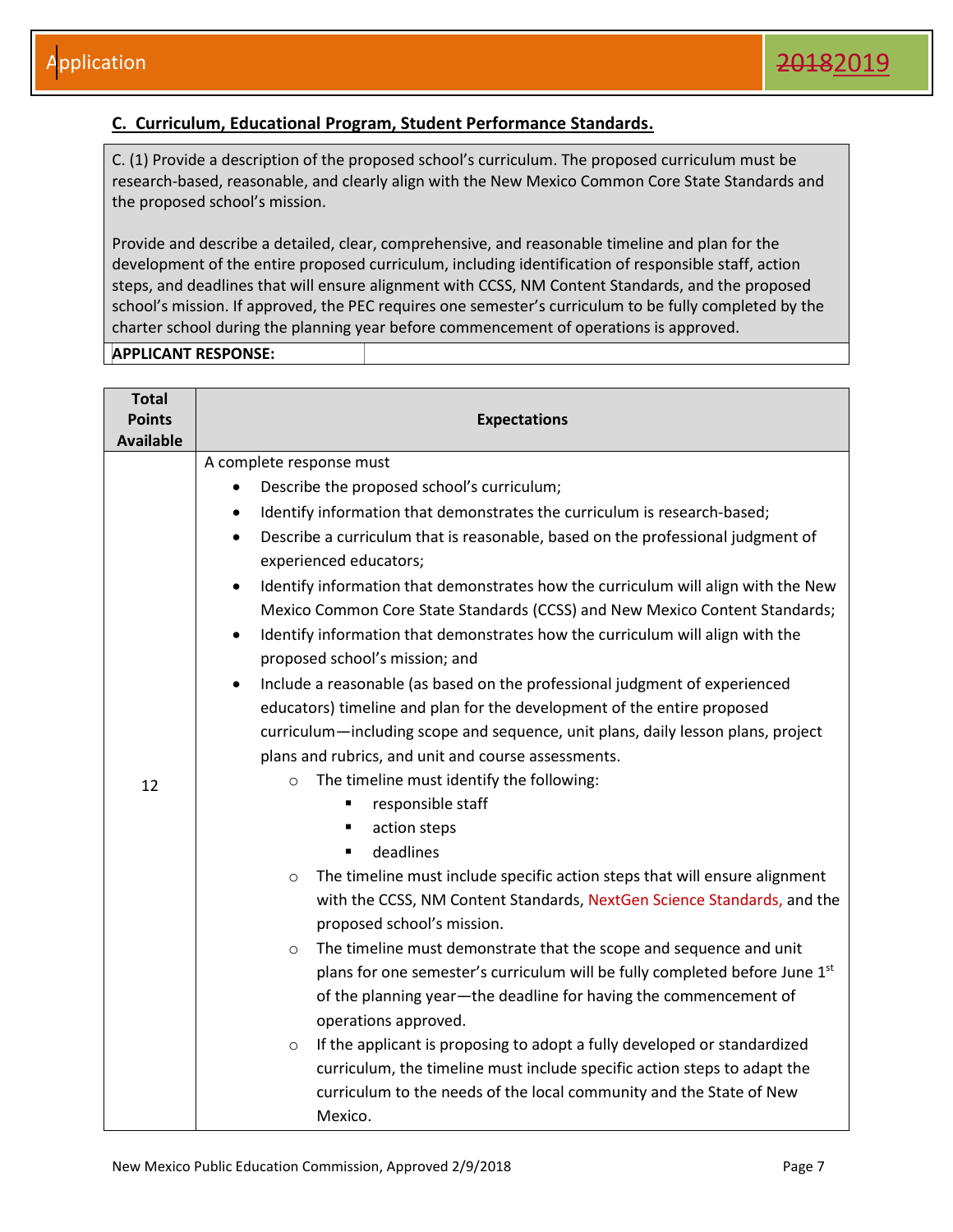#### **CSD EVALUATION:** Click here to enter text.

#### <span id="page-8-0"></span>**D. Graduation Requirements.**

D. (1) Identify the proposed school's proposed requirements for graduation, if applicable, and explain any changes or additional requirements that vary from state minimum requirements. Provide high school graduation requirements that clearly articulate and meet state requirements. If you provide additional requirements that vary from state minimum requirements, ensure they are clearly explained.

If you are seeking any change from mandated minimum graduation requirements, identify the change and explain why you are seeking it. Clearly explain how the change supports the mission and ensures student readiness for college or other post-secondary opportunities.

| <b>Total</b>     |                                                                                            |
|------------------|--------------------------------------------------------------------------------------------|
| <b>Points</b>    | <b>Expectations</b>                                                                        |
| <b>Available</b> |                                                                                            |
|                  | A complete response must                                                                   |
|                  | Identify all of the proposed school's graduation requirements;                             |
|                  | Provide proposed Alternative Demonstration of Competency policies, if any                  |
|                  | Align to state graduation requirements OR explicitly identify all requirements that        |
| 4                | vary from state minimum requirements; and                                                  |
|                  | If there are variances from state minimum requirements explain the following:<br>$\bullet$ |
|                  | why the proposed school believes the change is important<br>$\circ$                        |
|                  | how the change supports the mission<br>$\circ$                                             |
|                  | how the change ensures student readiness for college, career, or other<br>$\circ$          |
|                  | post-secondary opportunities.                                                              |
|                  | <b>CSD EVALUATION:</b> Click here to enter text.                                           |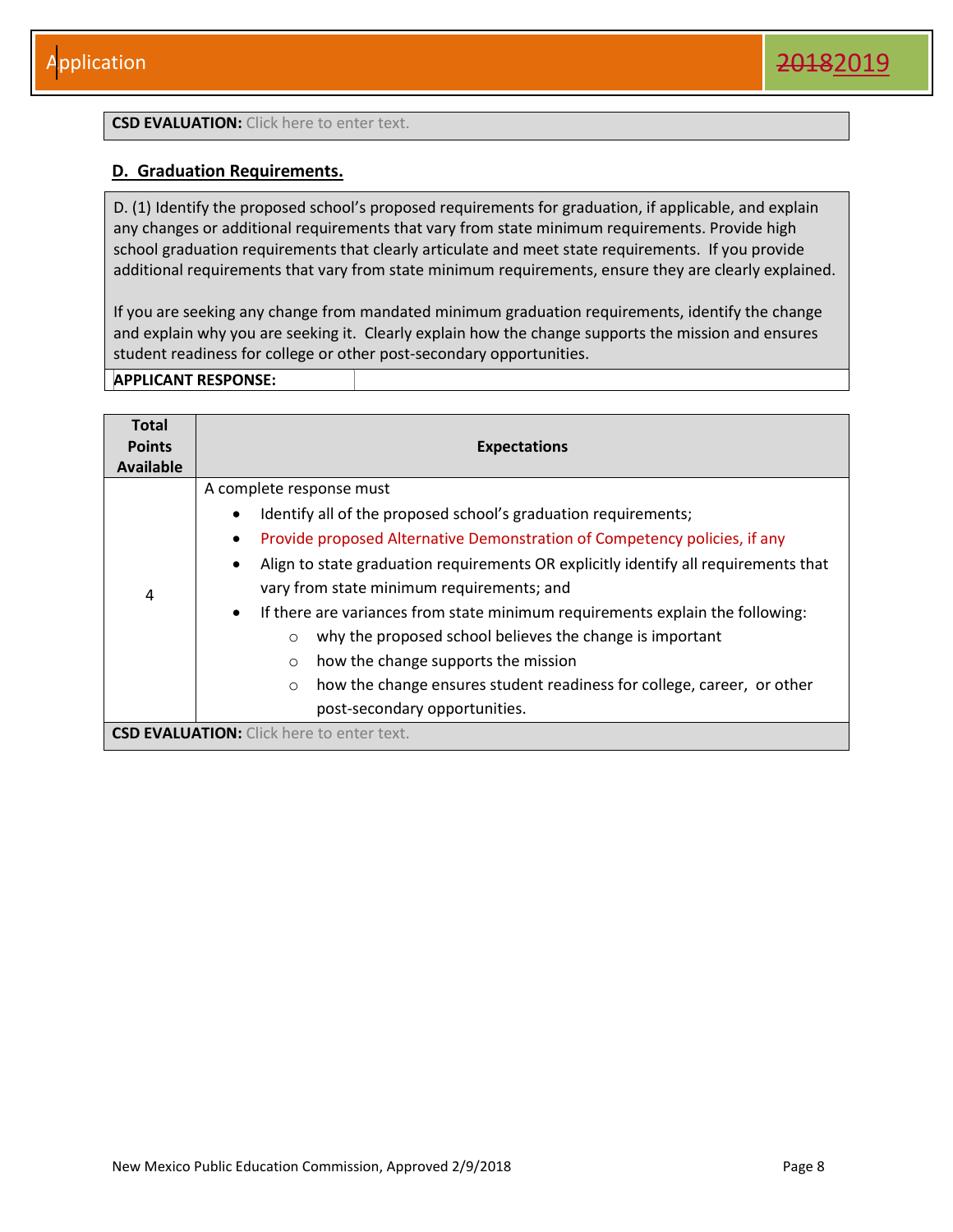#### <span id="page-9-0"></span>**E. Instruction.**

E. (1) Provide a **clear, comprehensive, and cohesive** overview of the educational philosophy and instructional methods to be implemented that **clearly** supports and aligns with the proposed school's mission, and curriculum.

| <b>Total</b><br><b>Points</b><br>Available | <b>Expectations</b>                                                                                                                                                                                                                                                                                                                                                                                                                                                           |
|--------------------------------------------|-------------------------------------------------------------------------------------------------------------------------------------------------------------------------------------------------------------------------------------------------------------------------------------------------------------------------------------------------------------------------------------------------------------------------------------------------------------------------------|
| 4                                          | A complete response must<br>Describe the educational philosophy of the proposed school;<br>$\bullet$<br>Identify primary instructional methods to be implemented that align to the<br>$\bullet$<br>educational philosophy;<br>Identify information that demonstrates the instructional methods are research-<br>$\bullet$<br>based; and<br>Describe how the educational philosophy and instructional methods support and<br>$\bullet$<br>align to the mission and curriculum. |
|                                            | <b>CSD EVALUATION:</b> Click here to enter text.                                                                                                                                                                                                                                                                                                                                                                                                                              |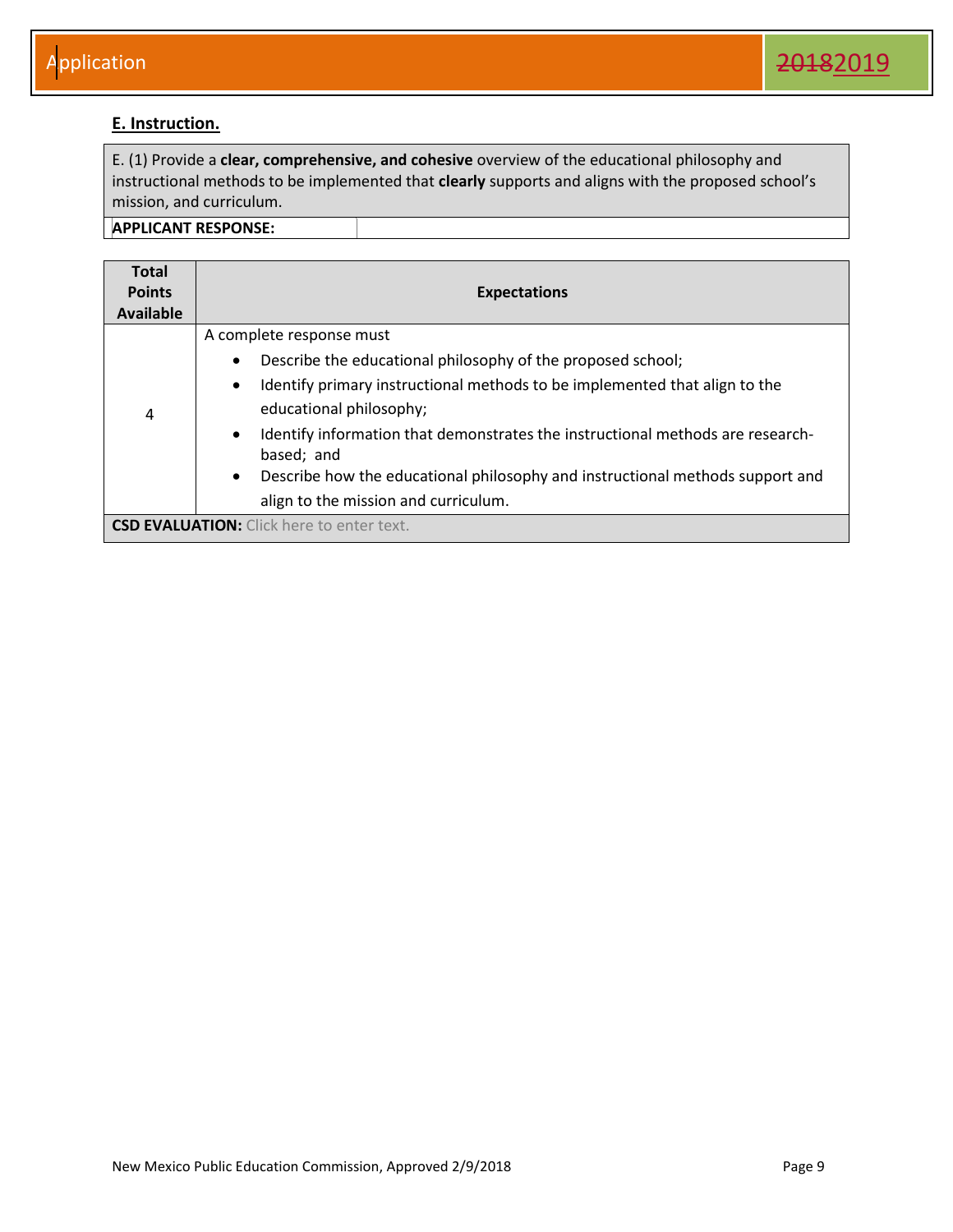E.(2) Provide a yearly calendar and daily schedule (length of school day, instructional blocks, and breaks) that **completely comply** with **all** state requirements and ensure **effective, successful** implementation of the academic program/curriculum. Describe in detail how this schedule supports the proposed school's educational program and how the calendar is optimal for achieving high outcomes for your anticipated student population.

| <b>Total</b><br><b>Points</b><br><b>Available</b> | <b>Expectations</b>                                                                          |
|---------------------------------------------------|----------------------------------------------------------------------------------------------|
|                                                   | A complete response must                                                                     |
|                                                   | Include a yearly calendar that identifies the following:                                     |
|                                                   | Annual start date and end date<br>$\bigcirc$                                                 |
|                                                   | Teacher professional development days and times<br>$\circ$                                   |
|                                                   | School-wide assessment periods<br>$\circ$                                                    |
|                                                   | School days, holidays, and partial days<br>$\circ$                                           |
|                                                   | Teacher parent conferences;<br>$\circ$                                                       |
|                                                   | Include a daily schedule that identifies the following:                                      |
|                                                   | Instructional times<br>$\bigcirc$                                                            |
| 4                                                 | <b>Break times</b><br>$\circ$                                                                |
|                                                   | Start and end times<br>$\circ$                                                               |
|                                                   | Differences in the daily schedule for full and partial days;<br>$\circ$                      |
|                                                   | Meet all minimum hour (total instructional time) requirements laid out in NMSA<br>$\bullet$  |
|                                                   | $22 - 2 - 8.1$ ;                                                                             |
|                                                   | Describe how the calendar and schedule support the proposed school's<br>$\bullet$            |
|                                                   | educational program;                                                                         |
|                                                   | Describe how the calendar and schedule are optimal for achieving high outcomes<br>$\bullet$  |
|                                                   | for the anticipated student population; and                                                  |
|                                                   | Be supported by the proposed budget found in the Financial Framework section of<br>$\bullet$ |
|                                                   | the application.                                                                             |
|                                                   | <b>CSD EVALUATION:</b> Click here to enter text.                                             |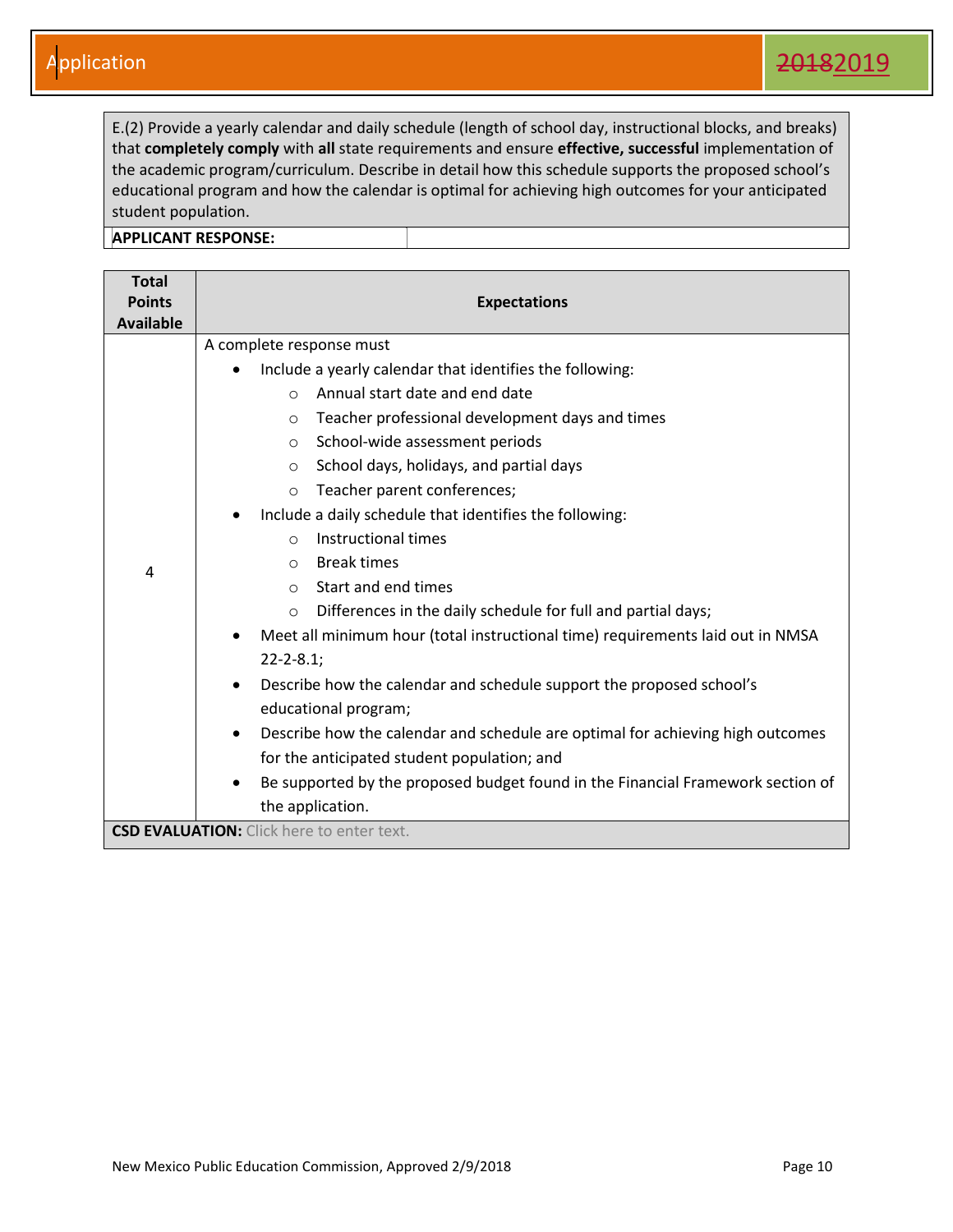E. (3) Provide a **clear, comprehensive, and cohesive** explanation of how the educational philosophy, instructional methods, and yearly calendar and daily schedule will be effective with the anticipated student population.

| <b>Total</b><br><b>Points</b> | <b>Expectations</b>                                                                                                                                                                                                                                                                                                                                                                                                                                                                                                                                                                                                                                                                                          |
|-------------------------------|--------------------------------------------------------------------------------------------------------------------------------------------------------------------------------------------------------------------------------------------------------------------------------------------------------------------------------------------------------------------------------------------------------------------------------------------------------------------------------------------------------------------------------------------------------------------------------------------------------------------------------------------------------------------------------------------------------------|
| <b>Available</b>              |                                                                                                                                                                                                                                                                                                                                                                                                                                                                                                                                                                                                                                                                                                              |
| 4                             | A complete response must<br>Identify the anticipated student population, including:<br>$\bullet$<br>Demographic information based on the local community population<br>$\circ$<br>Educational proficiency based upon enrollment at the school<br>$\circ$<br>Attendance and truancy trends<br>$\circ$<br>English language proficiency<br>$\circ$<br>Other special educational needs;<br>$\circ$<br>Explain any special factors influencing the makeup of the anticipated student<br>population;<br>Explain how the educational philosophy has been designed to meet students'<br>$\bullet$<br>needs;<br>Explain how the instructional methods have been designed to meet students'<br>$\bullet$<br>needs; and |
|                               | Explain how the yearly calendar and daily schedule have been designed to meet<br>$\bullet$<br>students' needs.                                                                                                                                                                                                                                                                                                                                                                                                                                                                                                                                                                                               |
|                               | <b>CSD EVALUATION:</b> Click here to enter text.                                                                                                                                                                                                                                                                                                                                                                                                                                                                                                                                                                                                                                                             |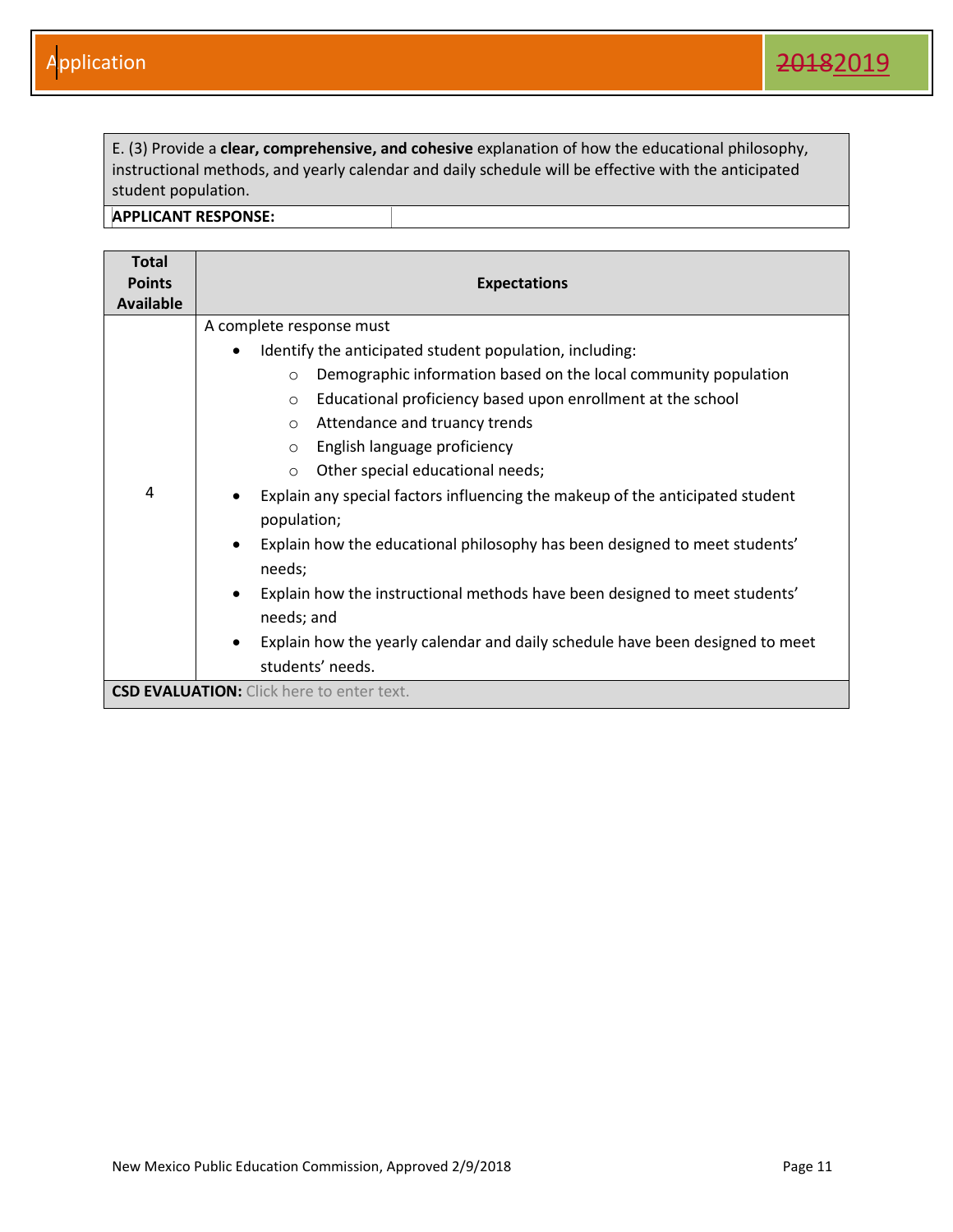### <span id="page-12-0"></span>**F. Special Populations.**

This includes those with Individualized Education Programs (IEPs) and English language learners (ELLs).

#### **F. (1) Special Education.**

F. (1) (a) Provide a **clear, cohesive, and comprehensive** description of how the proposed school will provide required instructional services/supports to students with IEPs. Ensure you address both students with disabilities and students classified as gifted.

| <b>Total</b>     |                                                                                                                                                                                                                                                                                                                                                                                                                                                                                                                                                                                                                                                                                                                                                                                                                                                                                            |
|------------------|--------------------------------------------------------------------------------------------------------------------------------------------------------------------------------------------------------------------------------------------------------------------------------------------------------------------------------------------------------------------------------------------------------------------------------------------------------------------------------------------------------------------------------------------------------------------------------------------------------------------------------------------------------------------------------------------------------------------------------------------------------------------------------------------------------------------------------------------------------------------------------------------|
| <b>Points</b>    | <b>Expectations</b>                                                                                                                                                                                                                                                                                                                                                                                                                                                                                                                                                                                                                                                                                                                                                                                                                                                                        |
| <b>Available</b> |                                                                                                                                                                                                                                                                                                                                                                                                                                                                                                                                                                                                                                                                                                                                                                                                                                                                                            |
| 4                | A complete response must<br>Describe how the proposed school will identify and provide instructional supports<br>and services to students with disabilities, who have IEPs or are eligible for an IEP;<br>Describe how the proposed school will ensure that students who are ELs are not<br>$\bullet$<br>over-identified as students with disabilities;<br>Describe how the proposed school will identify and provide instructional supports<br>$\bullet$<br>and services to gifted students who have IEPs or are eligible for an IEP;<br>Describe how the school will address the spectrum of needs that students with<br>$\bullet$<br>IEPs may present;<br>Identify specific responsibilities for school staff, classroom teachers, and special<br>$\bullet$<br>education staff; and<br>Identify specific training and support that will be provided to teachers and school<br>$\bullet$ |
|                  | staff to ensure they are able to fulfill their responsibilities.                                                                                                                                                                                                                                                                                                                                                                                                                                                                                                                                                                                                                                                                                                                                                                                                                           |
|                  | <b>CSD EVALUATION:</b> Click here to enter text.                                                                                                                                                                                                                                                                                                                                                                                                                                                                                                                                                                                                                                                                                                                                                                                                                                           |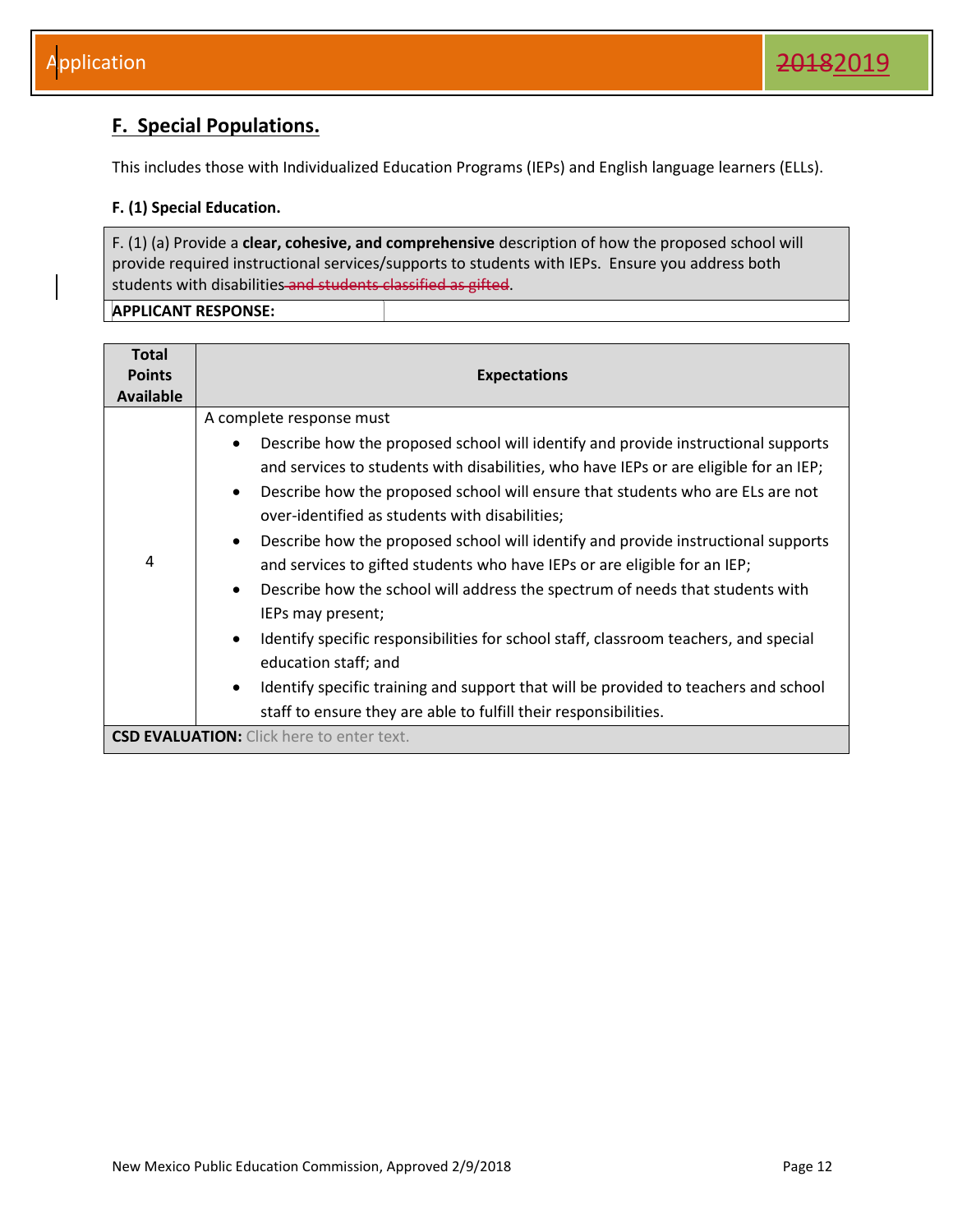F. (1) (b) Provide a **clear, cohesive, and comprehensive** description of how the proposed school will regularly evaluate and monitor the progress and success of special education students to ensure attainment of IEP goals.

| <b>Total</b>     |                                                                                                   |
|------------------|---------------------------------------------------------------------------------------------------|
| <b>Points</b>    | <b>Expectations</b>                                                                               |
| <b>Available</b> |                                                                                                   |
|                  | A complete response must                                                                          |
| 4                | Describe how the proposed school will monitor the progress toward special<br>$\bullet$            |
|                  | education students' attainment of IEP goals;                                                      |
|                  | Identify specific responsibilities for school staff, classroom teachers, and special<br>$\bullet$ |
|                  | education staff;                                                                                  |
|                  | Identify the regular intervals at which progress will be monitored and success will<br>$\bullet$  |
|                  | be evaluated;                                                                                     |
|                  | Identify specific actions/reporting that will engage students and or families; and<br>$\bullet$   |
|                  | Describe how the school will evaluate the effectiveness of its special education<br>$\bullet$     |
|                  | program and services.                                                                             |
|                  | <b>CSD EVALUATION:</b> Click here to enter text.                                                  |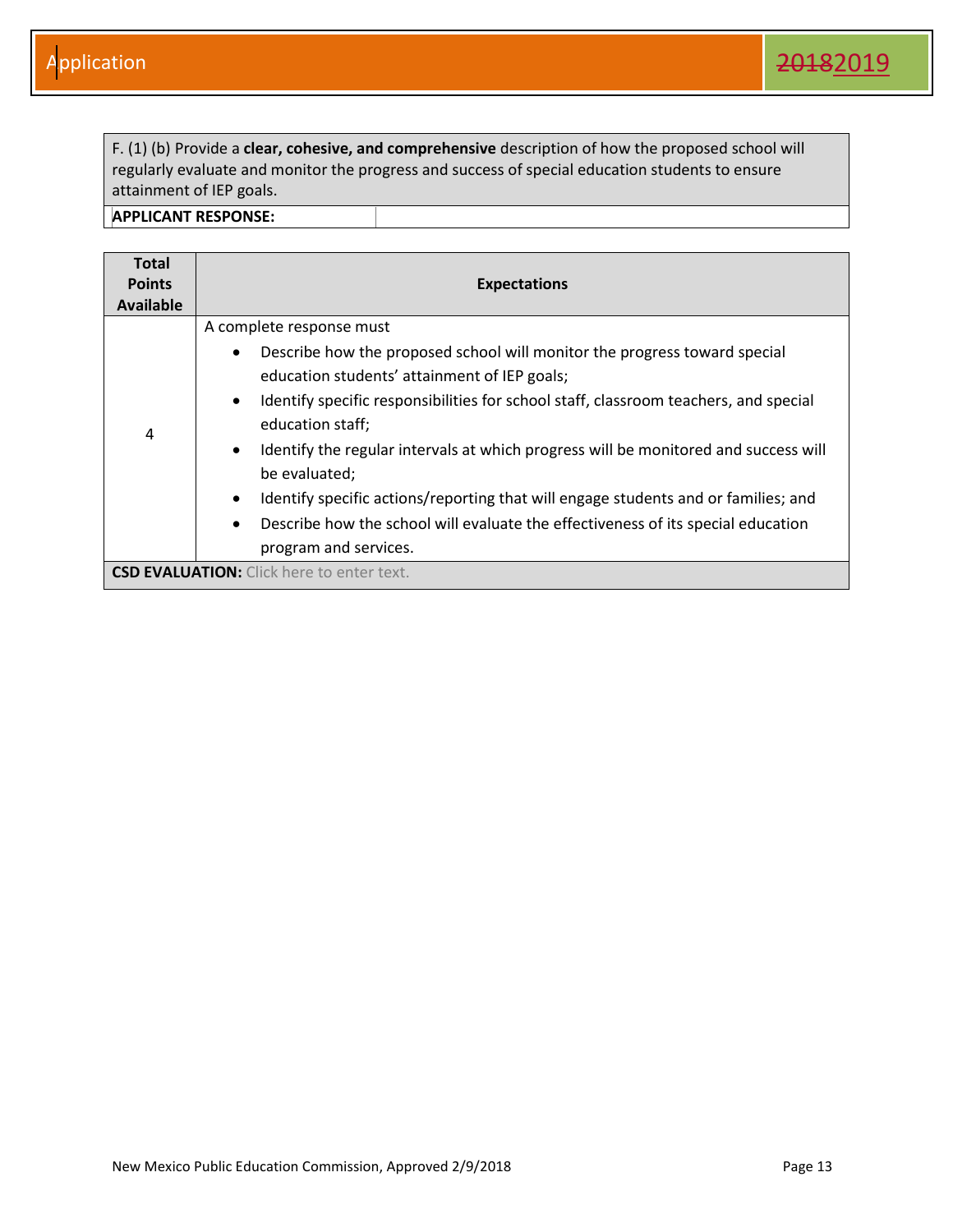#### **F. (2) English Language Learner (ELLs).**

F.(2)(a) Provide a **clear, comprehensive, and cohesive** description of how the proposed school will provide required curriculum, and instructional services/supports to students identified as ELs. **APPLICANT RESPONSE:** 

| <b>Total</b><br><b>Points</b><br>Available | <b>Expectations</b>                                                                                                                                                                                                                                                                                                                                                                                                                                                                                                                                                                                                                                                                                                                                                                                                                                                                                                                                             |
|--------------------------------------------|-----------------------------------------------------------------------------------------------------------------------------------------------------------------------------------------------------------------------------------------------------------------------------------------------------------------------------------------------------------------------------------------------------------------------------------------------------------------------------------------------------------------------------------------------------------------------------------------------------------------------------------------------------------------------------------------------------------------------------------------------------------------------------------------------------------------------------------------------------------------------------------------------------------------------------------------------------------------|
| 4                                          | A complete response must<br>Describe how the proposed school will identify English learners (ELs) and provide<br>$\bullet$<br>the required curriculum and instructional services/supports to students identified<br>as ELs;<br>Identify how the school will implement the English Language Development<br>$\bullet$<br>Standards for ELs in its school;<br>Identify how the school will provide ELs with instruction and support to develop<br>$\bullet$<br>English language proficiency;<br>Identify how the school will provide ELs with access to grade-level content;<br>$\bullet$<br>Describe how the school will address the spectrum of needs that ELs may present;<br>$\bullet$<br>Identify specific responsibilities for school staff and classroom teachers; and<br>$\bullet$<br>Identify specific training and support that will be provided to teachers and school<br>$\bullet$<br>staff to ensure they are able to fulfill their responsibilities. |
|                                            | <b>CSD EVALUATION:</b> Click here to enter text.                                                                                                                                                                                                                                                                                                                                                                                                                                                                                                                                                                                                                                                                                                                                                                                                                                                                                                                |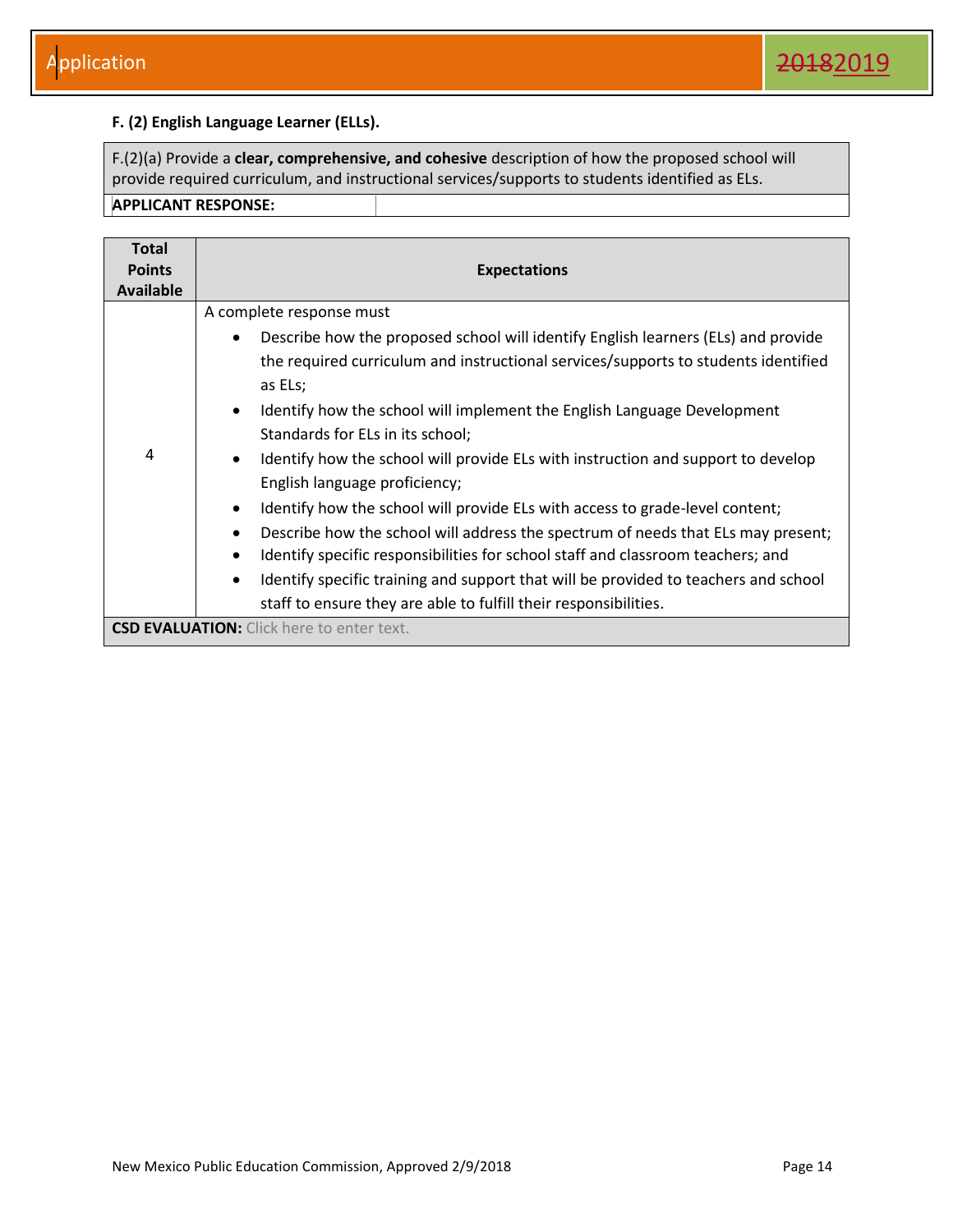F. (2) (b) Provide a **clear, comprehensive, and cohesive plan** to regularly evaluate and monitor the progress of English learners.

| <b>Total</b>  |                                                                                                   |
|---------------|---------------------------------------------------------------------------------------------------|
| <b>Points</b> | <b>Expectations</b>                                                                               |
| Available     |                                                                                                   |
|               | A complete response must                                                                          |
|               | Describe how the proposed school will monitor the progress of ELs toward English<br>$\bullet$     |
| 4             | language proficiency, both annually and within the school year;                                   |
|               | Identify specific responsibilities for school staff and classroom teachers;<br>$\bullet$          |
|               | Identify the regular intervals at which progress will be monitored;                               |
|               | Identify specific actions/reporting that will engage students and/or families;<br>$\bullet$       |
|               | Describe how the school will evaluate the effectiveness of its EL program and<br>$\bullet$        |
|               | services; and                                                                                     |
|               | Describe how the school will monitor exited EL students (reclassified fluent English<br>$\bullet$ |
|               | proficient students-RFEPs) for two years for academic progress.                                   |
|               | <b>CSD EVALUATION:</b> Click here to enter text.                                                  |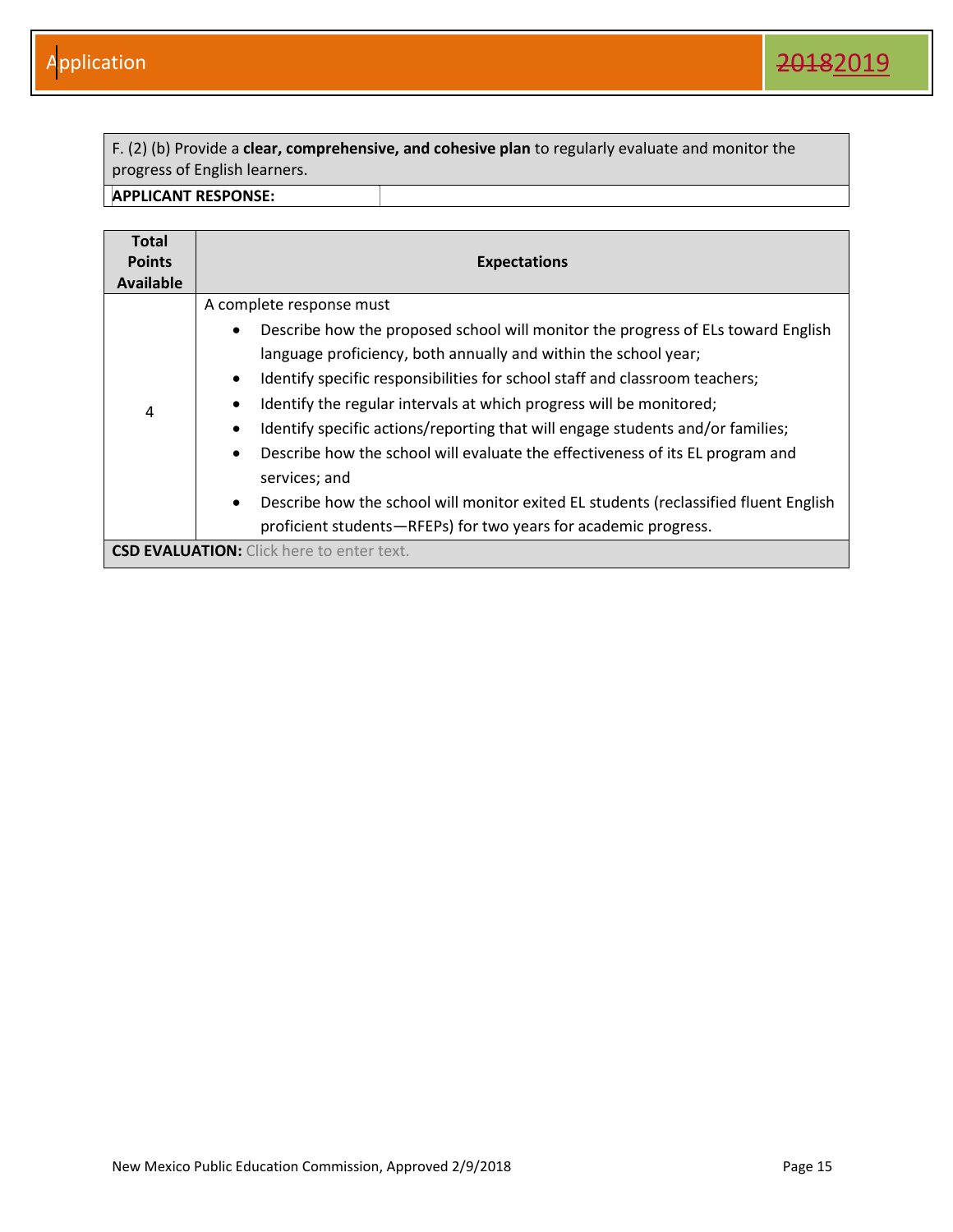#### <span id="page-16-0"></span>**G. Assessment and Accountability.**

A charter school application should include a clear plan for evaluating student performance across the curriculum. This plan should align with state performance standards, as well as with the proposed school's student performance indicators/goals, and should be presented, along with a clear timeline for achieving these standards/indicators/goals. A clear explanation of the types of assessments and frequency of administration should be included, reflecting thoughtfulness given to tracking student progress. A plan for the use of data gathered through assessments should include procedures for taking corrective action (both individually and collectively) if pupil performance falls below expected standards.

A quality assessment plan will include summative (end-of-year) assessments as well as formative (more frequent) assessments to track student skill and knowledge development and to inform instruction. The plan will include how this data will be used to guide professional development of teachers, as well as how this data will be used to guide refinement of the curriculum and instruction.

When developing the assessment plan, you should consider: 1) the appropriateness of assessments to the curriculum; 2) what will serve as baseline for student progress comparisons; 3) the inclusion of school, state, and other assessments to demonstrate appropriate student growth (e.g., PARCC, SBA, DRA, iStation, NWEA MAP, AP, IB, SAT, ACT, ACCESS); 4) the ability of the assessment plan to provide for the early detection of students struggling with curriculum content; and 5) the ability of assessments to reflect the use of basic skills at grade-appropriate levels (e.g., reading, writing, problem-solving).

*Note:* Be aware that all New Mexico public schools, including charter schools, are subject to a variety of testing requirements, including the PARCC Assessments (for English language arts— ELA and math), which are aligned with CCSS and the Standards Based Assessment Program (SBA) (for science), which is aligned with state and federal content standards.

For more information on NM assessment requirements, please see: https://webnew.ped.state.nm.us/bureaus/assessment/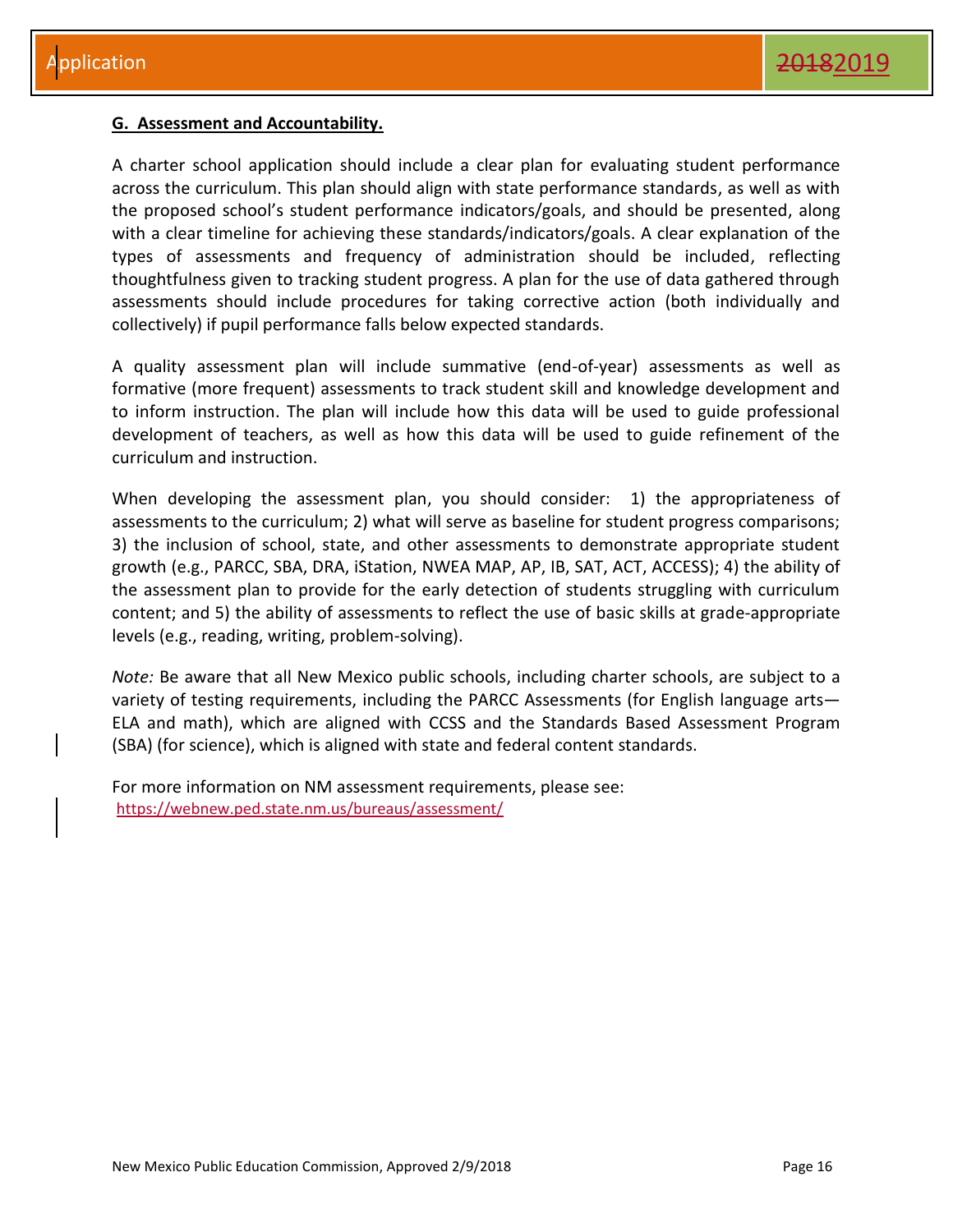G.(1) Provide a **clear, comprehensive, and cohesive assessment plan** that identifies what measures will be used to indicate that students are making academic progress, the grade levels at which the assessments will be used, frequency of assessing, and how the assessments will be used to inform instruction. Please provide **clear** evidence that the applicant has considered the common core standards, the state-mandated PARCC and SBA, all federally and state required assessments, and the proposed school's projected student population.

| <b>Total</b><br><b>Points</b><br><b>Available</b> | <b>Expectations</b>                                                                                                                                                                                                                                                                                                                                                                                                                                                                                                                                                                                                                                                                                                                                                                                                                                                                                                                                                                                                                                                                                                                                             |
|---------------------------------------------------|-----------------------------------------------------------------------------------------------------------------------------------------------------------------------------------------------------------------------------------------------------------------------------------------------------------------------------------------------------------------------------------------------------------------------------------------------------------------------------------------------------------------------------------------------------------------------------------------------------------------------------------------------------------------------------------------------------------------------------------------------------------------------------------------------------------------------------------------------------------------------------------------------------------------------------------------------------------------------------------------------------------------------------------------------------------------------------------------------------------------------------------------------------------------|
| 6                                                 | A complete response must<br>Include an assessment calendar that identifies all state or district mandated<br>assessment periods and dates related to teacher analysis/use of assessment data<br>to inform instruction<br>Include assessments/progress monitoring for special populations;<br>$\circ$<br>Identify, for all state or district mandated assessment periods, the grade levels at<br>which the assessments will be administered;<br>Describe, for all state or district mandated assessment periods, the specific data<br>$\bullet$<br>that will be collected, reported, analyzed, evaluated, and utilized to inform<br>instruction;<br>Describe how the data identified will be used to inform instruction;<br>$\bullet$<br>Align with all state assessment and data reporting requirements;<br>$\bullet$<br>Describe how the assessment plan meets the specific needs of the proposed<br>$\bullet$<br>school's projected student population;<br>Describe how the assessment plan aligns to the proposed school's mission; and<br>$\bullet$<br>Include any assessments that may be negotiated as part of the performance<br>framework and contract. |
|                                                   | <b>CSD EVALUATION:</b> Click here to enter text.                                                                                                                                                                                                                                                                                                                                                                                                                                                                                                                                                                                                                                                                                                                                                                                                                                                                                                                                                                                                                                                                                                                |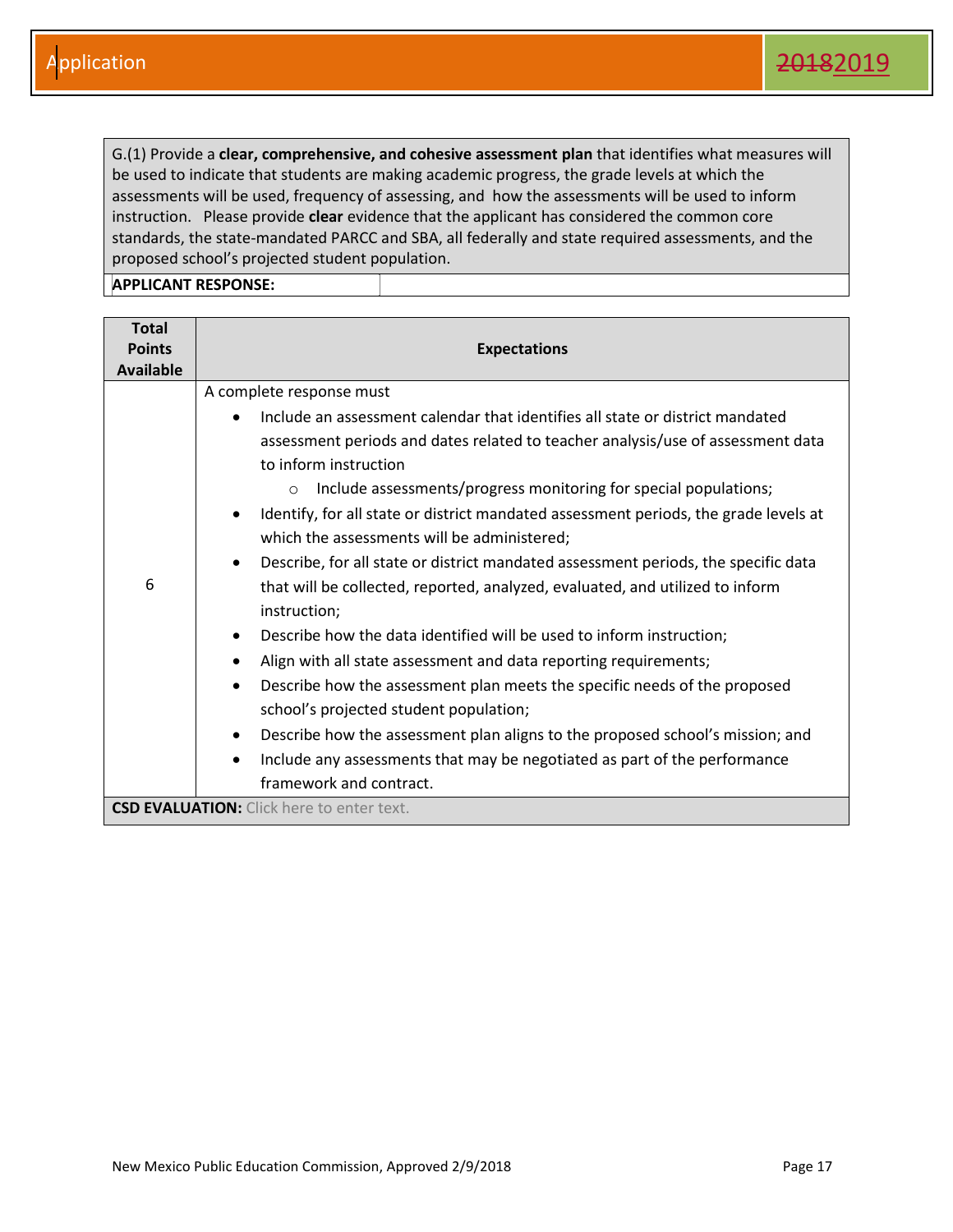G.(2) Provide a **clear, comprehensive, and cohesive** description of the how assessment data will be analyzed and what corrective actions will be taken if the proposed school falls short of achieving student academic achievement, or growth expectations, or goals at the individual (remediation/at-risk student) **and** school-wide levels. Provide a complete explanation of what would trigger such corrective actions, who would be responsible for implementing them, and how the proposed school will assess effectiveness.

| <b>Total</b><br><b>Points</b><br><b>Available</b> | <b>Expectations</b>                                                                                                                                                                                                                                                                                                                                                                                                                                                                                                                                                                                                                                                                                                                                                                                                                                                                                             |
|---------------------------------------------------|-----------------------------------------------------------------------------------------------------------------------------------------------------------------------------------------------------------------------------------------------------------------------------------------------------------------------------------------------------------------------------------------------------------------------------------------------------------------------------------------------------------------------------------------------------------------------------------------------------------------------------------------------------------------------------------------------------------------------------------------------------------------------------------------------------------------------------------------------------------------------------------------------------------------|
| 4                                                 | A complete response must<br>Identify the processes the school will use, including specific action steps, triggers<br>$\bullet$<br>that would prompt action steps, responsible parties, timelines, and associated<br>costs, to<br>monitor academic performance and<br>$\circ$<br>take appropriate corrective action if the school is not on track to or does<br>$\circ$<br>not meet academic performance expectations;<br>Address specific responsibilities related to<br>meeting student academic achievement or growth expectations at the<br>$\circ$<br>school-wide level and<br>meeting student academic achievement goals at the individual student<br>$\circ$<br>level (remediation/at-risk student);<br>Describe how the school will regularly evaluate the effectiveness of its academic<br>$\bullet$<br>program generally and the effectiveness of specific corrective actions or<br>interventions; and |
|                                                   | Describe how the proposed school's processes meet the requirements of NMSA<br>٠<br>1978 § 22-2C-6(A) and (B) and 22-2E-4(E).                                                                                                                                                                                                                                                                                                                                                                                                                                                                                                                                                                                                                                                                                                                                                                                    |
|                                                   | <b>CSD EVALUATION:</b> Click here to enter text.                                                                                                                                                                                                                                                                                                                                                                                                                                                                                                                                                                                                                                                                                                                                                                                                                                                                |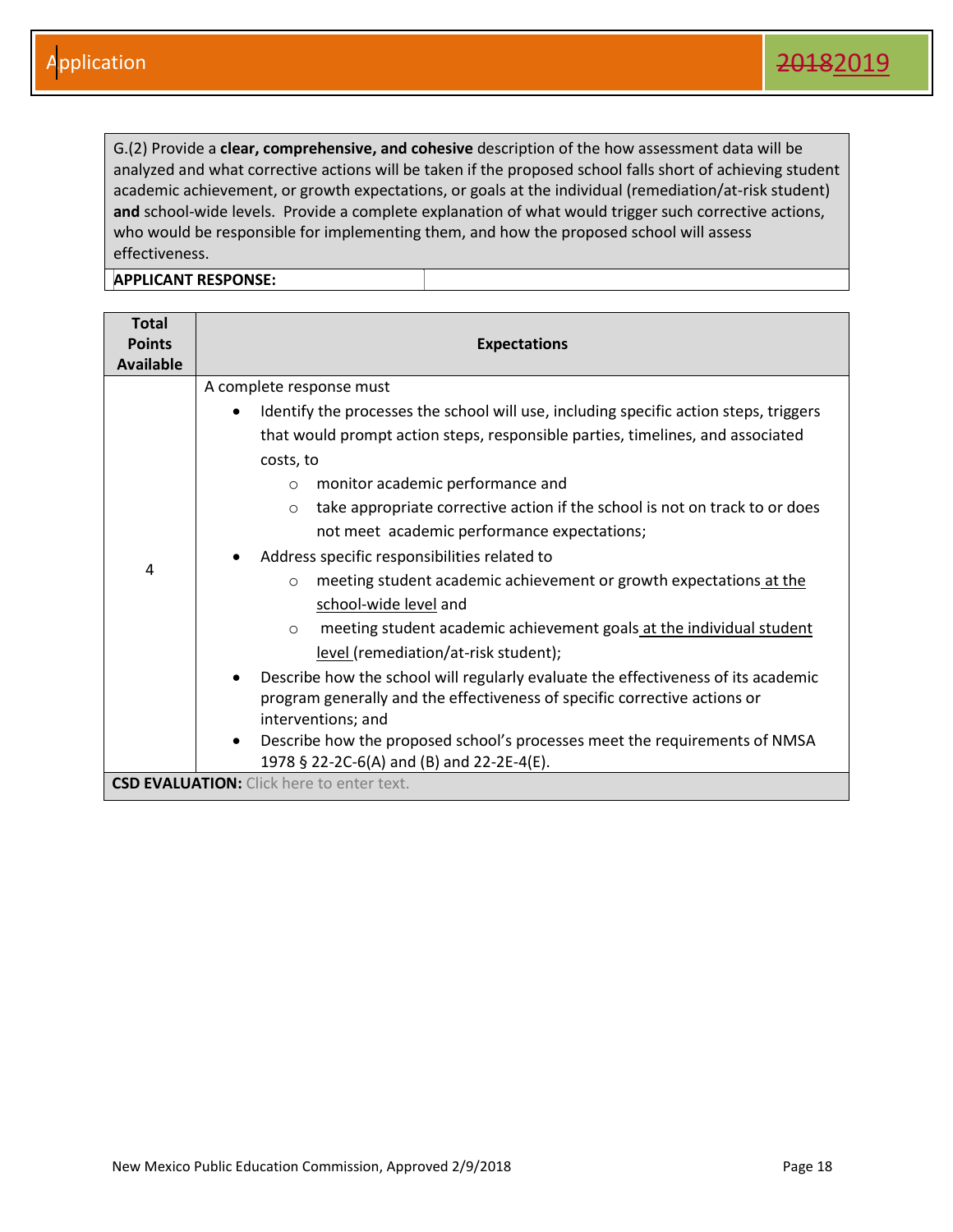G.(3) Provide a **clear, comprehensive, and cohesive** plan that explains how student assessment and progress will be appropriately communicated to students, parents, the proposed school's Governing Body, the proposed school's Authorizer, and the broader community. Please consider your selected community, their accessibility and communication options when answering this question.

| <b>Total</b><br><b>Points</b> |                                                                                                                                                                                                                                                                                                                                                                                                                                                                                                                                                                                                                                                                                                                                                                                                      |
|-------------------------------|------------------------------------------------------------------------------------------------------------------------------------------------------------------------------------------------------------------------------------------------------------------------------------------------------------------------------------------------------------------------------------------------------------------------------------------------------------------------------------------------------------------------------------------------------------------------------------------------------------------------------------------------------------------------------------------------------------------------------------------------------------------------------------------------------|
| <b>Available</b>              | <b>Expectations</b>                                                                                                                                                                                                                                                                                                                                                                                                                                                                                                                                                                                                                                                                                                                                                                                  |
| 6                             | A complete response must<br>Identify how student achievement and progress will be communicated to<br><b>Students</b><br>$\circ$<br>Parents<br>$\circ$<br>The governing body<br>$\circ$<br>The authorizer<br>$\Omega$<br>The broader community;<br>$\circ$<br>Identify the communication plan for each of the specific sources of student<br>$\bullet$<br>achievement data identified in H.(1) and any other relevant sources of student<br>achievement data;<br>Provide information that demonstrates the plan is effective in reaching the<br>$\bullet$<br>targeted population and the specific community in which the school plans to<br>locate; and<br>For elementary level students, ensure to address how the school will meet the<br>$\bullet$<br>requirements of NMSA 1978 § 22-2C-6 (E)-(I). |
|                               | <b>CSD EVALUATION:</b> Click here to enter text.                                                                                                                                                                                                                                                                                                                                                                                                                                                                                                                                                                                                                                                                                                                                                     |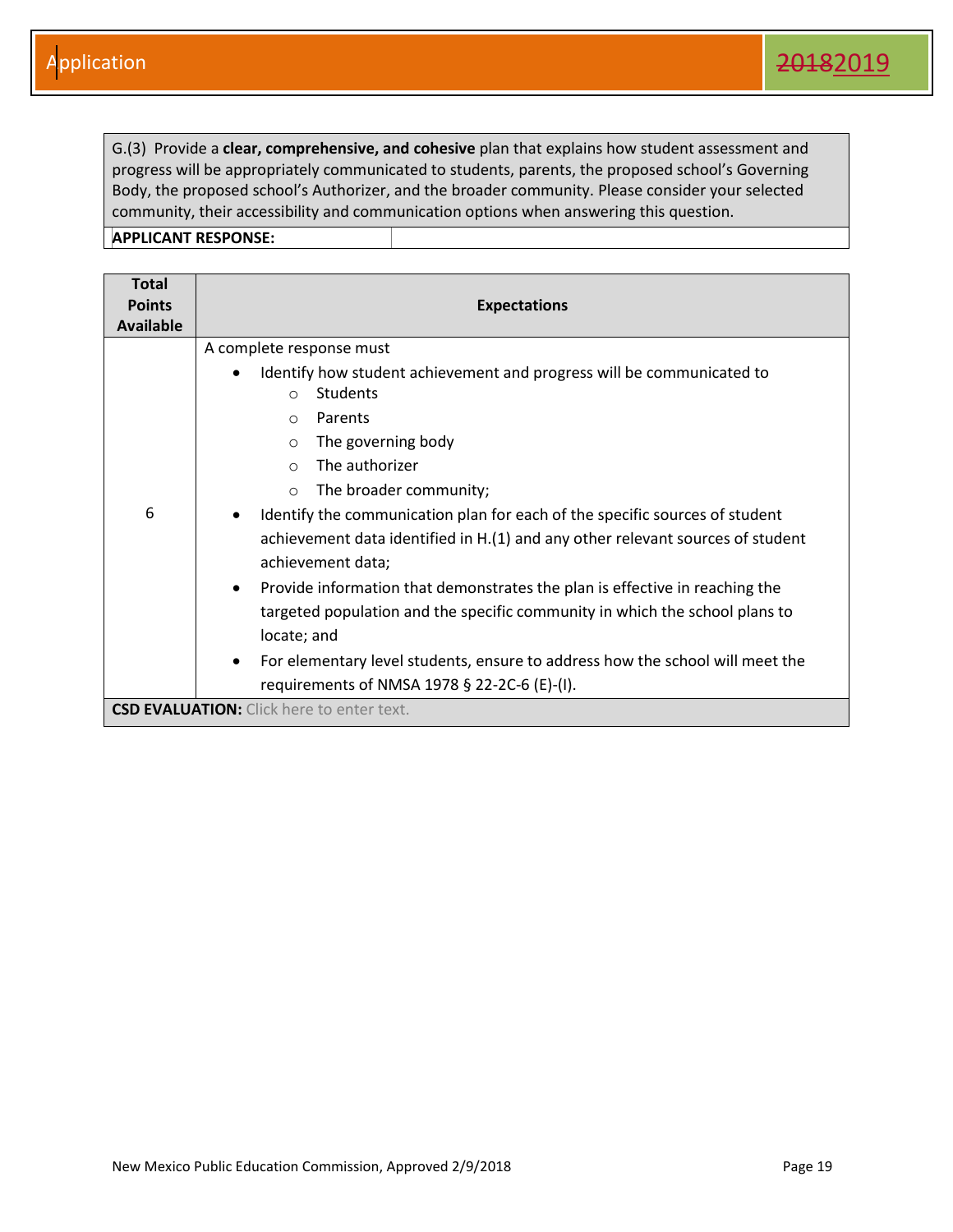## **II. Organizational Framework**

#### <span id="page-20-1"></span><span id="page-20-0"></span>**A. Governing Body Creation/Capacity.**

A.(1) Summarize and incorporate **all** key components of your governance structure, **specifically** outlining the roles and responsibilities of the Governing Body members (number of members, length of terms, offices to be created, committees, grounds for removal from office, and relationship with the proposed school's administration). Provide comprehensive "bylaws", attach bylaws as **Appendix A**.

| <b>Total</b><br><b>Points</b><br>Available | <b>Expectations</b>                                                                       |
|--------------------------------------------|-------------------------------------------------------------------------------------------|
|                                            | A complete response must                                                                  |
|                                            | Include governing body bylaws in Appendix A; and<br>$\bullet$                             |
|                                            | Summarize key governance components in the application response as follows:<br>$\bullet$  |
|                                            | Membership structure (number, roles, length of terms)<br>$\circ$                          |
| 8                                          | Officer structure (roles, election process, responsibilities, length of terms)<br>$\circ$ |
|                                            | Committee structure that includes both legally required committees and<br>$\circ$         |
|                                            | school-specific committees (selection process, responsibilities,                          |
|                                            | membership, length of service terms)                                                      |
|                                            | Member selection, discipline, and removal processes.<br>$\circ$                           |
|                                            | <b>CSD EVALUATION:</b> Click here to enter text.                                          |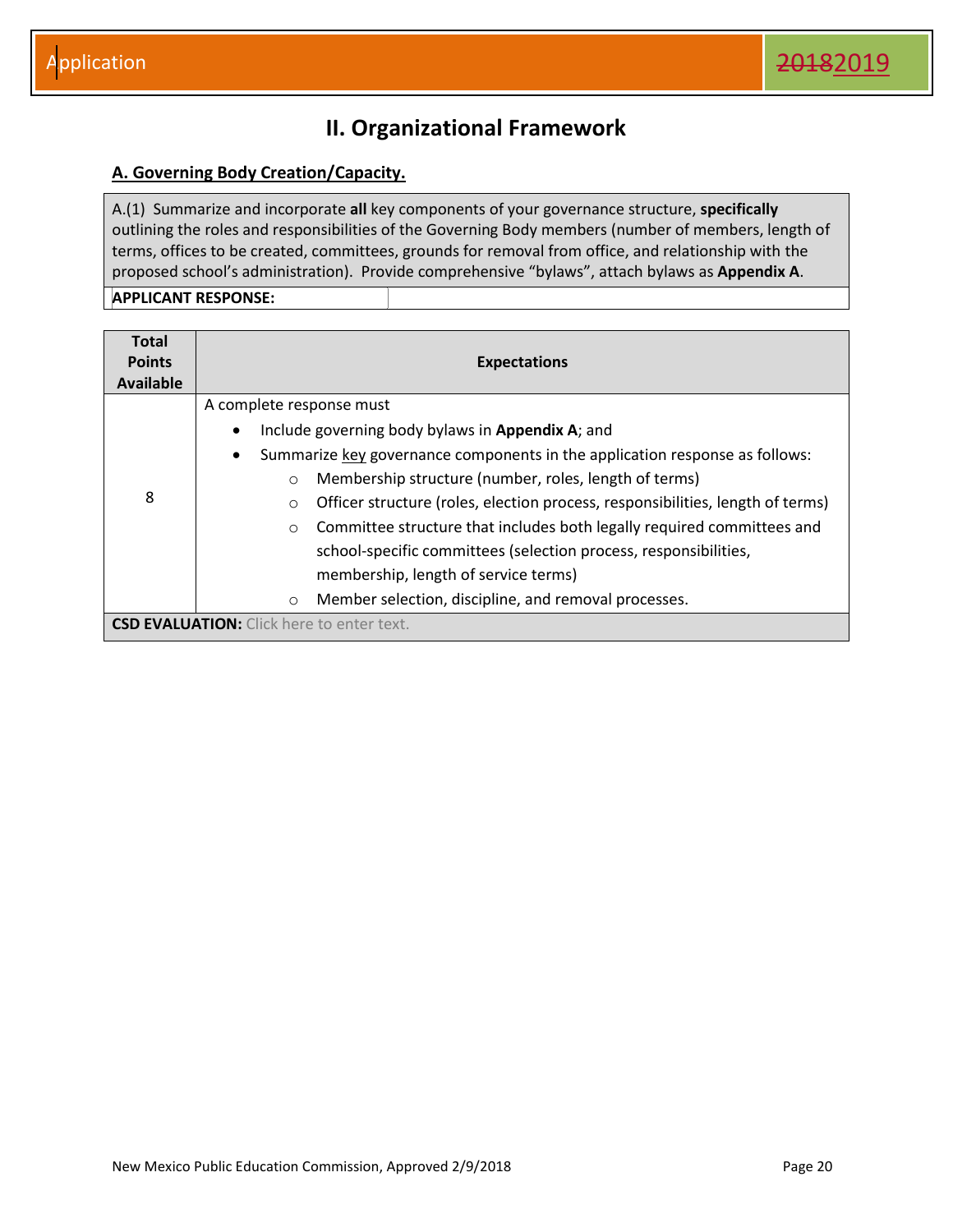A. (2) Enumerate the qualifications desired for governing body members that will ensure the proposed school's governance is competent to operate a public school. Provide a **list** of all proposed, initial Governing Body members along with their experience, skills, and qualifications. Ensure that the **membership reflects** the diverse experiences and skills necessary to oversee all aspects of the proposed school. In your list of proposed initial governing body members, describe the expertise represented in order to demonstrate their capacity to initiate the opening of the charter school (e.g., ensure student success, develop, implement, oversee the management of public funds, and oversee the proposed school's compliance with legal obligations).

| <b>Total</b><br><b>Points</b><br><b>Available</b> | <b>Expectations</b>                                                                                                                                                                                                                                                                                                                                                                                                                                                                                                                                                                                                                                                                                                                                                                                                                                                                                                                                                                                                                                                                                                                                                                                                                                                                                                                                              |
|---------------------------------------------------|------------------------------------------------------------------------------------------------------------------------------------------------------------------------------------------------------------------------------------------------------------------------------------------------------------------------------------------------------------------------------------------------------------------------------------------------------------------------------------------------------------------------------------------------------------------------------------------------------------------------------------------------------------------------------------------------------------------------------------------------------------------------------------------------------------------------------------------------------------------------------------------------------------------------------------------------------------------------------------------------------------------------------------------------------------------------------------------------------------------------------------------------------------------------------------------------------------------------------------------------------------------------------------------------------------------------------------------------------------------|
| 4                                                 | A complete response must<br>Identify all qualifications and skill sets that the governing body will require and<br>ensure those are represented within its regular membership;<br>Explain why and how the identified qualifications and skills will ensure the<br>$\bullet$<br>governing body has the required capacity and enable the governing body to<br>operate a successful, high-quality public school;<br>Include a list of all proposed initial governing body members, describe each<br>$\bullet$<br>proposed member's specific qualifications and skill sets through verifiable prior<br>experience, and ensure the represented qualifications and skill sets align with the<br>previously identified qualifications and skill sets that the governing body will<br>require; and<br>Specifically address how the governing body will have the skills to<br>Ensure student success and academic achievement;<br>$\Omega$<br>Oversee the stewardship and management of public funds and responsible<br>$\circ$<br>government accounting;<br>Ensure compliance with legal obligations related to government<br>$\circ$<br>organizations and public schools;<br>Select and oversee a qualified and highly effective school leader; and<br>$\circ$<br>Support the applicant team in moving from an application to a fully<br>$\circ$<br>operational school. |
|                                                   | <b>CSD EVALUATION:</b> Click here to enter text.                                                                                                                                                                                                                                                                                                                                                                                                                                                                                                                                                                                                                                                                                                                                                                                                                                                                                                                                                                                                                                                                                                                                                                                                                                                                                                                 |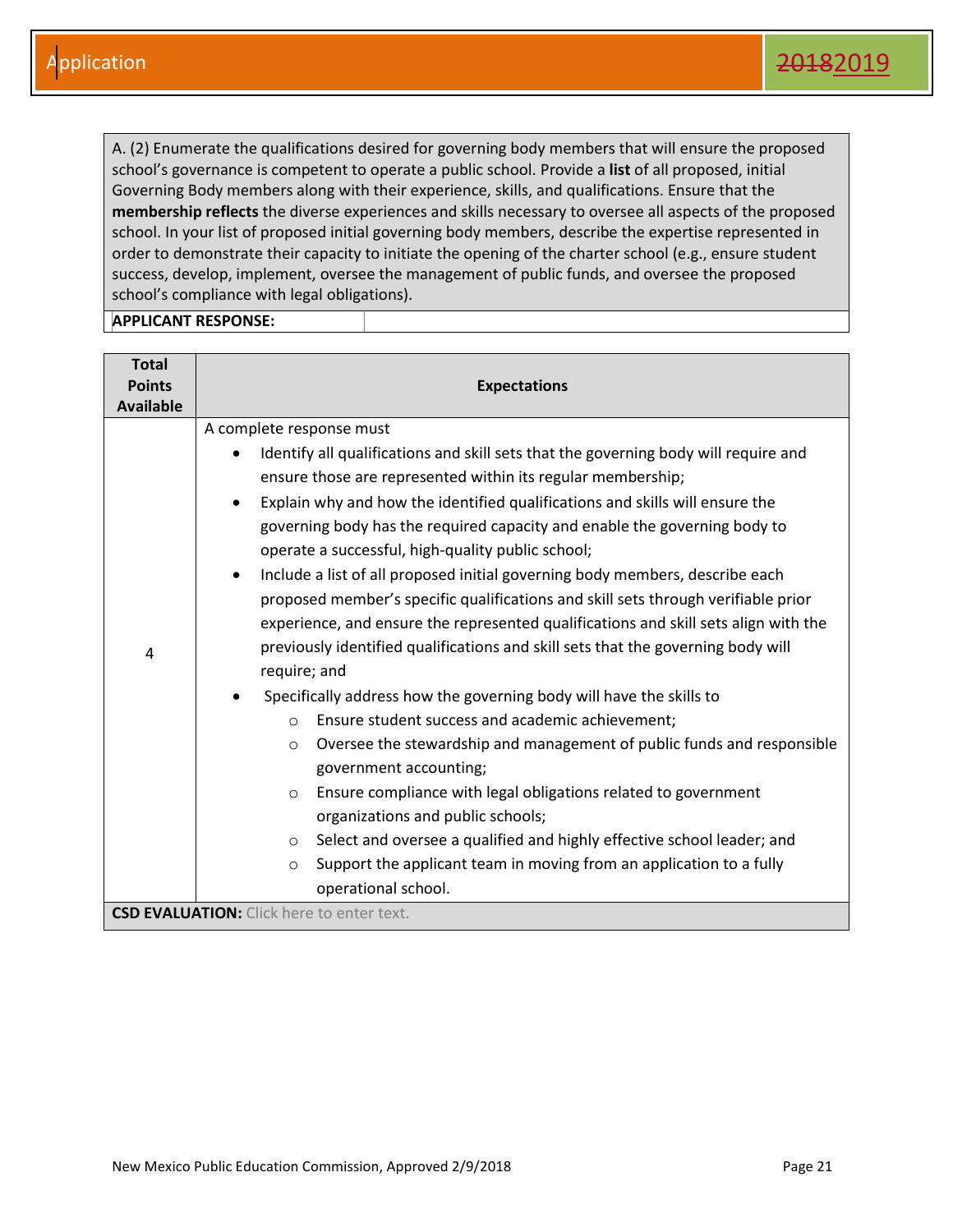A.(3) Provide a **clear and appropriate process or plan** for selecting new Governing Body members that is focused on selecting **quality leaders** who have the identified skills necessary to govern the proposed school. Describe how governing body members will be recruited, evaluated, and selected as vacancies arise.

| <b>Total</b><br><b>Points</b><br><b>Available</b> | <b>Expectations</b>                                                                                                                                                                                                                                                                                                                                                                                                                                                                                                                                                                                                                                                                                                                                                                                                                                                                                                                          |
|---------------------------------------------------|----------------------------------------------------------------------------------------------------------------------------------------------------------------------------------------------------------------------------------------------------------------------------------------------------------------------------------------------------------------------------------------------------------------------------------------------------------------------------------------------------------------------------------------------------------------------------------------------------------------------------------------------------------------------------------------------------------------------------------------------------------------------------------------------------------------------------------------------------------------------------------------------------------------------------------------------|
| 8                                                 | A complete response must<br>Identify a regular and on-going governing body recruitment process, including<br>$\bullet$<br>identification of action steps, timelines, and responsible parties;<br>Identify a formalized governing body potential member evaluation and selection<br>$\bullet$<br>process, including identification of action steps, timelines, and responsible parties;<br>Describe how the processes will ensure that all governing body vacancies are filled<br>$\bullet$<br>within 45 days;<br>Describe how the processes will ensure the regular governing body membership<br>$\bullet$<br>will have all of the required qualifications and skill sets identified in question A.(2);<br>and<br>Describe how the processes will ensure that governing body members are vetted<br>$\bullet$<br>appropriately to ensure they are able to meet the obligations and fulfill the<br>responsibilities of governing body service. |
|                                                   | <b>CSD EVALUATION:</b> Click here to enter text.                                                                                                                                                                                                                                                                                                                                                                                                                                                                                                                                                                                                                                                                                                                                                                                                                                                                                             |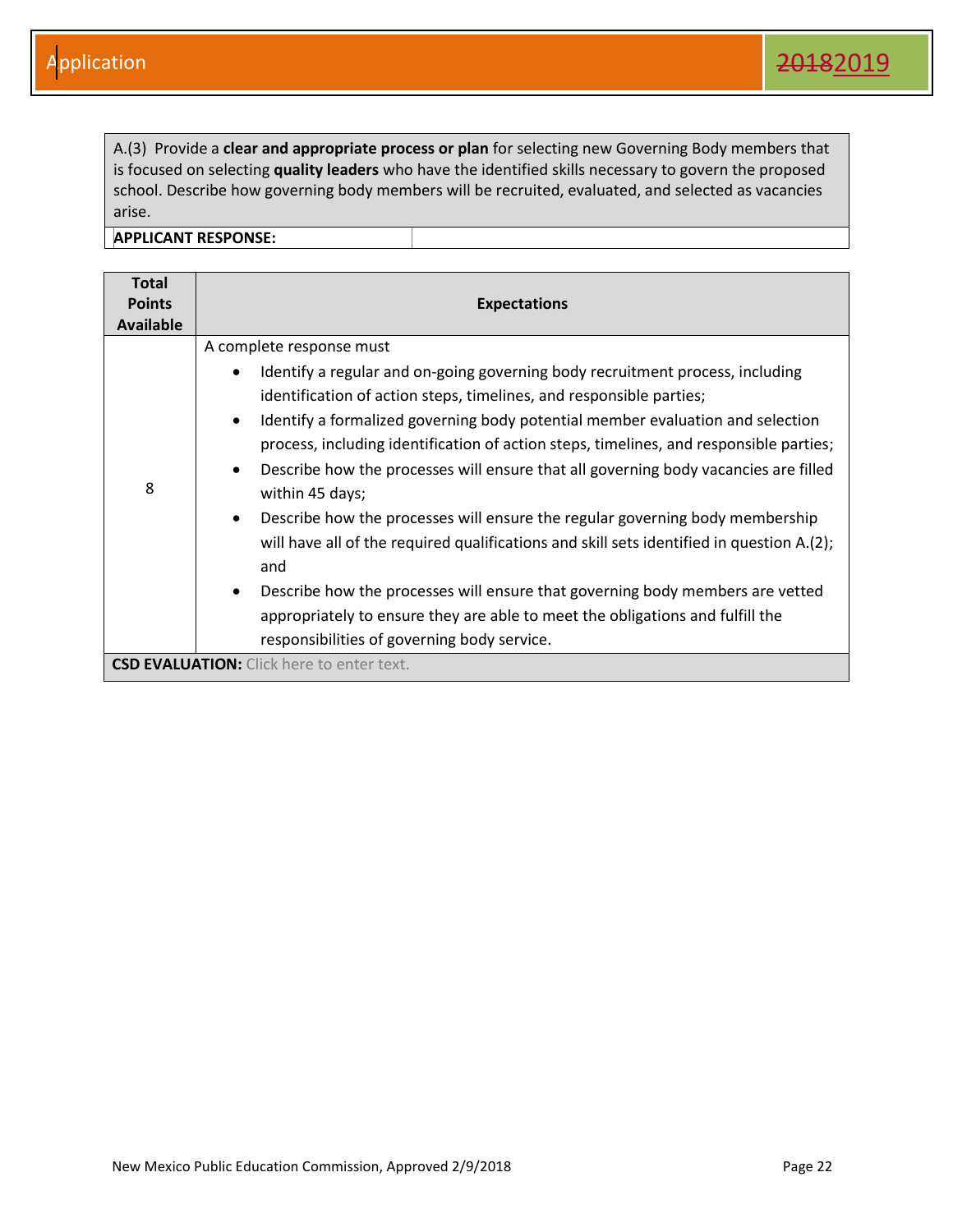#### <span id="page-23-0"></span>**B. Governing Body Training and Evaluation.**

B.(1) Provide an **ongoing**, **clear, comprehensive, and cohesive plan** for annual Governing Body training that complies with state requirements, meets your governing body training needs, includes training on the Open Meetings Act, and is **completely supported** by the budget you propose.

| <b>Total</b><br><b>Points</b><br><b>Available</b> | <b>Expectations</b>                                                                                                                                                                                                                                                                                                                                                                                                                                                                                                                                                                                                                                                                                                                                                                                                                                                                                                                                                                                                                     |
|---------------------------------------------------|-----------------------------------------------------------------------------------------------------------------------------------------------------------------------------------------------------------------------------------------------------------------------------------------------------------------------------------------------------------------------------------------------------------------------------------------------------------------------------------------------------------------------------------------------------------------------------------------------------------------------------------------------------------------------------------------------------------------------------------------------------------------------------------------------------------------------------------------------------------------------------------------------------------------------------------------------------------------------------------------------------------------------------------------|
| 4                                                 | A complete response must<br>Identify a process for governing body member onboarding to ensure new members<br>$\bullet$<br>are properly trained and able to meet the meet the obligations and fulfill the<br>responsibilities of governing body service, include action steps, timelines, and<br>responsible parties;<br>Identify a plan for annual governing body training, including action steps, timelines,<br>$\bullet$<br>and responsible parties, include how it will be tracked and monitored.<br>Describe how the plan will identify governing body training needs, meet governing<br>$\bullet$<br>body training needs, and comply with state requirements, including any<br>requirements that may change from year to year;<br>Identify any costs required to support the training plan or onboarding process and<br>$\bullet$<br>describe how those costs are supported in the budget; and<br>Ensure the onboarding process and training plan address training on the open<br>$\bullet$<br>meetings act and responsibilities. |
|                                                   | <b>CSD EVALUATION:</b> Click here to enter text.                                                                                                                                                                                                                                                                                                                                                                                                                                                                                                                                                                                                                                                                                                                                                                                                                                                                                                                                                                                        |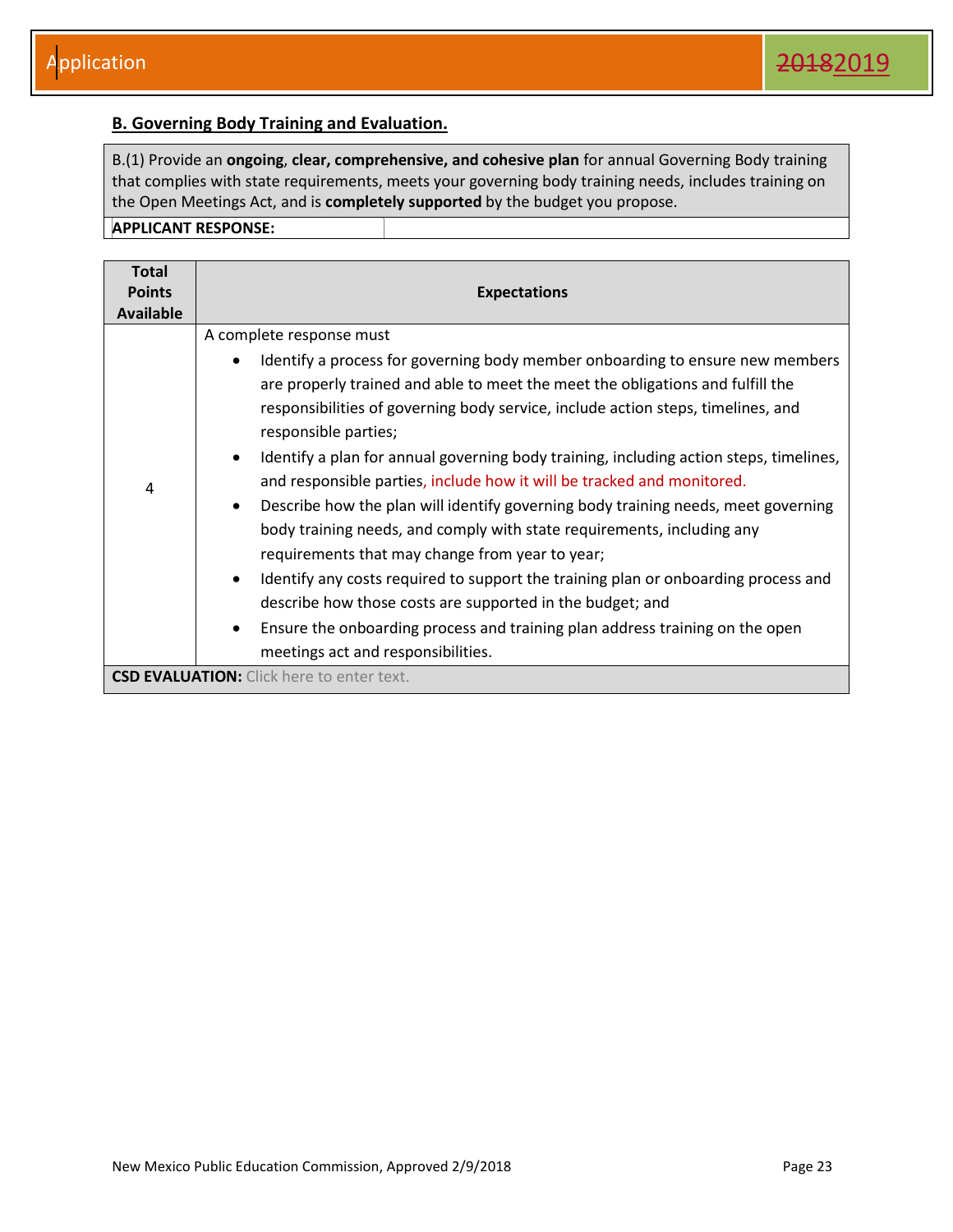B. (2) Provide a **clear, comprehensive, and cohesive plan** for an annual self-evaluation of the Governing Body that reflects that body's effectiveness and focuses on continuous improvement.

| <b>Total</b><br><b>Points</b><br><b>Available</b> | <b>Expectations</b>                                                                                                                                                                                                                                                                                                                                                                                                                                                                                                                                                                                                                                                                                                                                                                                                                                                                                                                                                                                                                                                          |
|---------------------------------------------------|------------------------------------------------------------------------------------------------------------------------------------------------------------------------------------------------------------------------------------------------------------------------------------------------------------------------------------------------------------------------------------------------------------------------------------------------------------------------------------------------------------------------------------------------------------------------------------------------------------------------------------------------------------------------------------------------------------------------------------------------------------------------------------------------------------------------------------------------------------------------------------------------------------------------------------------------------------------------------------------------------------------------------------------------------------------------------|
| 8                                                 | A complete response must<br>Identify a plan for annual governing body self-evaluation, include action steps,<br>timelines, responsible parties, and identified criteria or standards;<br>include action steps to obtain feedback from, at a minimum, parents and families<br>$\bullet$<br>and all willing staff;<br>The plan must include action steps to evaluate the effectiveness of the governing<br>body in the following:<br>maintaining regular membership that has all of the required qualifications<br>$\circ$<br>and skill sets identified in question A.(2)<br>meeting all training requirements<br>$\circ$<br>ensuring student success and academic achievement<br>$\circ$<br>ensuring fulfillment to the school's mission<br>$\circ$<br>overseeing the stewardship and management of public funds and<br>$\circ$<br>responsible government accounting<br>ensuring compliance with legal obligations related to government<br>$\circ$<br>organizations and public schools<br>selecting and overseeing a qualified and highly effective school leader<br>$\circ$ |
|                                                   | addressing grievances received from staff and parents and families; and<br>$\circ$<br>Describe how the identified plan will focus on and support continuous<br>improvement.                                                                                                                                                                                                                                                                                                                                                                                                                                                                                                                                                                                                                                                                                                                                                                                                                                                                                                  |
|                                                   | <b>CSD EVALUATION:</b> Click here to enter text.                                                                                                                                                                                                                                                                                                                                                                                                                                                                                                                                                                                                                                                                                                                                                                                                                                                                                                                                                                                                                             |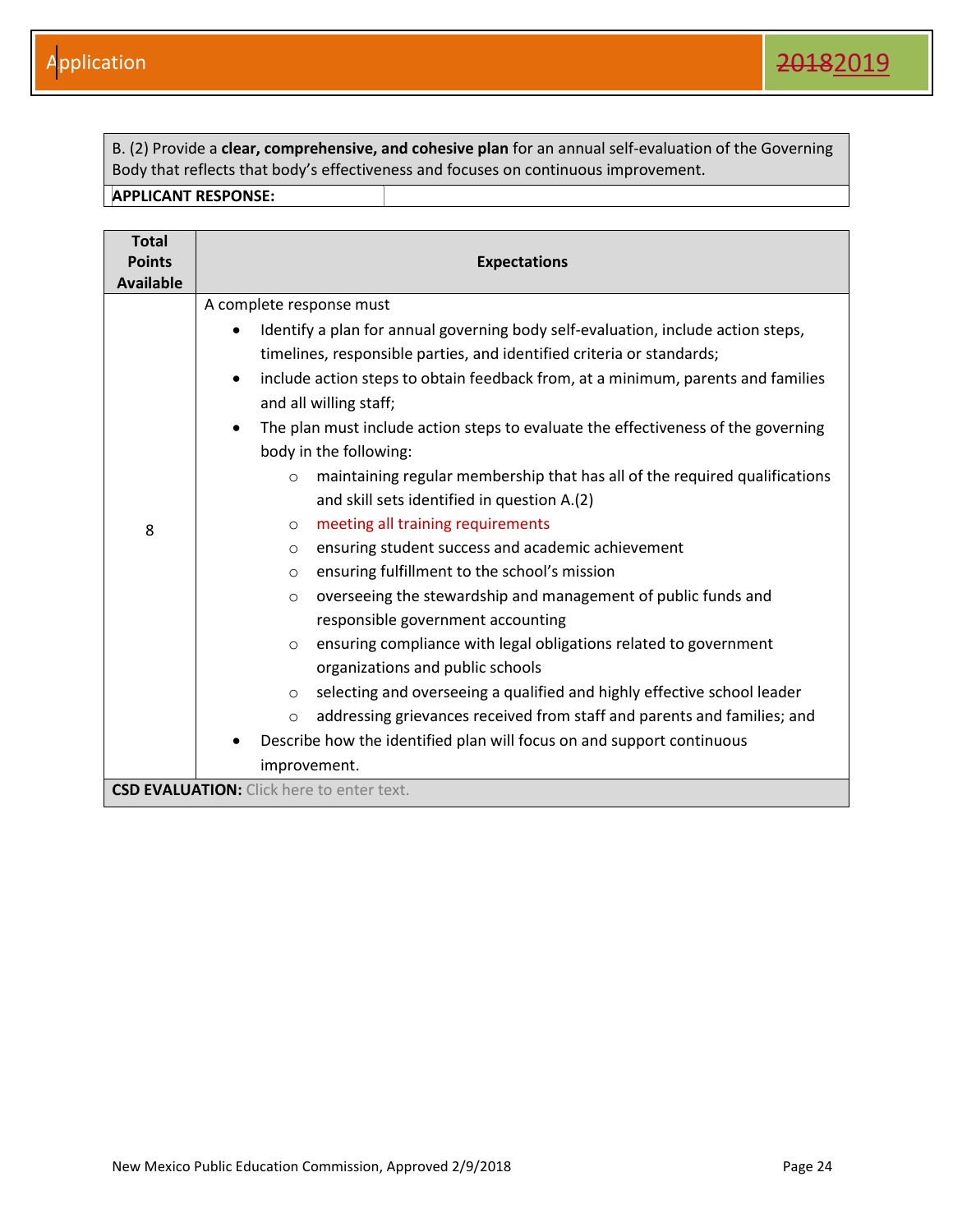#### <span id="page-25-0"></span>**C. Leadership and Management.**

C.(1) Provide a **clear, comprehensive, and cohesive plan** for how the governing body will monitor organizational, financial, and academic outcomes on an ongoing basis to ensure that the proposed school is successfully meeting its mission and providing a quality education.

| <b>Total</b><br><b>Points</b><br>Available | <b>Expectations</b>                                                                                                                                                                                                                                                                                                                                                                                                                                                                                                                                                                                                                                                                                                                                                                                                                                                                                 |
|--------------------------------------------|-----------------------------------------------------------------------------------------------------------------------------------------------------------------------------------------------------------------------------------------------------------------------------------------------------------------------------------------------------------------------------------------------------------------------------------------------------------------------------------------------------------------------------------------------------------------------------------------------------------------------------------------------------------------------------------------------------------------------------------------------------------------------------------------------------------------------------------------------------------------------------------------------------|
| 12                                         | A complete response must<br>Identify a plan for how the governing body will monitor academic performance on<br>$\bullet$<br>an ongoing basis, include action steps, timelines, responsible parties, and identified<br>criteria or standards;<br>Identify a plan for how the governing body will monitor organizational<br>$\bullet$<br>performance on an ongoing basis, include action steps, timelines, responsible<br>parties, and identified criteria or standards;<br>Identify a plan for how the governing body will monitor financial performance on<br>$\bullet$<br>an ongoing basis, include action steps, timelines, responsible parties, and identified<br>criteria or standards; and<br>Describe how each of the monitoring plans will focus on ensuring the school is<br>$\bullet$<br>meeting its mission, providing a quality education, and acting as a responsible<br>public entity. |
|                                            | <b>CSD EVALUATION:</b> Click here to enter text.                                                                                                                                                                                                                                                                                                                                                                                                                                                                                                                                                                                                                                                                                                                                                                                                                                                    |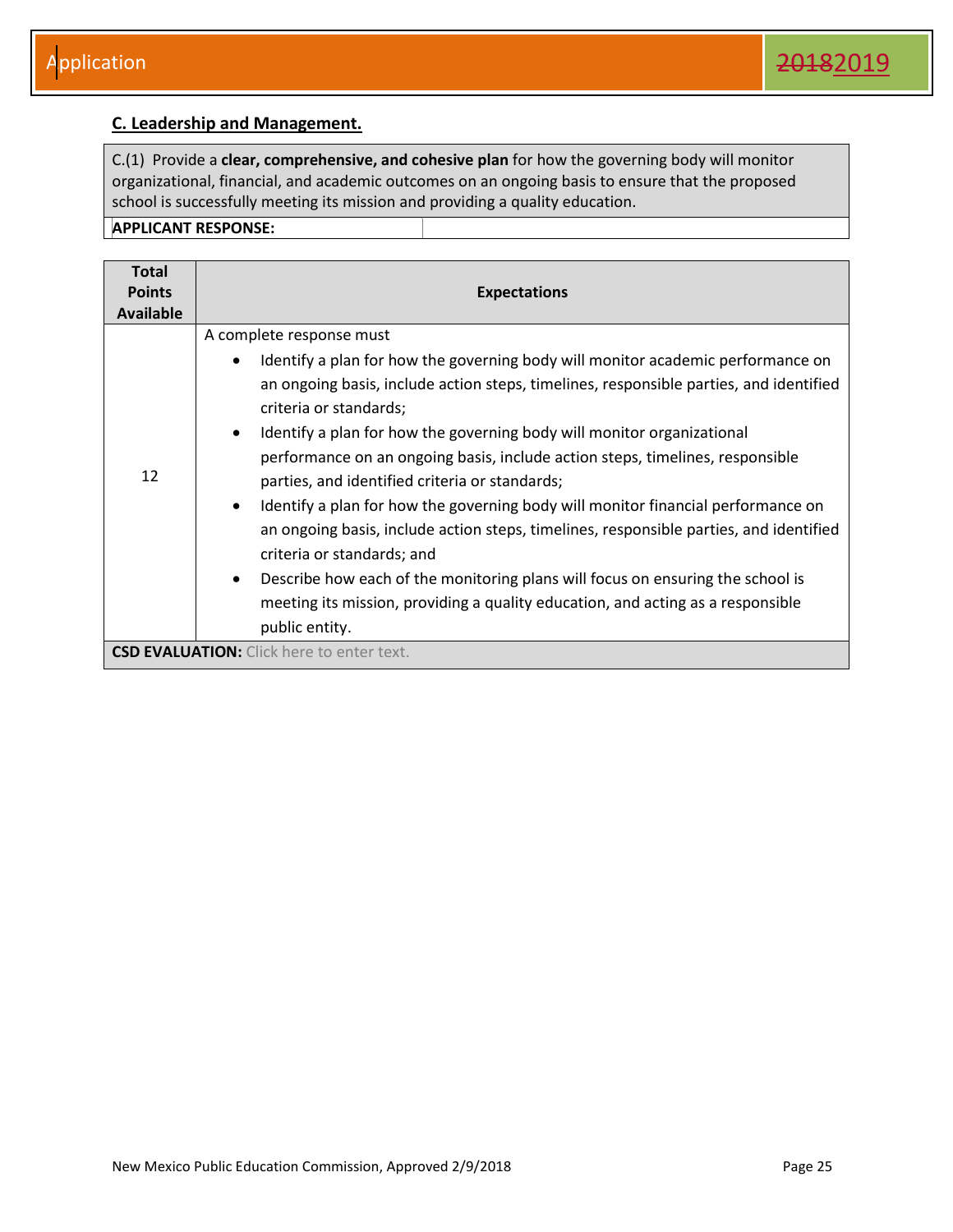C. (2) Identify and provide a **clear, comprehensive, and cohesive** plan for hiring a head administrator. Include a clear, comprehensive, and cohesive description of the leadership characteristics and qualifications for the head administrator needed to run the proposed school. In your description, take **into account the mission of the proposed school**. Include **evidence of a clear plan** (e.g., job search process, timelines) to hire and evaluate a highly qualified administrator no later than July 1.

If the proposed head administrator is a founder or already identified, provide a **clear, comprehensive, and cohesive** description of his/her leadership characteristics and qualifications for running the proposed school and delivering its unique mission.

| <b>Total</b><br><b>Points</b><br><b>Available</b> | <b>Expectations</b>                                                                                                                                                                                                                                                                                                                                                                                                                                                                                                                                                                                                                                                                                                                                                                                                                                                                                                                                                                                                                                                                                                                                                                                                                                                                                                                                                                                                                         |
|---------------------------------------------------|---------------------------------------------------------------------------------------------------------------------------------------------------------------------------------------------------------------------------------------------------------------------------------------------------------------------------------------------------------------------------------------------------------------------------------------------------------------------------------------------------------------------------------------------------------------------------------------------------------------------------------------------------------------------------------------------------------------------------------------------------------------------------------------------------------------------------------------------------------------------------------------------------------------------------------------------------------------------------------------------------------------------------------------------------------------------------------------------------------------------------------------------------------------------------------------------------------------------------------------------------------------------------------------------------------------------------------------------------------------------------------------------------------------------------------------------|
| 12                                                | A complete response must<br>Identify an ongoing process for hiring a head administrator, both for the initial<br>hiring and for any time the position becomes vacant, include action steps,<br>timelines, responsible parties, and identified criteria or standards;<br>Identify all leadership characteristics and all qualifications the head administrator<br>$\bullet$<br>must possess;<br>Explain why and how the identified leadership characteristics and qualifications<br>will ensure the head administrator has the required capacity and enable the head<br>administrator to operate the proposed school as a successful, high-quality public<br>school;<br>Explain how the identified leadership characteristics and qualifications take into<br>$\bullet$<br>account the mission of the proposed school;<br>Describe how the identified process will ensure the school is able to identify and<br>$\bullet$<br>hire a highly qualified, licensed administrator no later than July 1, 2018; and<br>If a potential head administrator has already been identified and/or is a founder,<br>include an assurance that the individual understands they must be selected and<br>hired by an independent governing body and identify the individual's specific<br>leadership skills and qualifications, through verifiable prior experience, that makes<br>them qualified for the position, including holding the required licensure. |
|                                                   | <b>CSD EVALUATION:</b> Click here to enter text.                                                                                                                                                                                                                                                                                                                                                                                                                                                                                                                                                                                                                                                                                                                                                                                                                                                                                                                                                                                                                                                                                                                                                                                                                                                                                                                                                                                            |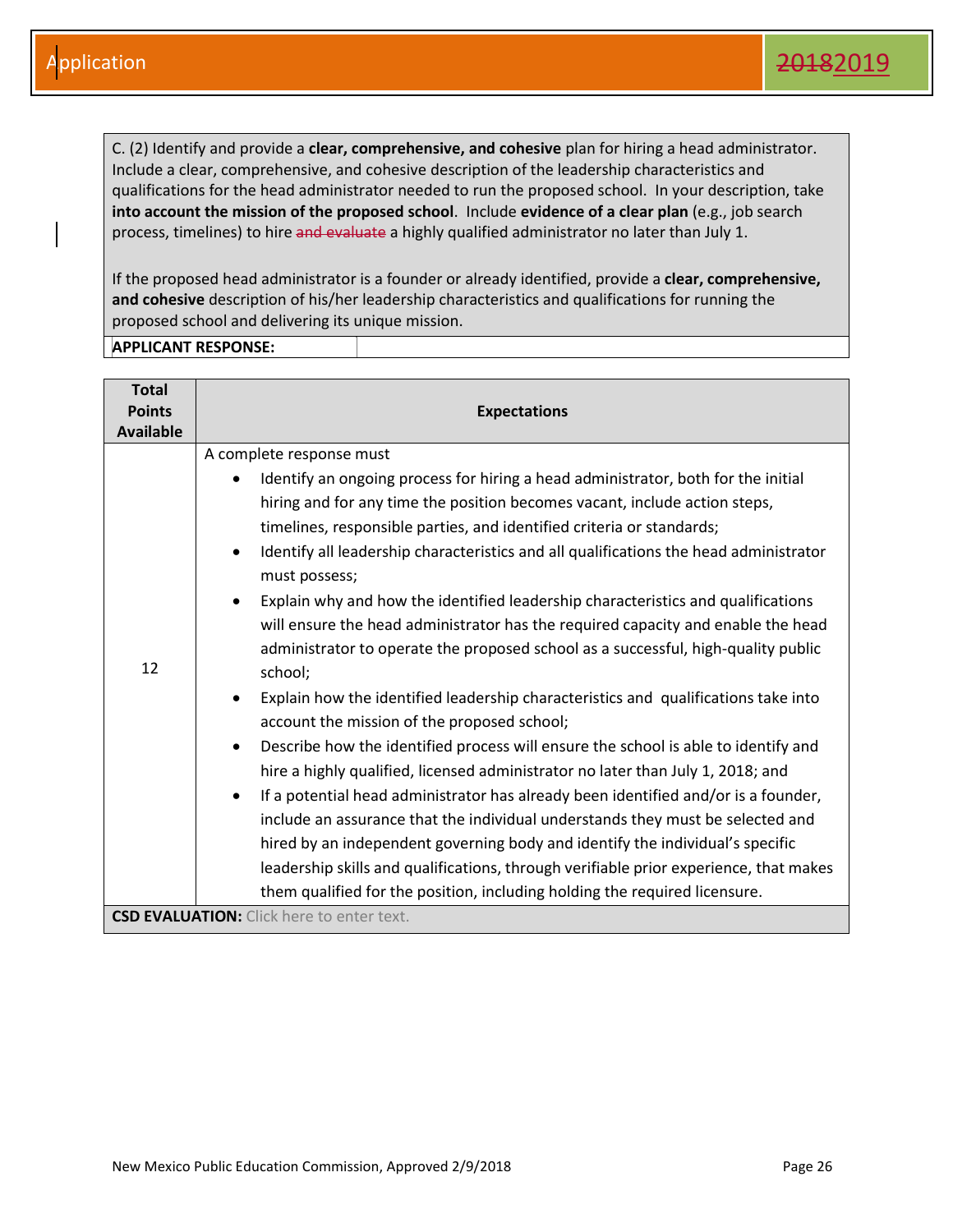C. (3) Describe how the governing body will convey and delineate the roles and responsibilities of the proposed school's head administrator. Provide a proposed job description for the head administrator including responsibilities that are significant and unique to charter school leaders and the proposed school's mission, goals, and educational philosophy. Attach the job description as **Appendix B**.

| <b>Total</b><br><b>Points</b><br>Available | <b>Expectations</b>                                                                                                                                                                                                                                                                                                                                                                                                                                                                                                                                                                                                                                                                                                                                                                                                                                                                                                                                                                                      |
|--------------------------------------------|----------------------------------------------------------------------------------------------------------------------------------------------------------------------------------------------------------------------------------------------------------------------------------------------------------------------------------------------------------------------------------------------------------------------------------------------------------------------------------------------------------------------------------------------------------------------------------------------------------------------------------------------------------------------------------------------------------------------------------------------------------------------------------------------------------------------------------------------------------------------------------------------------------------------------------------------------------------------------------------------------------|
| 4                                          | A complete response must<br>Identify the process the governing body will use for annually conveying and<br>delineating the roles and responsibilities of the head administrator; This could use<br>clarification.<br>Include specific actions the governing body will take to ensure the head<br>$\bullet$<br>administrator understands the obligations of the charter contract and the<br>requirements of all elements of the plan contained in this application; and<br>Attach a job description in Appendix B that includes the following:<br>$\bullet$<br>Lists all major responsibilities of the head administrator<br>$\circ$<br>Includes responsibilities that are unique to charter school leaders<br>$\circ$<br>Includes responsibilities that specifically relate to the school's mission,<br>$\circ$<br>goals, and educational philosophy<br>Identifies all hiring requirements including all previously identified<br>$\circ$<br>requirements related to characteristics and qualifications. |
|                                            | <b>CSD EVALUATION:</b> Click here to enter text.                                                                                                                                                                                                                                                                                                                                                                                                                                                                                                                                                                                                                                                                                                                                                                                                                                                                                                                                                         |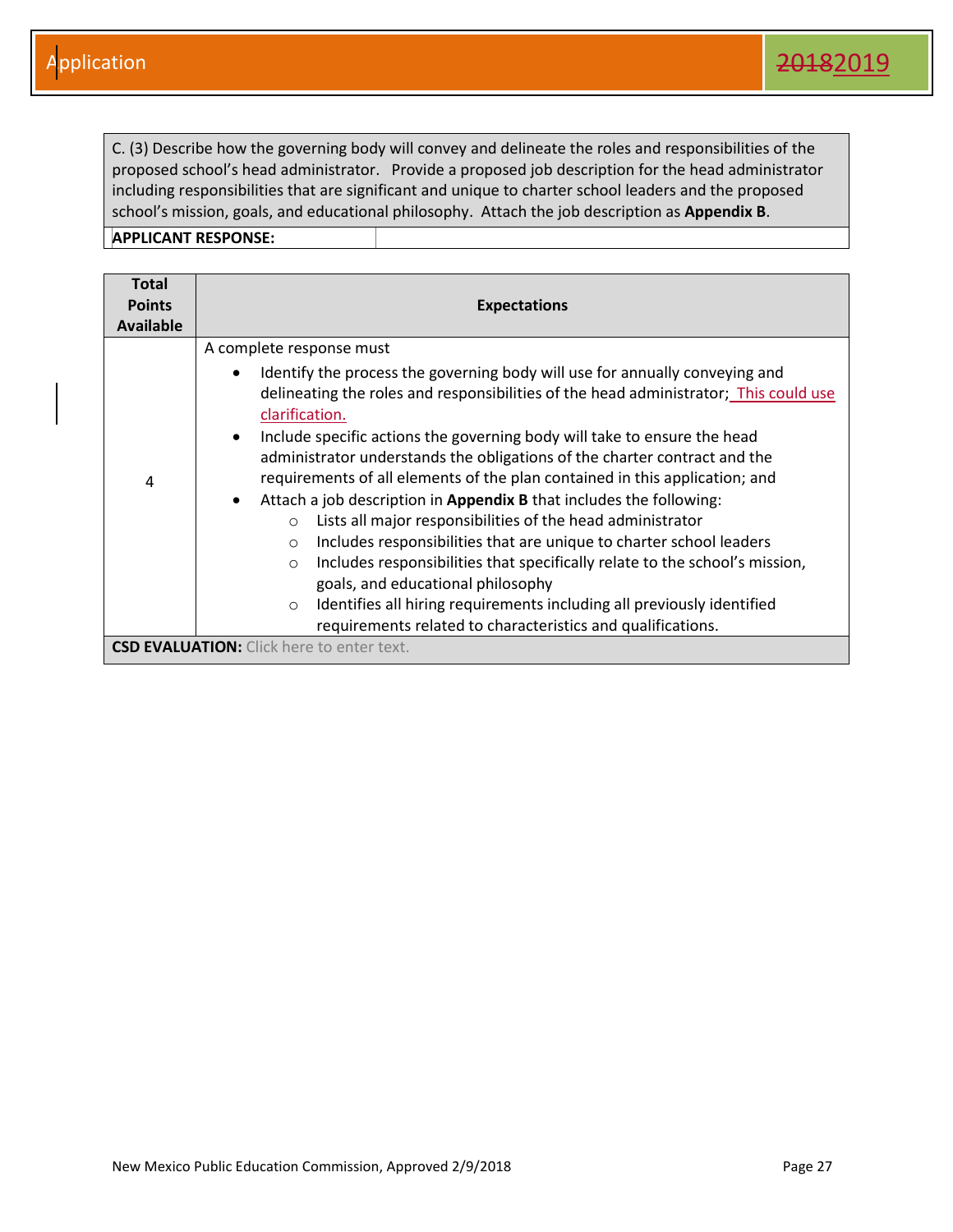C. (4) Identify and provide a **clear, comprehensive, and cohesive** plan for annually evaluating the head administrator. In your description, take into account the mission and goals of the proposed school.

| <b>Total</b><br><b>Points</b><br><b>Available</b> | <b>Expectations</b>                                                                                                                                     |
|---------------------------------------------------|---------------------------------------------------------------------------------------------------------------------------------------------------------|
|                                                   | A complete response must                                                                                                                                |
|                                                   | Identify the plan for annually evaluating the head administrator, including action<br>steps, timelines, responsible parties, and standards or criteria; |
|                                                   | Include action steps to evaluate the effectiveness of the head administrator in the<br>$\bullet$<br>following:                                          |
| 8                                                 | ensuring student success and academic achievement<br>$\circ$                                                                                            |
|                                                   | ensuring fulfillment to the school's mission<br>$\circ$                                                                                                 |
|                                                   | overseeing the stewardship and management of public funds and<br>$\circ$                                                                                |
|                                                   | responsible government accounting                                                                                                                       |
|                                                   | ensuring compliance with legal obligations related to government<br>$\circ$                                                                             |
|                                                   | organizations and public schools                                                                                                                        |
|                                                   | addressing grievances received from staff and parents and families;<br>$\circ$                                                                          |
|                                                   | Describe how the plan specifically takes into account the mission and goals of the<br>$\bullet$                                                         |
|                                                   | proposed school; and                                                                                                                                    |
|                                                   | Ensure the plan meets the requirements identified in NMAC 6.69.7.8 and 6.69.7.9.                                                                        |
|                                                   | <b>CSD EVALUATION:</b> Click here to enter text.                                                                                                        |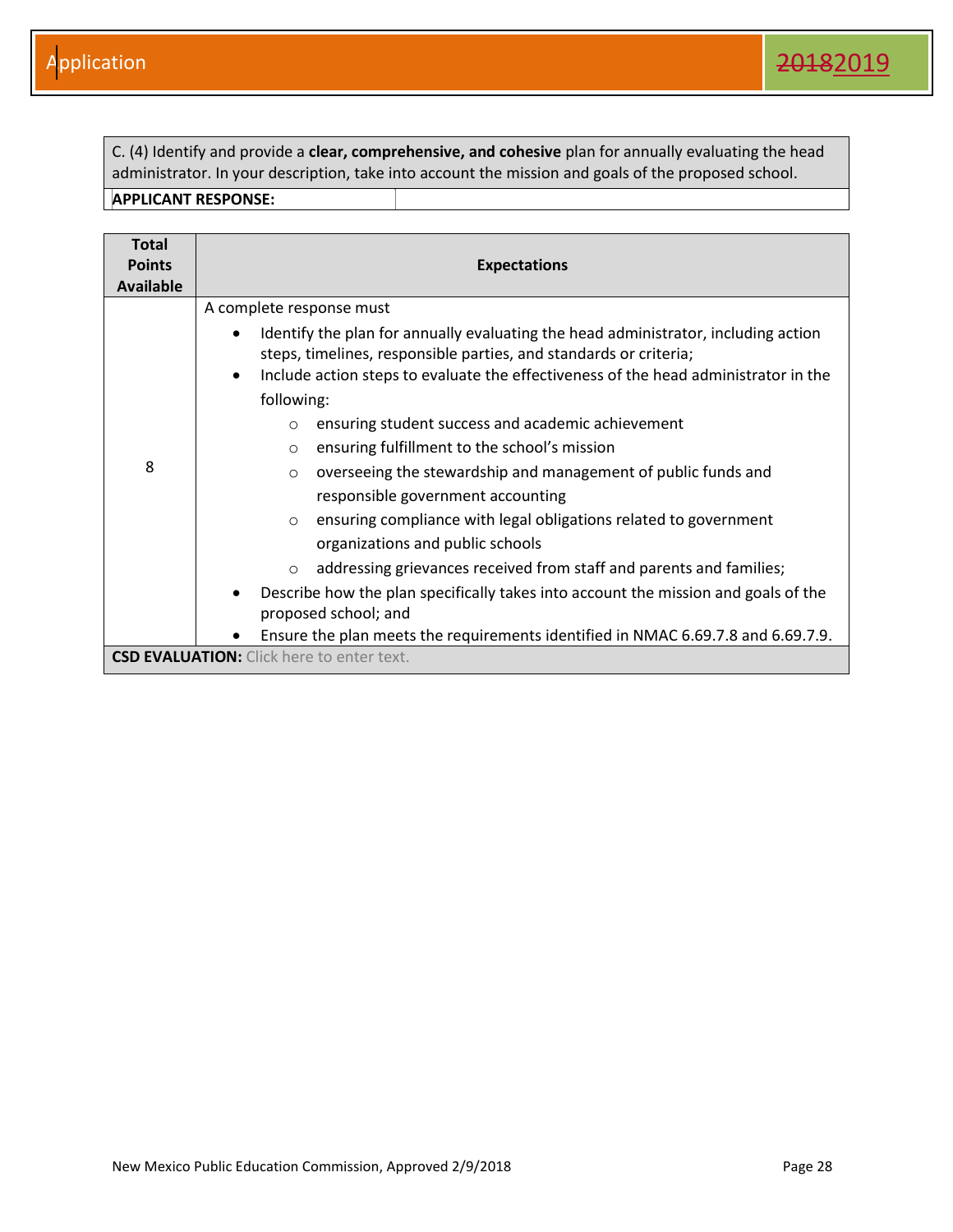#### <span id="page-29-0"></span>**D. Organizational Structure of the Proposed School.**

D.(1) Provide a **clear, comprehensive, cohesive, and reasonable** organizational chart and narrative that **aligns structures with the mission of the proposed school** and demonstrates a **clear** understanding of appropriate relationships between governance, administration, teaching, support staff, and external agencies that are essential to the proposed school.

| <b>Total</b><br><b>Points</b><br>Available | <b>Expectations</b>                                                                                                                                                                                                                                                                                                                                                                                                                     |
|--------------------------------------------|-----------------------------------------------------------------------------------------------------------------------------------------------------------------------------------------------------------------------------------------------------------------------------------------------------------------------------------------------------------------------------------------------------------------------------------------|
| 8                                          | A complete response must<br>Include an organizational chart;<br>$\bullet$<br>Include a narrative that describes the structures and relationships represented in<br>$\bullet$<br>the organizational chart;<br>Include all entities essential to the operation and success of the proposed school;<br>$\bullet$<br>and<br>Reflect an understanding of the appropriate relationship between each of the<br>$\bullet$<br>relevant entities. |
|                                            | <b>CSD EVALUATION:</b> Click here to enter text.                                                                                                                                                                                                                                                                                                                                                                                        |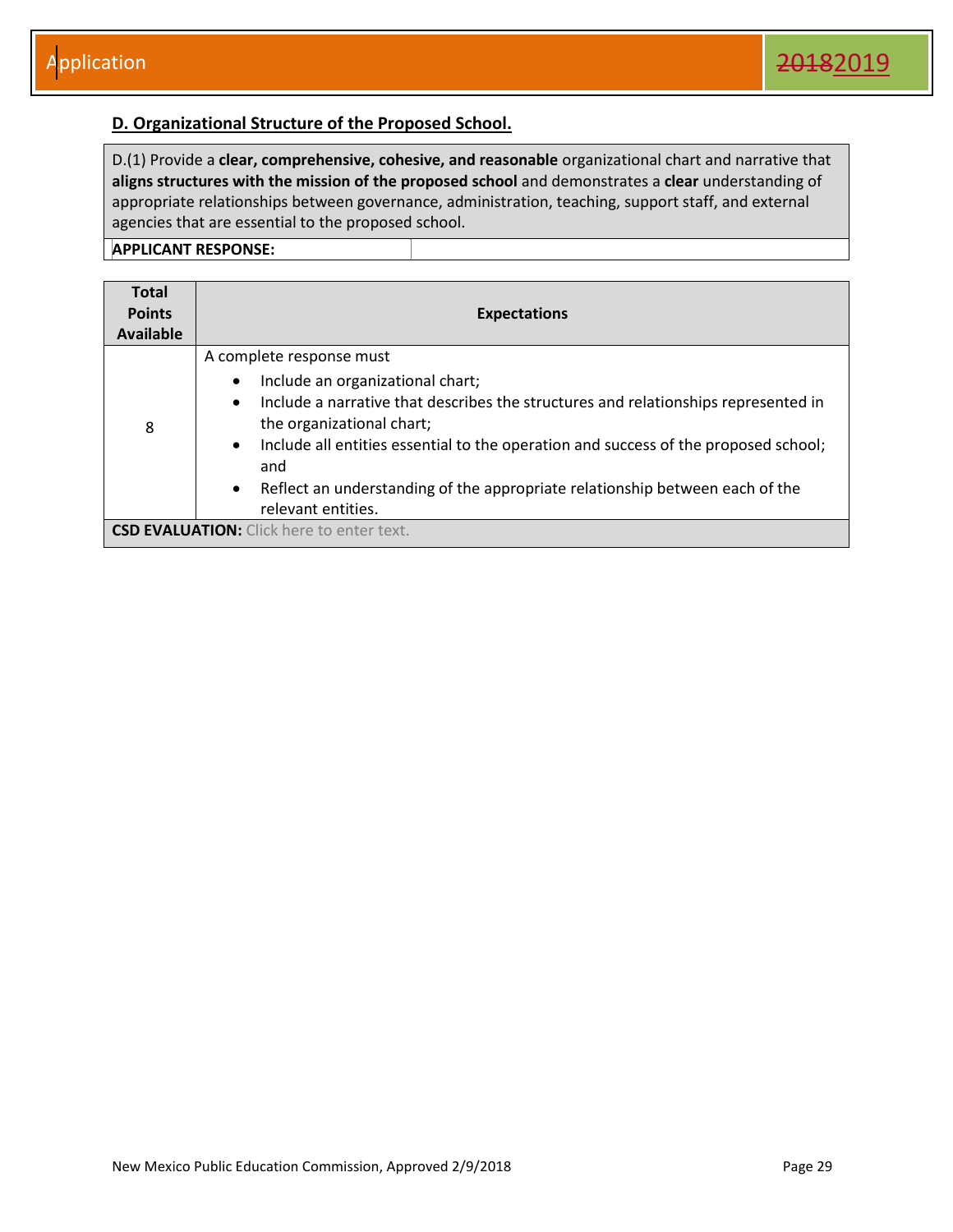D. (2) Provide **clear, comprehensive, and cohesive** job descriptions for all certified and licensed staff and any other key staff (if your charter requires non-traditional roles or positions, identify and describe here). In the job descriptions, clearly outline necessary qualifications and **appropriate** reporting lines that are consistent with the organizational chart. In your descriptions, take into account the mission of the proposed school. Attach staff job descriptions as **Appendix C**.

| <b>Total</b><br><b>Points</b><br><b>Available</b> | <b>Expectations</b>                                                                                                                                                                                                                                                                                                                                                                                                                                                                                                                                                                                                                                                                                                                                                                                                                                                                                                                                                                                                                              |
|---------------------------------------------------|--------------------------------------------------------------------------------------------------------------------------------------------------------------------------------------------------------------------------------------------------------------------------------------------------------------------------------------------------------------------------------------------------------------------------------------------------------------------------------------------------------------------------------------------------------------------------------------------------------------------------------------------------------------------------------------------------------------------------------------------------------------------------------------------------------------------------------------------------------------------------------------------------------------------------------------------------------------------------------------------------------------------------------------------------|
| 4                                                 | A complete response must<br>Identify the following:<br>all certified and licensed staff identified in the application<br>$\circ$<br>all non-certified or unlicensed staff identified in the application who could<br>$\circ$<br>be considered essential to the operation and success of the proposed<br>school<br>any non-traditional roles or positions;<br>$\circ$<br>Describe why the identified roles are key to the operation and success of the<br>proposed school; and<br>Attach staff job descriptions as Appendix C for all of the positions identified in the<br>$\bullet$<br>application response and include the following:<br>List all major responsibilities of the positions<br>$\circ$<br>Include responsibilities that specifically relate to the school's mission,<br>$\circ$<br>goals, and educational philosophy<br>Identify all hiring requirements including qualifications and licensure or<br>$\circ$<br>certification<br>Identify reporting lines ("reports to") that aligns to the organizational<br>$\circ$<br>chart. |
|                                                   | <b>CSD EVALUATION:</b> Click here to enter text.                                                                                                                                                                                                                                                                                                                                                                                                                                                                                                                                                                                                                                                                                                                                                                                                                                                                                                                                                                                                 |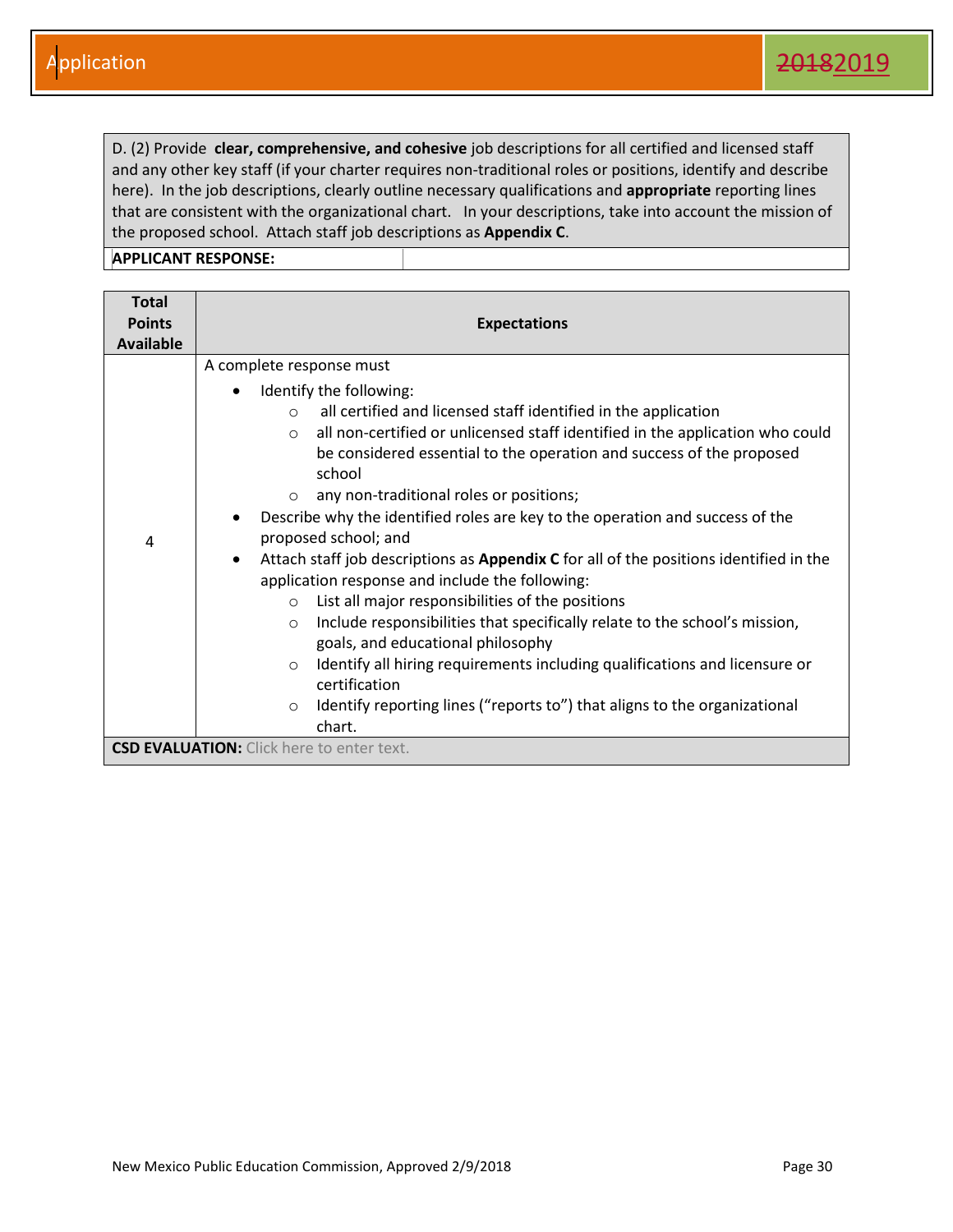D.(3) Provide a **clear, comprehensive, and cohesive** staffing plan that demonstrates an understanding of the proposed school's staffing needs, is **reasonable and adequate** to support effective and timely implementation of the academic program/curriculum, and is aligned with the budget and projected enrollment. Include evidence of a clear plan (job search process, timelines etc.) to hire and evaluate highly qualified staff no later than two weeks prior to the start of the proposed school year.

| Total            |                                                                                                                                                                                                                                                                                                                                                                                                                                                                                                                                                                                                                                                                                                                                                                                                                                                                                                                                                                                                                                                                      |
|------------------|----------------------------------------------------------------------------------------------------------------------------------------------------------------------------------------------------------------------------------------------------------------------------------------------------------------------------------------------------------------------------------------------------------------------------------------------------------------------------------------------------------------------------------------------------------------------------------------------------------------------------------------------------------------------------------------------------------------------------------------------------------------------------------------------------------------------------------------------------------------------------------------------------------------------------------------------------------------------------------------------------------------------------------------------------------------------|
| <b>Points</b>    | <b>Expectations</b>                                                                                                                                                                                                                                                                                                                                                                                                                                                                                                                                                                                                                                                                                                                                                                                                                                                                                                                                                                                                                                                  |
| <b>Available</b> |                                                                                                                                                                                                                                                                                                                                                                                                                                                                                                                                                                                                                                                                                                                                                                                                                                                                                                                                                                                                                                                                      |
| 8                | A complete response must<br>Identify an ongoing staffing plan and process for hiring all necessary staff, both for<br>the initial hiring and for any time a position becomes vacant, include action steps,<br>timelines, responsible parties;<br>Describe how the staffing plan and process will ensure the school is able to hire<br>$\bullet$<br>highly qualified staff, no later than two weeks prior to the start of the proposed<br>school year, on an annual basis, and fill all vacancies within a reasonable time;<br>Describe how the staffing plan and process is reasonable and adequate to support<br>$\bullet$<br>effective and timely implementation of the academic program/curriculum during<br>the planning year and for all subsequent years;<br>Describe how the staffing plan and process is aligned with the budget and the<br>$\bullet$<br>school's projected enrollment; and<br>Describe how the school will make adjustments to the staffing plan in the case that<br>$\bullet$<br>there are differences in projected and actual enrollment. |
|                  | <b>CSD EVALUATION:</b> Click here to enter text.                                                                                                                                                                                                                                                                                                                                                                                                                                                                                                                                                                                                                                                                                                                                                                                                                                                                                                                                                                                                                     |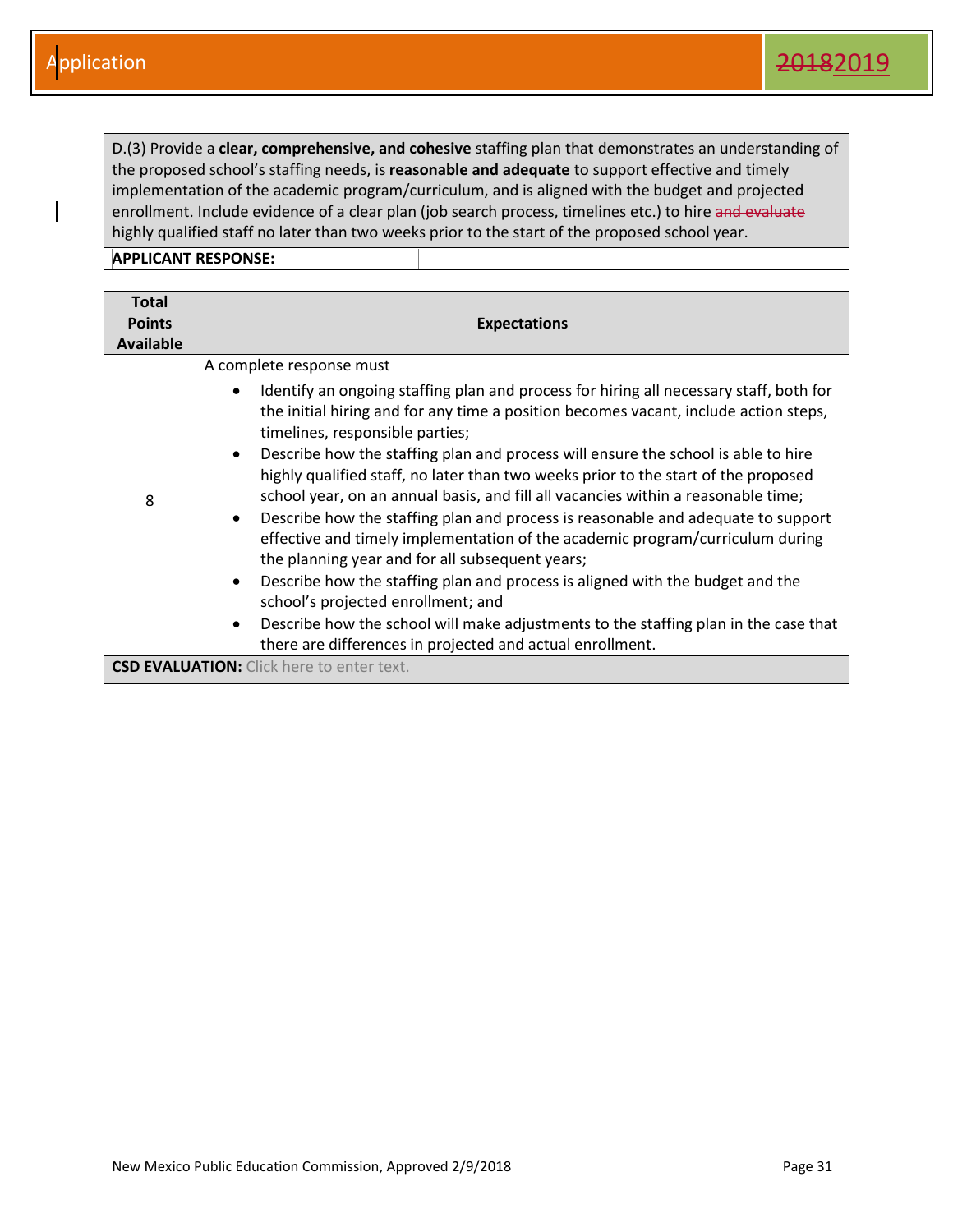D.(4) Provide a **clear, comprehensive, and compelling** plan for Professional Development that meets state requirements and supports the implementation of the proposed school's educational plan, mission, and performance goals. Ensure that the plan is supported by the budget.

| <b>Total</b>     |                                                                                                                                          |
|------------------|------------------------------------------------------------------------------------------------------------------------------------------|
| <b>Points</b>    | <b>Expectations</b>                                                                                                                      |
| <b>Available</b> |                                                                                                                                          |
|                  | A complete response must                                                                                                                 |
|                  | Identify an annual professional development plan with action steps, timelines,<br>$\bullet$<br>responsible parties, and associated costs |
|                  | Describe how the plan meets state requirements found in NMAC 6.65.2.8,<br>$\circ$<br>6.65.2.9, 6.19.8.10                                 |
|                  | Describe how the school will ensure professional development time is not<br>$\circ$<br>used for routine staff meetings;                  |
|                  | Identify a mentorship plan for novice teachers, including action steps, timelines,                                                       |
| 8                | responsible parties, and associated costs that meets the requirements of NMAC<br>$6.60.10.8$ ; and                                       |
|                  | Describe how the annual professional development plan and the mentorship plan<br>$\bullet$                                               |
|                  | for novice teachers ensure the following occur:                                                                                          |
|                  | are supported by the budget<br>$\circ$                                                                                                   |
|                  | support the implementation of the proposed school's educational plan,<br>$\circ$                                                         |
|                  | mission, and performance goals                                                                                                           |
|                  | not only address required annual trainings, but are also tailored to address<br>$\circ$                                                  |
|                  | school- and teacher-specific professional development needs.                                                                             |
|                  | <b>CSD EVALUATION:</b> Click here to enter text.                                                                                         |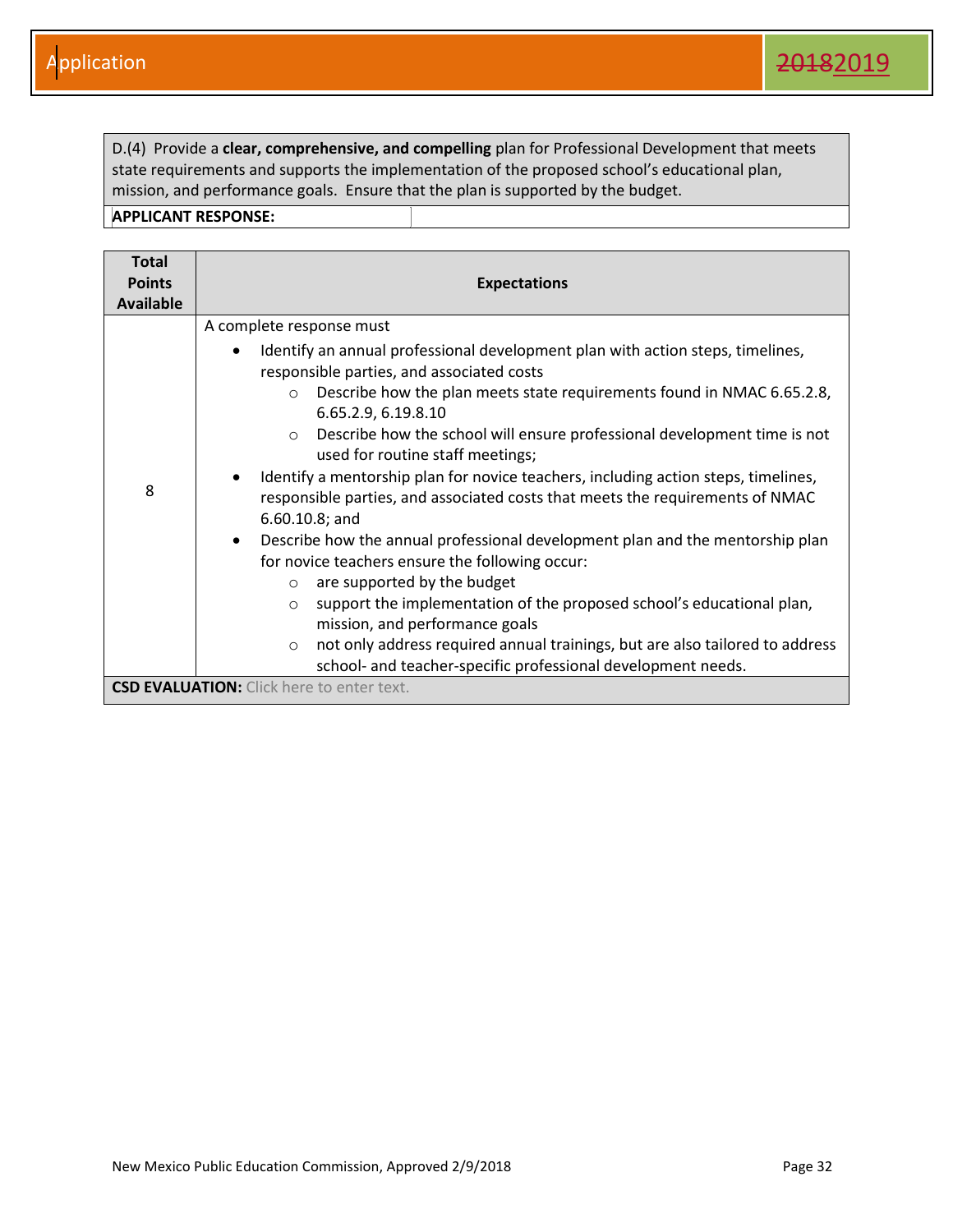#### <span id="page-33-0"></span>**E. Employees.**

E. (1) **Clearly describe** the employer/employee relationship and provide **clear terms** and conditions of employment for all classes of employees (administration, professional staff, and administrative staff). Include benefits, work schedules, annual number of contract days, pay terms. Please offer a **complete and appropriate explanation of** how you will address employees' recognized representatives. **APPLICANT RESPONSE:** 

| <b>Total</b><br><b>Points</b><br><b>Available</b> | <b>Expectations</b>                                                                                                                                                                                                                                                                                                                                                                                                                                                                                                                                                                                                                                                                                                                                           |
|---------------------------------------------------|---------------------------------------------------------------------------------------------------------------------------------------------------------------------------------------------------------------------------------------------------------------------------------------------------------------------------------------------------------------------------------------------------------------------------------------------------------------------------------------------------------------------------------------------------------------------------------------------------------------------------------------------------------------------------------------------------------------------------------------------------------------|
| 4                                                 | A complete response must<br>Identify all primary classes of employees the school will employ (e.g.,<br>$\bullet$<br>administrative, professional, term, contract);<br>Identify the primary conditions of employment for each class of employees,<br>$\bullet$<br>including:<br>Benefits and pay terms<br>$\circ$<br>Daily work schedules and annual work calendars<br>$\circ$<br>Major conditions of employment<br>$\circ$<br>Employee conflict and grievance resolution processes<br>$\circ$<br>Employee discipline, re-contracting, and contract termination processes;<br>$\circ$<br>and<br>Explain how the school, through the governing body and head administrator, will<br>address employee unions and other school-specific employee representatives. |
|                                                   | <b>CSD EVALUATION:</b> Click here to enter text.                                                                                                                                                                                                                                                                                                                                                                                                                                                                                                                                                                                                                                                                                                              |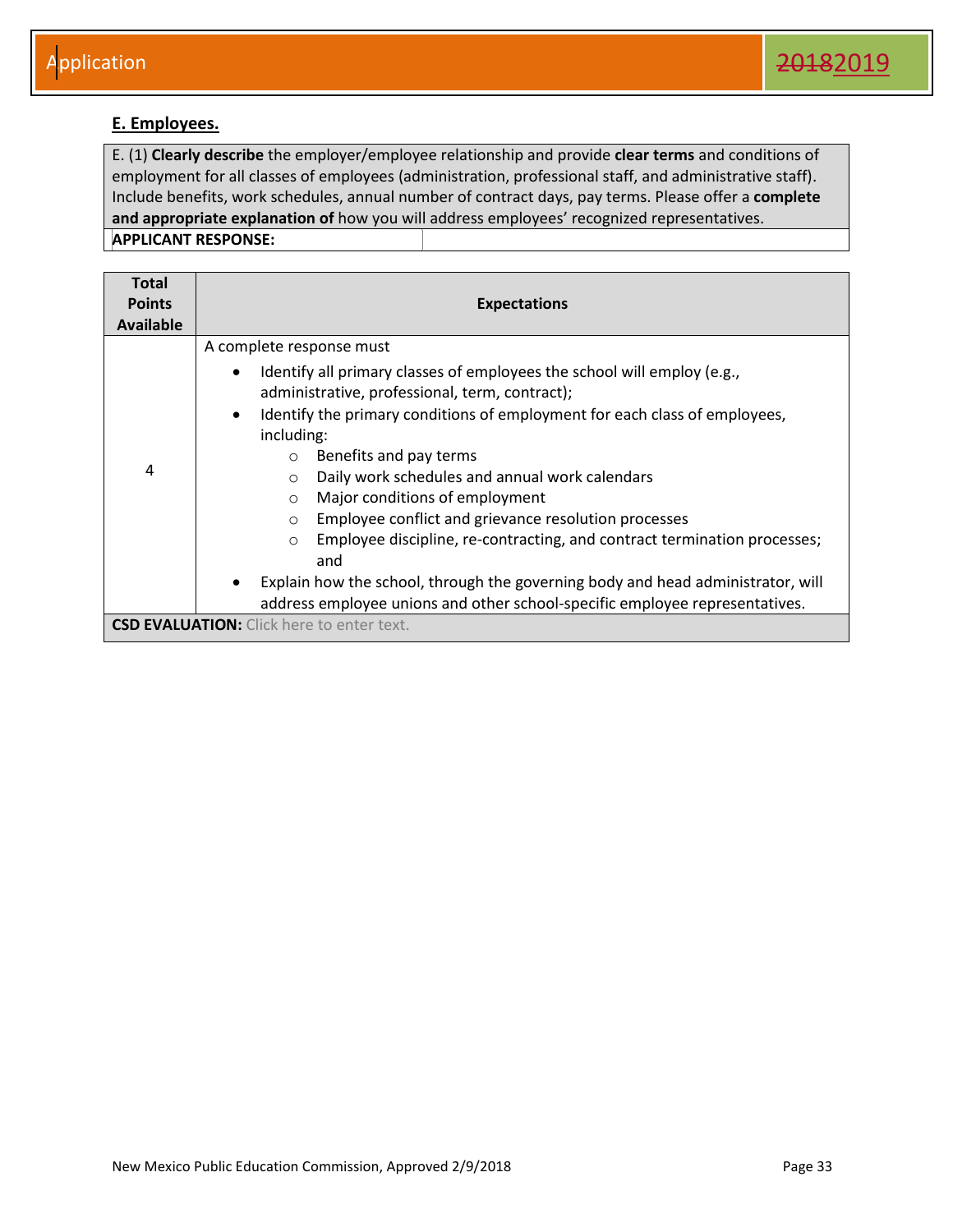#### <span id="page-34-0"></span>**F. Community/Parent/Employee Involvement in Governance.**

F. (1) Provide a **clear, comprehensive, and cohesive** plan that describes school structures that will provide meaningful parental, professional educator, and community involvement in the governance and operation of the proposed school. The plan includes structures to facilitate **parental involvement that will help to advance** the proposed school's mission.

Please note that charter schools *may not require* community or parental support or involvement as grounds for accepting or not accepting a student.

| <b>Total</b>               |                                                                                                                                                                                                                                                                                                                                                                                                                                                                                                                                                                                                                                                                                                                                                                                                                                                                                                                                                                                                                  |
|----------------------------|------------------------------------------------------------------------------------------------------------------------------------------------------------------------------------------------------------------------------------------------------------------------------------------------------------------------------------------------------------------------------------------------------------------------------------------------------------------------------------------------------------------------------------------------------------------------------------------------------------------------------------------------------------------------------------------------------------------------------------------------------------------------------------------------------------------------------------------------------------------------------------------------------------------------------------------------------------------------------------------------------------------|
| <b>Points</b><br>Available | <b>Expectations</b>                                                                                                                                                                                                                                                                                                                                                                                                                                                                                                                                                                                                                                                                                                                                                                                                                                                                                                                                                                                              |
| 4                          | A complete response must<br>Identify school operation and governance structures that will provide the<br>following:<br>A meaningful opportunity for parental input and participation<br>$\bigcirc$<br>A meaningful opportunity for professional educator input and participation<br>$\circ$<br>A meaningful opportunity for community input and participation;<br>$\circ$<br>Describe how the structures will facilitate parental involvement that will help<br>advance the proposed school's mission;<br>Include assurances that the school understands it may not require family or<br>parental support or involvement as grounds for accepting, not accepting, enrolling,<br>dis-enrolling, or otherwise differentiating treatment of a student; and<br>If the school plans to have a suggested amount of parent service or contribution,<br>$\bullet$<br>explain the process of opting out for parents who are unwilling or unable to meet<br>the proposed school's suggested service or support commitment. |
|                            | <b>CSD EVALUATION:</b> Click here to enter text.                                                                                                                                                                                                                                                                                                                                                                                                                                                                                                                                                                                                                                                                                                                                                                                                                                                                                                                                                                 |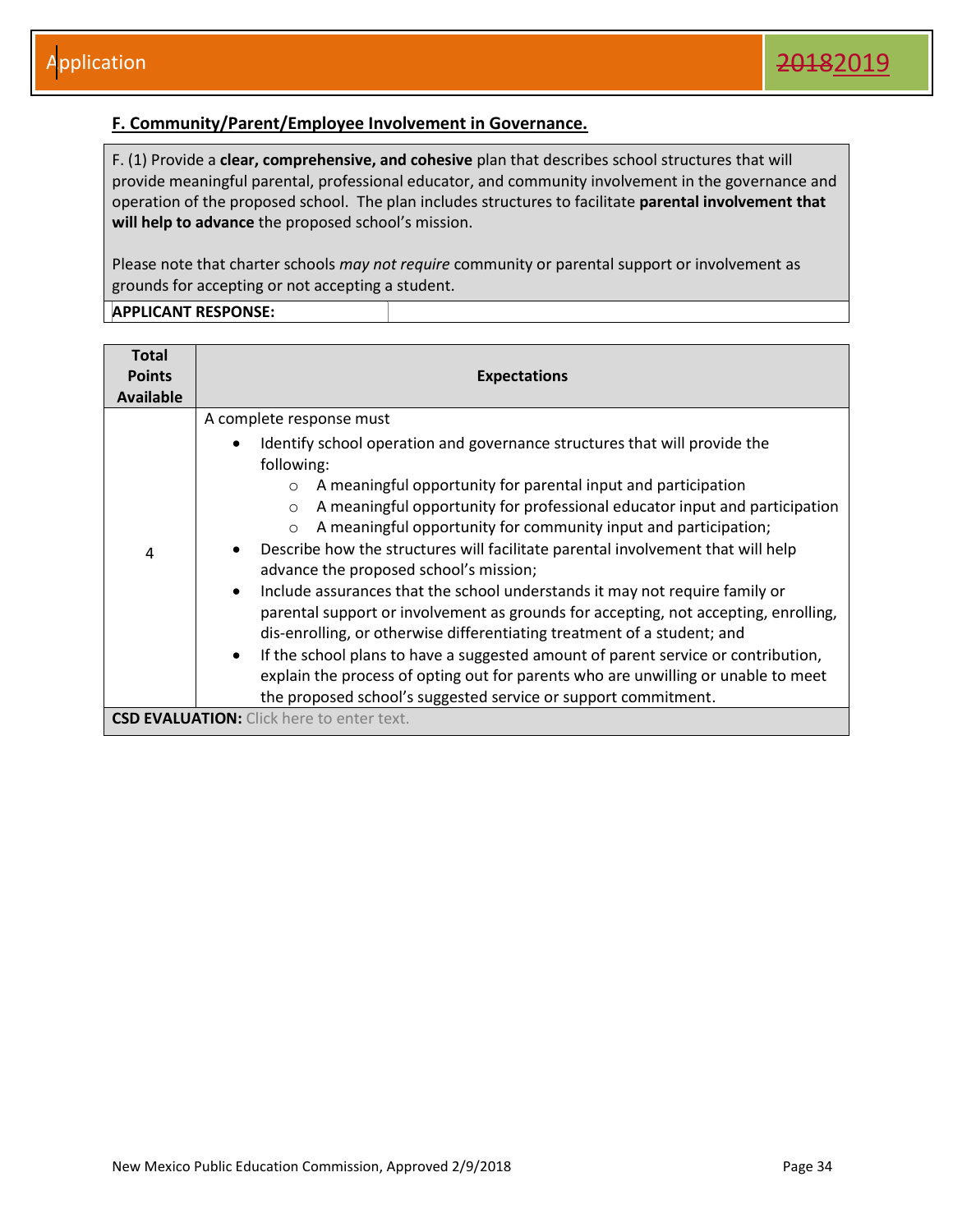F. (2) Provide a **clear, comprehensive, and cohesive** plan to receive and process concerns and complaints from the community and parents. The plan is transparent, fair, accessible to the community, and ensures a timely and meaningful response from school administration and the governing body.

| <b>Total</b><br><b>Points</b><br><b>Available</b> | <b>Expectations</b>                                                                                                                                                                                                                                                                                                                                                                                                                                                                                                                                                                                                                                                                                                                                                                                                    |
|---------------------------------------------------|------------------------------------------------------------------------------------------------------------------------------------------------------------------------------------------------------------------------------------------------------------------------------------------------------------------------------------------------------------------------------------------------------------------------------------------------------------------------------------------------------------------------------------------------------------------------------------------------------------------------------------------------------------------------------------------------------------------------------------------------------------------------------------------------------------------------|
| 8                                                 | A complete response must<br>Identify a grievance process to receive and process concerns and complaints from<br>the community, parents and families, and students that includes action steps,<br>timelines, and responsible parties;<br>Include a final step in the process that provides the grievant a meaningful<br>$\bullet$<br>opportunity to be heard by, and receive a response from, the governing body; if<br>they are unable to obtain resolution from the head administrator;<br>Describe how the process is transparent, fair, accessible to the community, and<br>$\bullet$<br>ensure a timely and meaningful response; and<br>Provide assurances that the school will additionally meet the specific legal<br>$\bullet$<br>requirements of the McKinney Vento and special education grievance processes. |
|                                                   | <b>CSD EVALUATION:</b> Click here to enter text.                                                                                                                                                                                                                                                                                                                                                                                                                                                                                                                                                                                                                                                                                                                                                                       |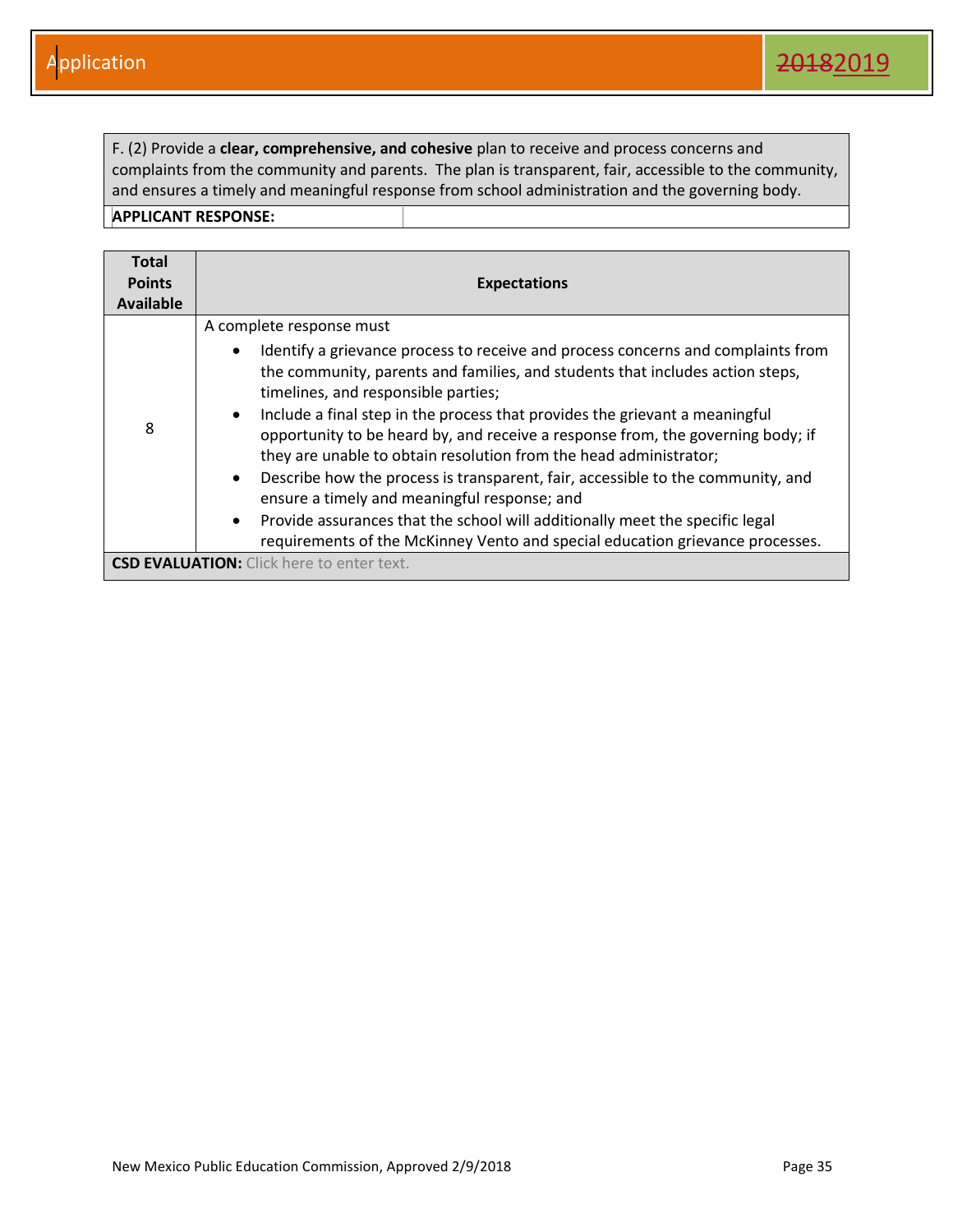#### <span id="page-36-0"></span>**G. Student Recruitment and Enrollment.**

G.(1) Provide a **clear, comprehensive, and cohesive** outreach and recruitment plan that ensures equal access to the proposed school and is likely to be effective in attracting a representative student body from the targeted community. The recruitment/enrollment timelines presented are **reasonable. APPLICANT RESPONSE:** 

| <b>Total</b><br><b>Points</b><br><b>Available</b> | <b>Expectations</b>                                                                                                                                                                                                                                                                                                                                                                                                                                                                                                                                                                                                                                                                                  |
|---------------------------------------------------|------------------------------------------------------------------------------------------------------------------------------------------------------------------------------------------------------------------------------------------------------------------------------------------------------------------------------------------------------------------------------------------------------------------------------------------------------------------------------------------------------------------------------------------------------------------------------------------------------------------------------------------------------------------------------------------------------|
|                                                   | A complete response must                                                                                                                                                                                                                                                                                                                                                                                                                                                                                                                                                                                                                                                                             |
|                                                   | Identify a prospective student outreach and recruitment plan, including action<br>$\bullet$<br>steps, timelines, responsible parties, and associated costs;<br>Describe:<br>$\bullet$                                                                                                                                                                                                                                                                                                                                                                                                                                                                                                                |
| 4                                                 | how the plan is tailored to ensure equal access to the school<br>$\circ$<br>why the plan is likely to attract a student body that is demographically<br>$\circ$<br>reflective of the local community and school district;<br>Describe how the school will annually evaluate the effectiveness of the outreach<br>$\bullet$<br>and recruitment efforts in ensuring equal access to the school and attracting a<br>student body that is demographically reflective of the local community and school<br>district and how the school will use that information to make adjustments to the<br>outreach and recruitment plan; and<br>Explain why the recruitment and enrollment timelines are reasonable. |
|                                                   | <b>CSD EVALUATION:</b> Click here to enter text.                                                                                                                                                                                                                                                                                                                                                                                                                                                                                                                                                                                                                                                     |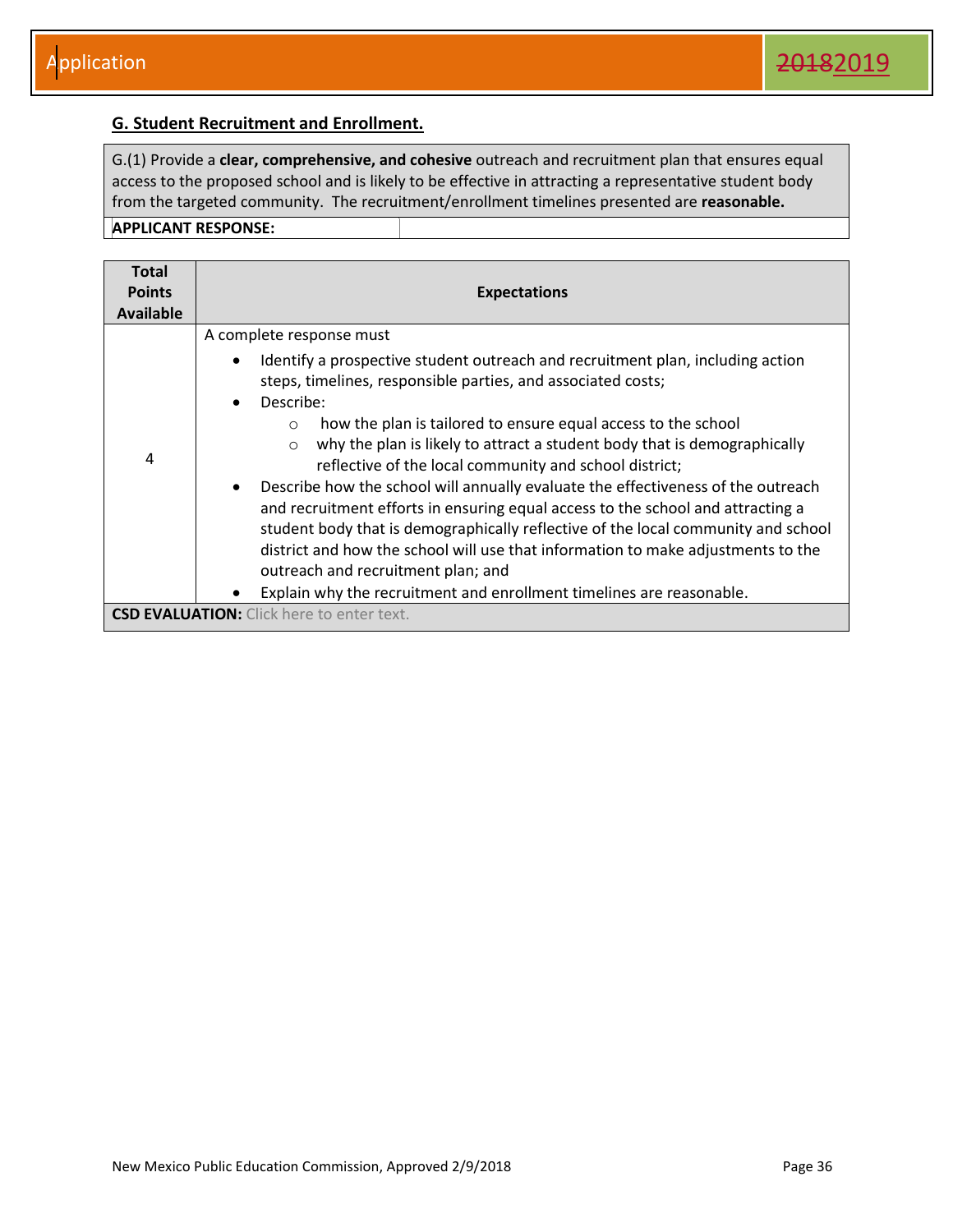G. (2) Provide a **complete, comprehensive, and cohesive** plan to implement a lottery process. Ensure all proposed procedures and policies comply with state statutes and **support equal access** to the proposed school; include how a wait list will be maintained. Please provide tentative timeframes or dates.

| <b>Total</b><br><b>Points</b> | <b>Expectations</b>                                                                                                                                                                                                                                                                                                                                                                                                                                                                          |  |  |
|-------------------------------|----------------------------------------------------------------------------------------------------------------------------------------------------------------------------------------------------------------------------------------------------------------------------------------------------------------------------------------------------------------------------------------------------------------------------------------------------------------------------------------------|--|--|
| Available                     |                                                                                                                                                                                                                                                                                                                                                                                                                                                                                              |  |  |
| 4                             | A complete response must<br>Identify a plan to implement a lottery admission process if necessary, include<br>$\bullet$<br>action steps, timelines, and responsible parties;<br>Describe each of the steps of the process to include the following:<br>$\bullet$<br>Pre-lottery entry<br>Lottery<br>$\circ$<br>Post-lottery registration<br>$\circ$<br>Waitlist maintenance and entry; and<br>$\Omega$<br>Describe how the lottery process supports equal access to the school.<br>$\bullet$ |  |  |
|                               | <b>CSD EVALUATION:</b> Click here to enter text.                                                                                                                                                                                                                                                                                                                                                                                                                                             |  |  |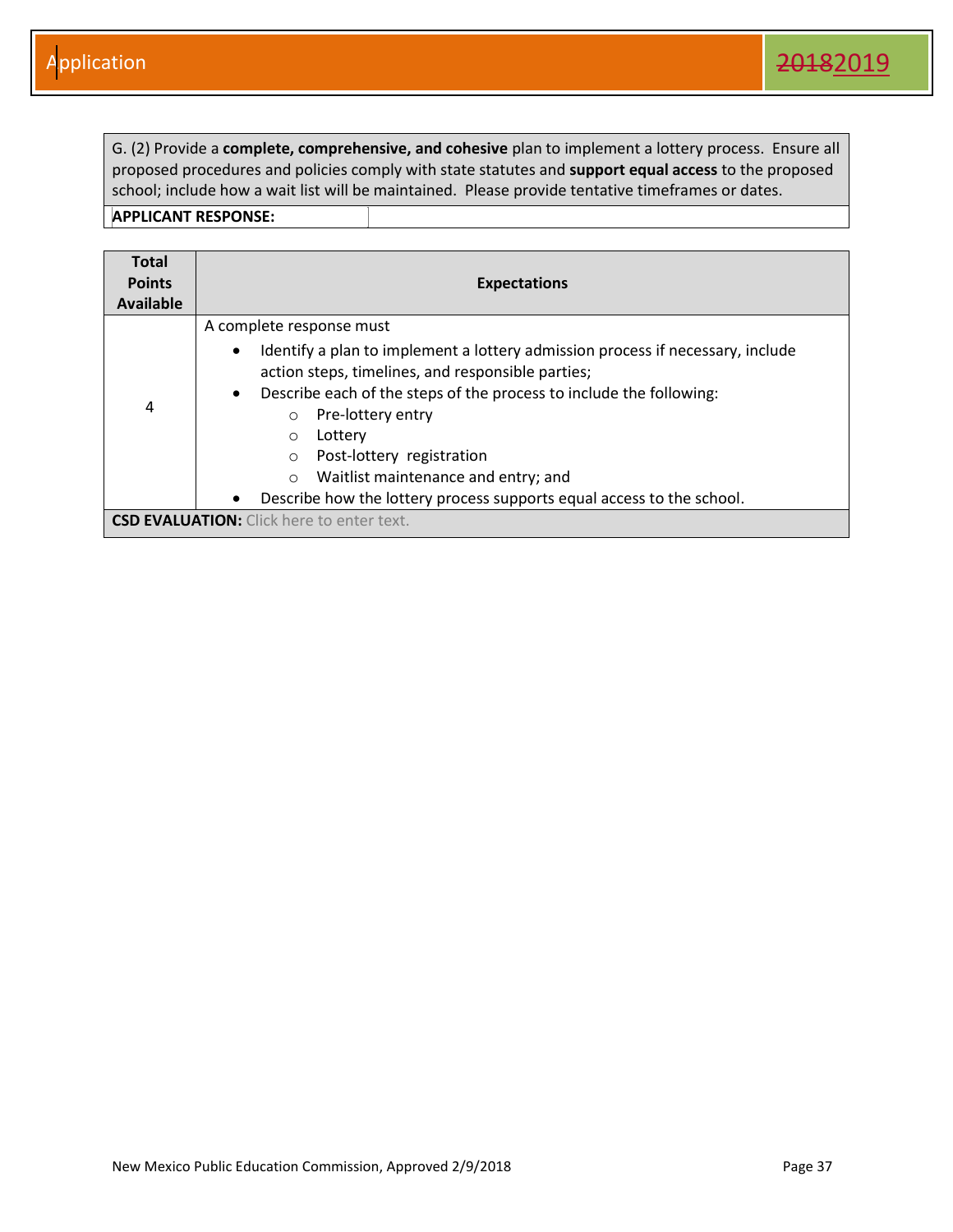#### <span id="page-38-0"></span>**H. Legal Compliance.**

H. (1) Provide a **current, clear, comprehensive, and cohesive** Conflict of Interest Policy that demonstrates an understanding of, **and capacity** to, meet the requirements of the law (NMSA 1978 § 22-8B-5.2(2011)). Provide a sample disclosure statement of any real or potential conflict of interest. **APPLICANT RESPONSE:** 

| <b>Total</b><br><b>Points</b><br><b>Available</b> | <b>Expectations</b>                                                                                                                                                                                                                                                                                                                                                                      |
|---------------------------------------------------|------------------------------------------------------------------------------------------------------------------------------------------------------------------------------------------------------------------------------------------------------------------------------------------------------------------------------------------------------------------------------------------|
| 4                                                 | A complete response must<br>Provide a governing body conflict of interest policy that includes action steps,<br>$\bullet$<br>timelines, and responsible parties;<br>Describe how the policy meets the requirements of NMSA 1978 § 22-8B-5.2(2011);<br>$\bullet$<br>and<br>Include all forms the governing body will or may be required to submit pursuant to<br>$\bullet$<br>the policy. |
|                                                   | <b>CSD EVALUATION:</b> Click here to enter text.                                                                                                                                                                                                                                                                                                                                         |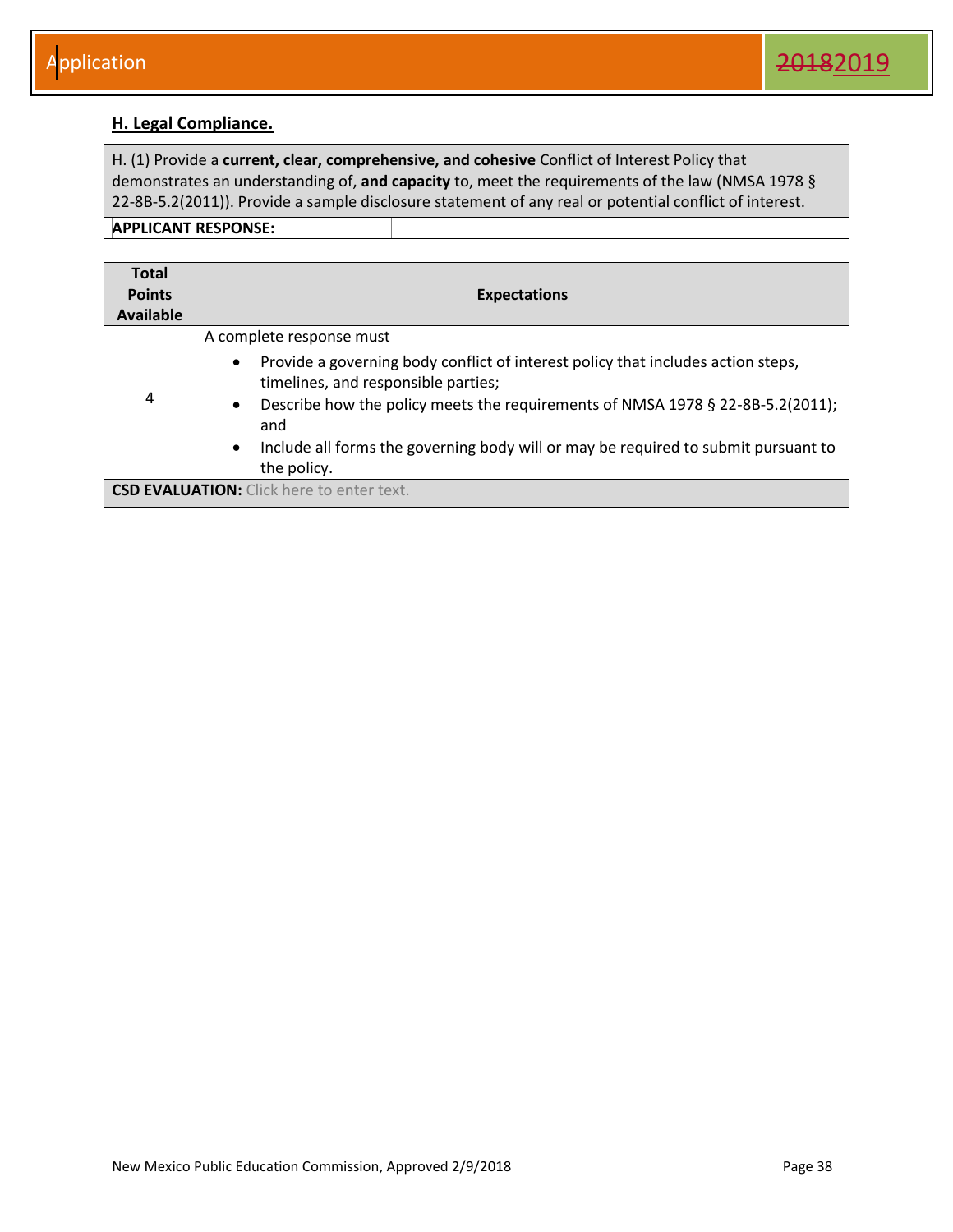#### <span id="page-39-0"></span>**I. Evidence of Partnership/Contractor relationship. (If Applicable.)**

I.(1) If there is /are third party relationship(s) (partner organization, a contractor, etc.) that are essential to the existence of your charter school, governance, key instructional staff, or management functions, identify them (entity, person, contact information etc.). Provide a **clear, comprehensive, and cohesive**  description of all of those third-party relationships that are considered integral to accomplishing the mission of the proposed school. In your description, please demonstrate that you have a **complete understanding** of the legal implication of the relationship to the proposed school.

| <b>Total</b><br><b>Points</b><br><b>Available</b> | <b>Expectations</b>                                                                                                                                                                                                                                                                                                                                                                                                                                                                                                                                                                                                                                                                                                                                                                                                                                                                                                                                                                                                                                                    |  |  |  |
|---------------------------------------------------|------------------------------------------------------------------------------------------------------------------------------------------------------------------------------------------------------------------------------------------------------------------------------------------------------------------------------------------------------------------------------------------------------------------------------------------------------------------------------------------------------------------------------------------------------------------------------------------------------------------------------------------------------------------------------------------------------------------------------------------------------------------------------------------------------------------------------------------------------------------------------------------------------------------------------------------------------------------------------------------------------------------------------------------------------------------------|--|--|--|
| 8                                                 | A complete response must<br>Identify any third party relationships with specific, identified organizations that<br>$\bullet$<br>control or influence essential elements—including the existence, operation,<br>curriculum, or instruction of the proposed charter school—that are required by a<br>partner organization or any part of the application;<br>Describe, in detail, the relationships;<br>$\bullet$<br>Describe why the relationships are essential or required, or how they control<br>$\bullet$<br>essential elements of the proposed charter school;<br>If any such relationships exist identify the following:<br>$\bullet$<br>The specific, identified organizations<br>$\circ$<br>Contact information for that organization<br>$\circ$<br>Specific individuals in the organization that will be associated with the<br>proposed school; and<br>Describe all legal implications of the essential/required relationships, including the<br>٠<br>legal benefits and responsibilities of each party.<br><b>CSD EVALUATION:</b> Click here to enter text. |  |  |  |
|                                                   |                                                                                                                                                                                                                                                                                                                                                                                                                                                                                                                                                                                                                                                                                                                                                                                                                                                                                                                                                                                                                                                                        |  |  |  |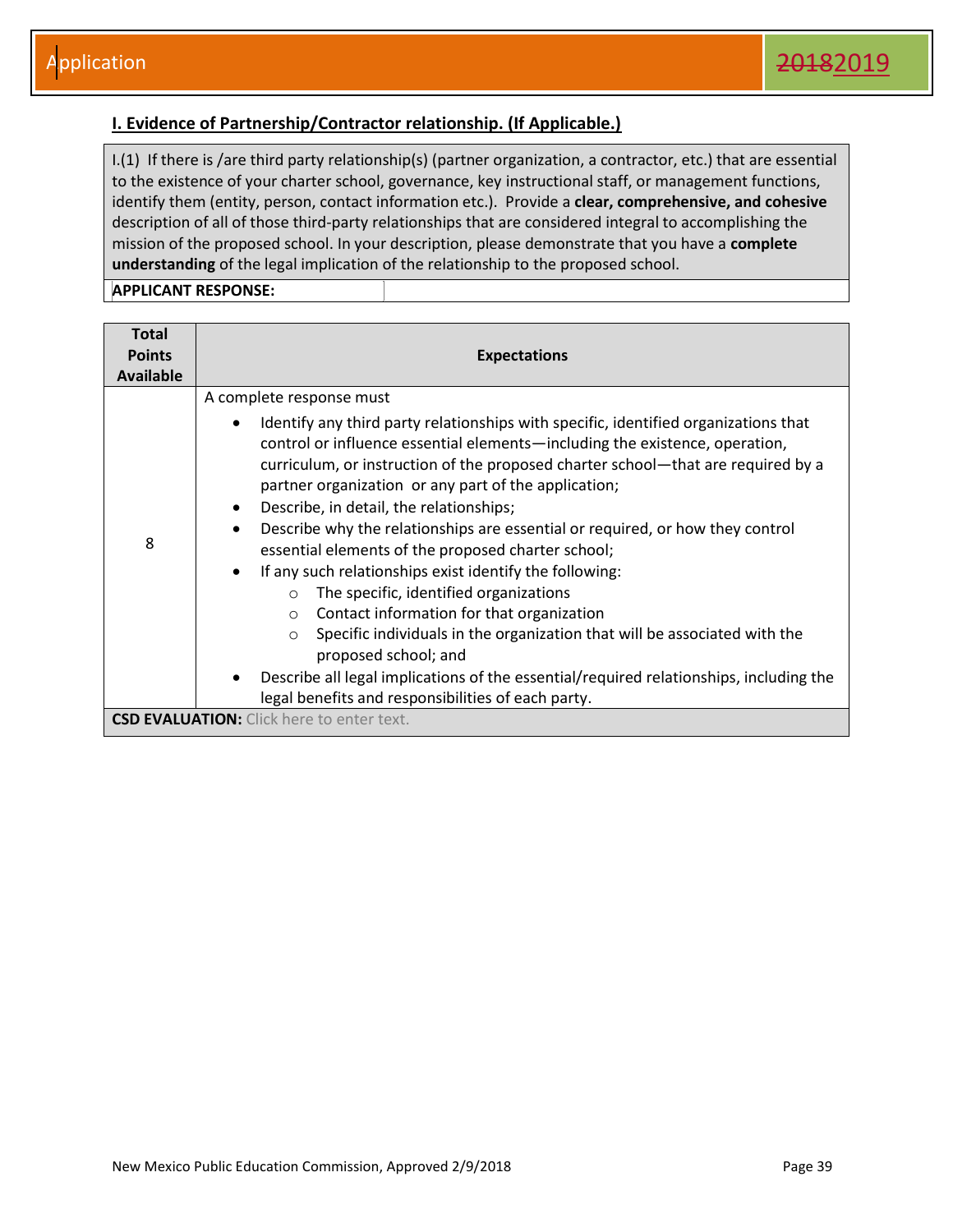I.(2) If applicable, provide and attach as **Appendix D**, a proposed, **signed, clear, formal** agreement between the applicant and each third party relationship **OR** memorandum of understanding (MOU) between the applicant and each prospective third-party, delineating the appropriate responsibilities, activities, and costs of both sides.

| <b>Total</b><br><b>Points</b><br><b>Available</b> | <b>Expectations</b>                                                                                                                                                                                                                                                                                                                                         |
|---------------------------------------------------|-------------------------------------------------------------------------------------------------------------------------------------------------------------------------------------------------------------------------------------------------------------------------------------------------------------------------------------------------------------|
| 4                                                 | A response is only required if relationships were identified in questions I.(1)<br>A complete response must<br>Identify all MOUs or formal agreements that are attached in Appendix D;<br>Include proposed formal agreements or MOUs that are signed in Appendix D; and<br>$\bullet$<br>Identify the responsibilities, activities, and costs of both sides. |
|                                                   | <b>CSD EVALUATION:</b> Click here to enter text.                                                                                                                                                                                                                                                                                                            |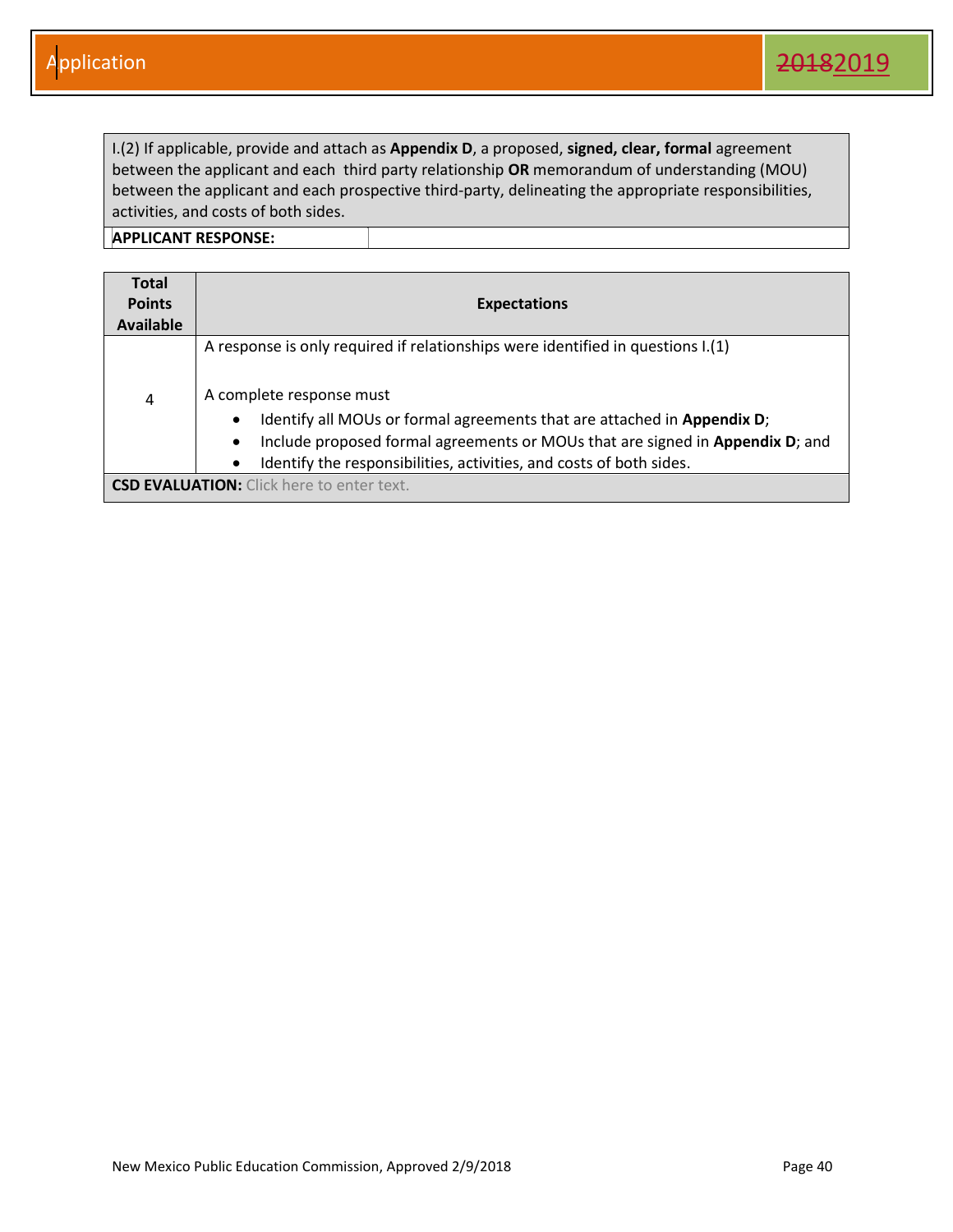#### <span id="page-41-0"></span>**J. Waivers.**

J. (1) Identify all non-discretionary waivers that will be utilized and discretionary waivers that will be requested. For discretionary waivers, specifically identify statutes or state rules for which a waiver is requested. For all, describe how the waiver will support the proposed school's plan; the description should **clearly demonstrate** how requested waivers **align with the proposed school's mission and the educational program and curriculum**. For further information please see the following link: http://ped.state.nm.us/admin.personnel/waiver\_requests.html.

https://webnew.ped.state.nm.us/information/waivers/

| NMSA 1978 § 22-8B-5(C) Waiver             | <b>Utilized</b> | Description of how waiver will support school's plan. |  |
|-------------------------------------------|-----------------|-------------------------------------------------------|--|
| Individual class load                     |                 | Click here to enter text.                             |  |
| Teaching load                             |                 | Click here to enter text.                             |  |
| Length of school day                      |                 | Click here to enter text.                             |  |
| Staffing pattern                          |                 | Click here to enter text.                             |  |
| Subject areas                             |                 | Click here to enter text.                             |  |
| Purchase of instructional materials       |                 | Click here to enter text.                             |  |
| Evaluation standards for school           | П               | Click here to enter text.                             |  |
| personnel                                 |                 |                                                       |  |
| School principal duties                   |                 | Click here to enter text.                             |  |
| Drivers education                         |                 | Click here to enter text.                             |  |
| <b>Statute for which Waiver Requested</b> |                 | Description of how waiver will support school's plan. |  |
| under NMSA 1978 § 22-2-2.1                |                 |                                                       |  |
| Click here to enter text.                 |                 | Click here to enter text.                             |  |
| Click here to enter text.                 |                 | Click here to enter text.                             |  |

| <b>Total</b><br><b>Points</b><br><b>Available</b> | <b>Expectations</b>                                                                                                                                                                                                                                                                                                                                                                                                                                                                                                                                                                                                                                                                                                                                                                                                                                                                                                                                                                                                                                                                                                                                                              |  |  |  |
|---------------------------------------------------|----------------------------------------------------------------------------------------------------------------------------------------------------------------------------------------------------------------------------------------------------------------------------------------------------------------------------------------------------------------------------------------------------------------------------------------------------------------------------------------------------------------------------------------------------------------------------------------------------------------------------------------------------------------------------------------------------------------------------------------------------------------------------------------------------------------------------------------------------------------------------------------------------------------------------------------------------------------------------------------------------------------------------------------------------------------------------------------------------------------------------------------------------------------------------------|--|--|--|
| 3                                                 | A complete response must<br>Identify all non-discretionary waivers that will be utilized;<br>$\bullet$<br>Describe how the non-discretionary waiver will support the school's plan, including<br>$\bullet$<br>the following:<br>a specific description of how the waiver will be used and how the school's<br>$\circ$<br>practice will vary from the standard legal requirement<br>a specific explanation of how the waiver aligns to the school's mission,<br>$\bigcirc$<br>educational program, and curriculum;<br>Identify all discretionary waivers that will be requested and the specific statutes or<br>state rules for which the waivers will be requested; and<br>Describe how the discretionary waivers will support the school's plan, including the<br>$\bullet$<br>following:<br>a specific description of how the waiver will be used and how the school's<br>$\circ$<br>practice will vary from the standard legal requirement<br>a specific explanation of how the waiver aligns to the school's mission,<br>$\circ$<br>educational program, and curriculum<br>how the school will meet the requirements for being granted a<br>$\circ$<br>discretionary waiver. |  |  |  |
|                                                   | <b>CSD EVALUATION:</b> Click here to enter text.                                                                                                                                                                                                                                                                                                                                                                                                                                                                                                                                                                                                                                                                                                                                                                                                                                                                                                                                                                                                                                                                                                                                 |  |  |  |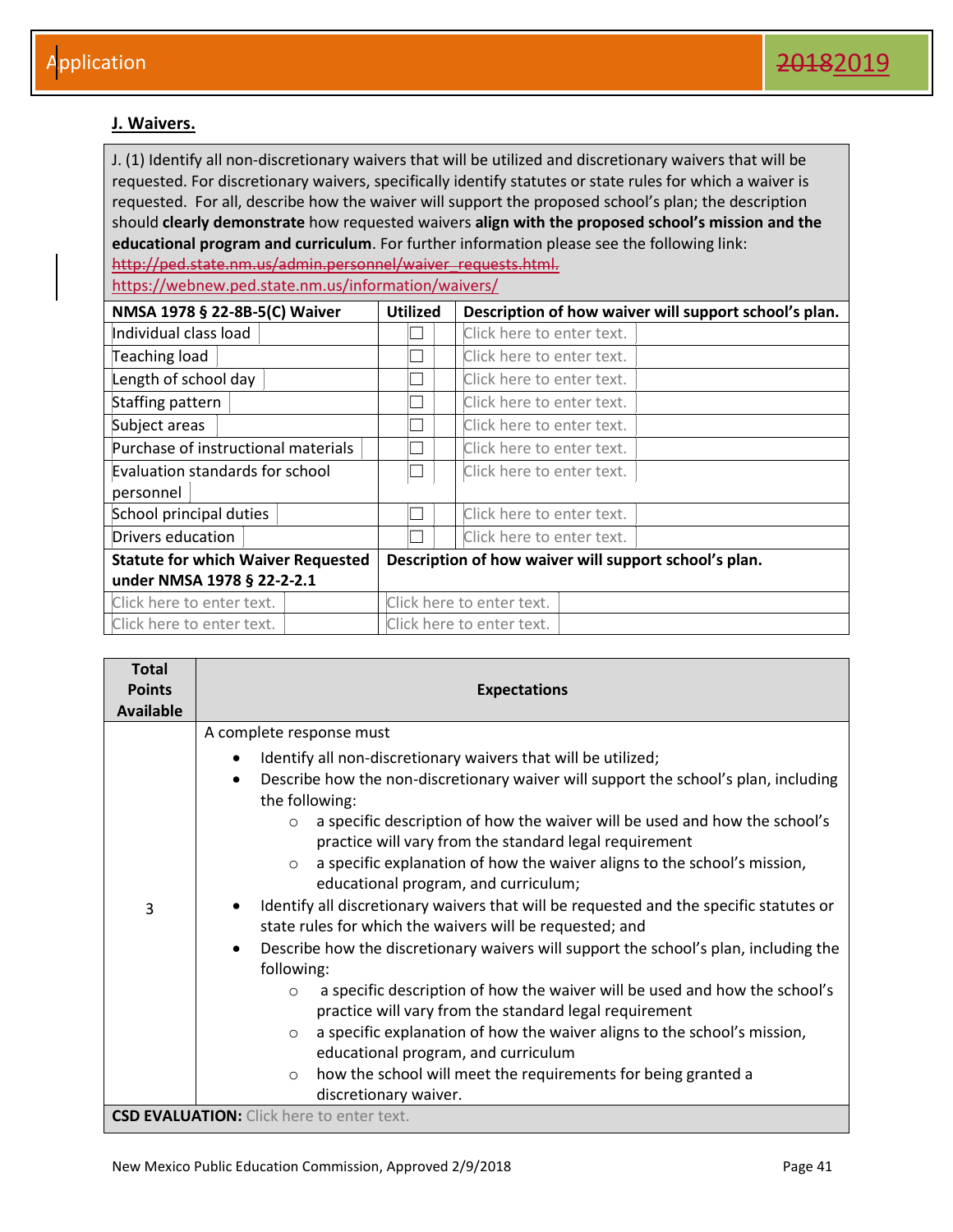#### <span id="page-42-0"></span>**K. Transportation and Food.**

K. (1) *If applicable, s*tate how the proposed school plans to offer transportation to its students. Provide **a clear description** of how student transportation needs will be met that are supported by the proposed budget.

For further information, please see the following link: [https://webnew.ped.state.nm.us/bureaus/transportation/.](http://ped.state.nm.us/div/fin/trans/index.html)

| <b>Total</b>                                     |                                                                                                                                                                                            |  |  |  |  |
|--------------------------------------------------|--------------------------------------------------------------------------------------------------------------------------------------------------------------------------------------------|--|--|--|--|
| <b>Points</b>                                    | <b>Expectations</b>                                                                                                                                                                        |  |  |  |  |
| <b>Available</b>                                 |                                                                                                                                                                                            |  |  |  |  |
|                                                  | A response is only required if the school plans to offer regular transportation either for<br>daily transportation to/from school OR for transportation to/from school specific activities |  |  |  |  |
|                                                  | and events that are a necessary part of the mission.                                                                                                                                       |  |  |  |  |
|                                                  | These are awarded as "preference points" if the school plans to provide to and from school<br>transportation to all students.                                                              |  |  |  |  |
|                                                  | All schools must be prepared to meet IEP transportation requirements.                                                                                                                      |  |  |  |  |
|                                                  | A complete response must                                                                                                                                                                   |  |  |  |  |
|                                                  | Identify a plan for establishing transportation services at the school including<br>$\bullet$                                                                                              |  |  |  |  |
| $\overline{4}$                                   | specific action steps, timelines responsible parties, and associated costs that                                                                                                            |  |  |  |  |
|                                                  | address the following:                                                                                                                                                                     |  |  |  |  |
|                                                  | Identifying equipment purchase or contracting needs<br>$\circ$                                                                                                                             |  |  |  |  |
|                                                  | Identifying hiring and or contracting needs<br>$\circ$                                                                                                                                     |  |  |  |  |
|                                                  | Hiring or contracting<br>$\circ$                                                                                                                                                           |  |  |  |  |
|                                                  | Establishing training needs and inspection process needs<br>$\circ$                                                                                                                        |  |  |  |  |
|                                                  | Establishing travel routes and pickup/drop off points<br>$\circ$                                                                                                                           |  |  |  |  |
|                                                  | Establishing transportation policies and practices<br>$\circ$<br>Identifying student transportation needs;                                                                                 |  |  |  |  |
|                                                  | $\circ$<br>Identify how the school will fund the transportation plan costs; and                                                                                                            |  |  |  |  |
|                                                  | Identify all, but at least one, specific entities or organizations that have been                                                                                                          |  |  |  |  |
|                                                  |                                                                                                                                                                                            |  |  |  |  |
|                                                  | identified as potential partners or vendors for these services and describe all steps<br>that have been taken to create a relationship, establish a relationship, or develop a             |  |  |  |  |
|                                                  | partnership to provide these services.                                                                                                                                                     |  |  |  |  |
| <b>CSD EVALUATION:</b> Click here to enter text. |                                                                                                                                                                                            |  |  |  |  |
|                                                  |                                                                                                                                                                                            |  |  |  |  |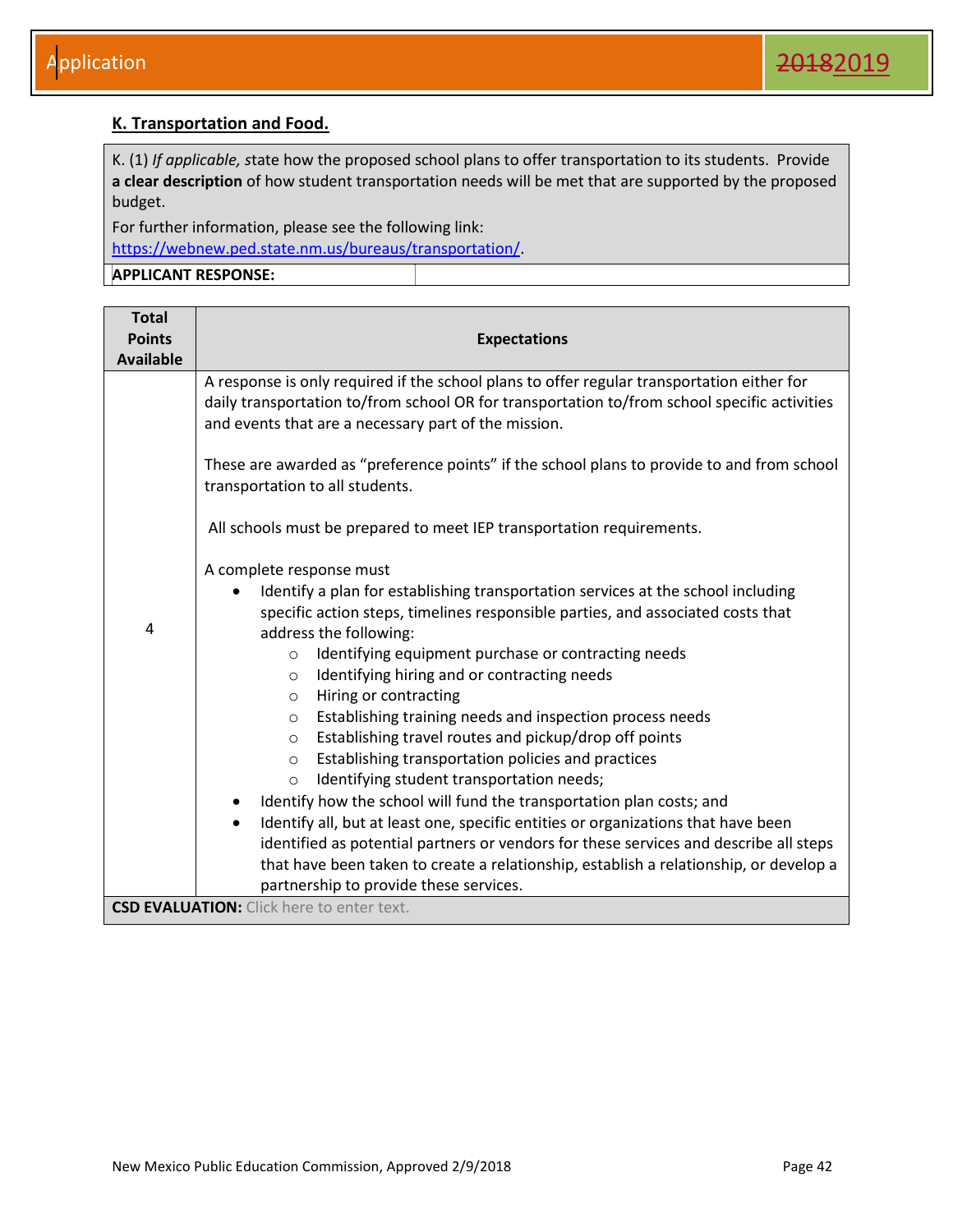K.(2) *If applicable,* provide a plan to offer food services to students (e.g., contracting with approved/appropriate food service vendors, providing free and reduced lunch). Provide a **clear description** of how food services will be provided that is supported by the proposed budget.

| <b>Total</b><br><b>Points</b><br><b>Available</b> | <b>Expectations</b>                                                                                                                                                                                                                                                                                                                                                                                                                                                                                                                                                                                                                                                                                                                                                                                                                                                                                                                                                                                                      |  |  |
|---------------------------------------------------|--------------------------------------------------------------------------------------------------------------------------------------------------------------------------------------------------------------------------------------------------------------------------------------------------------------------------------------------------------------------------------------------------------------------------------------------------------------------------------------------------------------------------------------------------------------------------------------------------------------------------------------------------------------------------------------------------------------------------------------------------------------------------------------------------------------------------------------------------------------------------------------------------------------------------------------------------------------------------------------------------------------------------|--|--|
| 4                                                 | A response is only required if the school plans to offer food services at the school.<br>These are awarded as "preference points" if the school plans to participate in free and<br>reduced lunch programs.<br>A complete response must<br>Identify a plan for establishing food services at the school, including specific action<br>$\bullet$<br>steps, timelines responsible parties, and associated costs that address the<br>following:<br>Identifying equipment purchase or contracting needs<br>$\circ$<br>Identifying hiring and/or contracting needs<br>$\circ$<br>Hiring or contracting<br>$\circ$<br>Establishing training and inspection process needs<br>$\circ$<br>Identifying and completing relevant program application and reporting<br>$\circ$<br>requirements;<br>Identify all federal and state food service programs the school plans to participate<br>in;<br>Identify how the school will fund the food service plan costs prior to receiving any<br>$\bullet$<br>applicable reimbursements; and |  |  |
|                                                   | Identify all, but at least one, specific entities or organizations that have been<br>$\bullet$<br>identified as potential partners or vendors for these services and describe all steps<br>that have been taken to create a relationship, establish a relationship, or develop a<br>partnership to provide these services.                                                                                                                                                                                                                                                                                                                                                                                                                                                                                                                                                                                                                                                                                               |  |  |
|                                                   | <b>CSD EVALUATION:</b> Click here to enter text.                                                                                                                                                                                                                                                                                                                                                                                                                                                                                                                                                                                                                                                                                                                                                                                                                                                                                                                                                                         |  |  |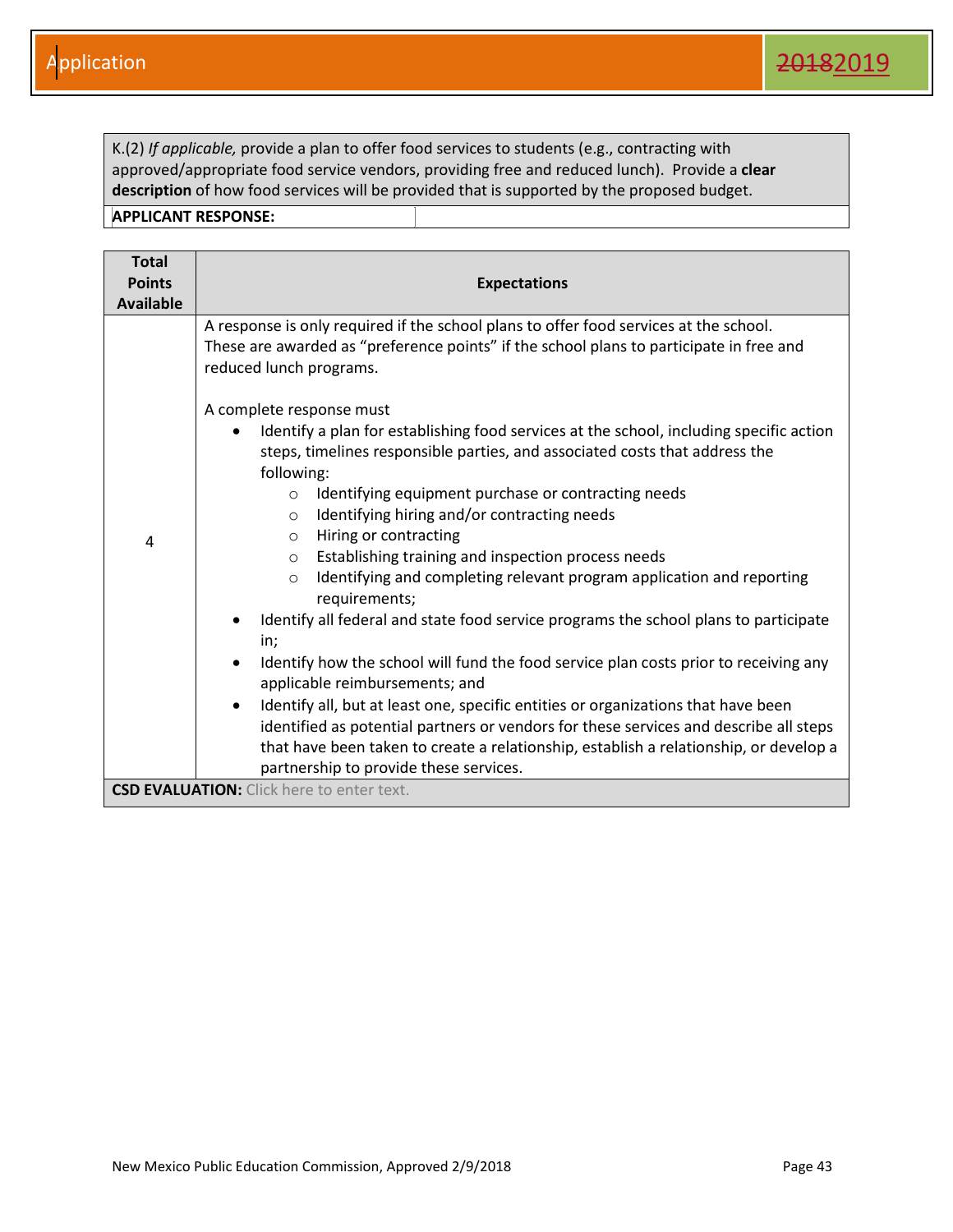#### <span id="page-44-0"></span>**L. Facilities/ School Environment.**

Applicants must complete the required Facilities Master Plan Ed. Spec. Checklist form, referenced below as III M. (1), and submit it to the Public Schools Facilities Authority **no later than Friday, April 20,**  2018due in April. The Facilities Master Plan/Ed. Spec. Checklist form can be accessed on the PSFA website at:

http://www.nmpsfa.org/pdf/MasterPlan/Applicant\_Charter\_School\_EdSpec\_FMP\_Review\_Checklist\_3\_ 8 2012.pdf. http://www.nmpsfa.org/legacy/pdf/planning/Con2\_PSFA\_Ed\_Specs-FMP\_Contract%20\_Rev\_03-05-15.pdf

L.(1) **Complete, submit, and attach as Appendix E,** the Public Schools Facilities Authority (PSFA) approval of the proposed school's Facilities Master Plan Ed / Spec Checklist. **APPLICANT RESPONSE:** 

| <b>Total</b><br><b>Points</b><br><b>Available</b> | <b>Expectations</b>                                                                                                                                                                                                                                         |
|---------------------------------------------------|-------------------------------------------------------------------------------------------------------------------------------------------------------------------------------------------------------------------------------------------------------------|
| 4                                                 | A complete response must<br>Demonstrate the applicant submitted a Facilities Master Plan to PSFA no later than<br>$\bullet$<br>April 20, 2018by the deadline; and<br>Demonstrate the PSFA has approved the applicant's Facilities Master Plan.<br>$\bullet$ |
|                                                   | <b>CSD EVALUATION:</b> Click here to enter text.                                                                                                                                                                                                            |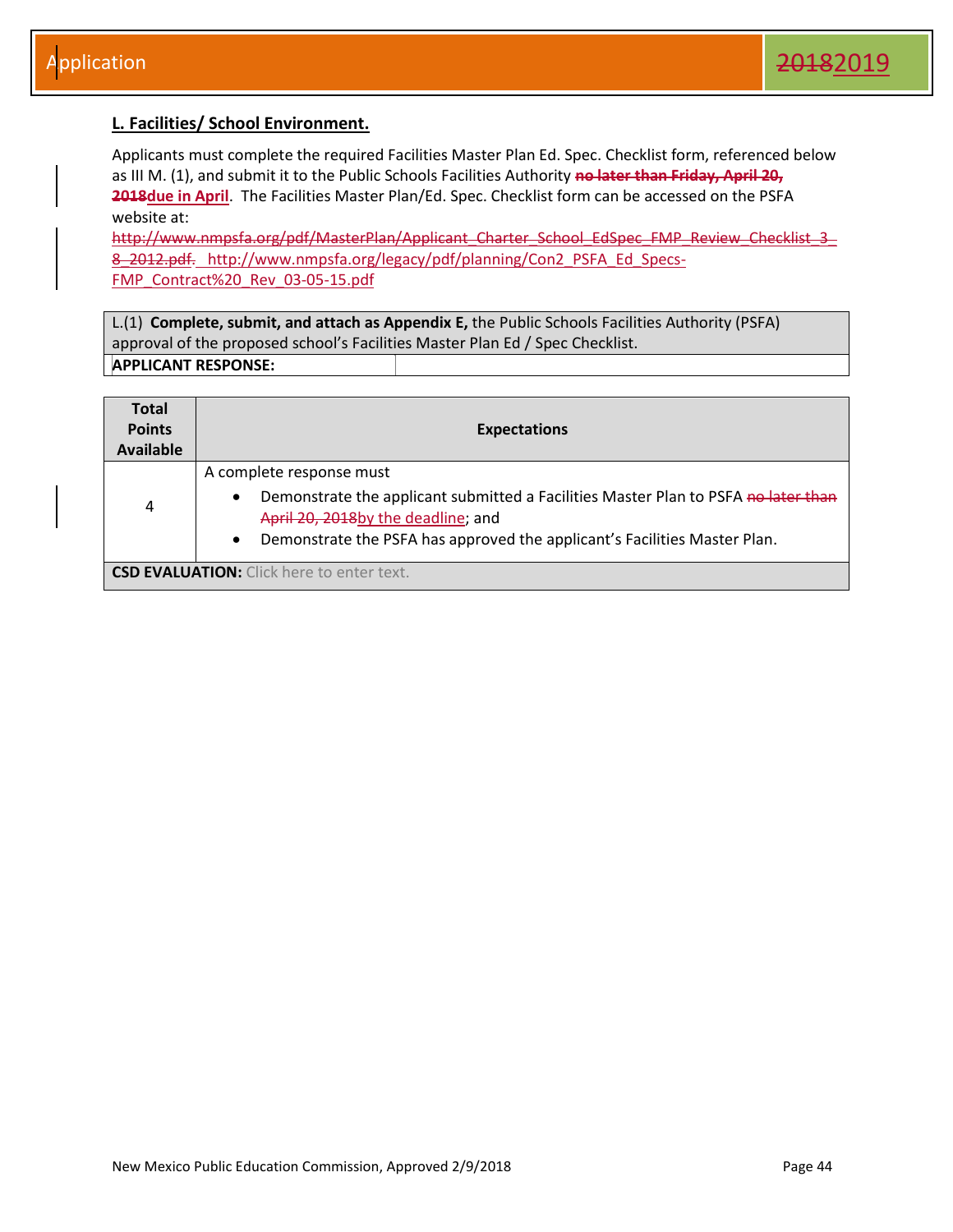L. (2) Provide evidence that you have researched potential facilities/properties and **identified at least one appropriate, viable facility/property in the targeted geographic location**. Include evidence of a **clear plan** to prepare the facility/property in time for the proposed school's opening, including a reasonable estimate and description of capital outlay needs and how the project will be funded.

| <b>Total</b>     |                                                                                                                                                                                                                                                                                                                                                                                                                                                                                                                                                                                                                                                                                                                                                                                                                                                                                                                                                                                                                                                                                                         |  |  |  |
|------------------|---------------------------------------------------------------------------------------------------------------------------------------------------------------------------------------------------------------------------------------------------------------------------------------------------------------------------------------------------------------------------------------------------------------------------------------------------------------------------------------------------------------------------------------------------------------------------------------------------------------------------------------------------------------------------------------------------------------------------------------------------------------------------------------------------------------------------------------------------------------------------------------------------------------------------------------------------------------------------------------------------------------------------------------------------------------------------------------------------------|--|--|--|
| <b>Points</b>    | <b>Expectations</b>                                                                                                                                                                                                                                                                                                                                                                                                                                                                                                                                                                                                                                                                                                                                                                                                                                                                                                                                                                                                                                                                                     |  |  |  |
| <b>Available</b> |                                                                                                                                                                                                                                                                                                                                                                                                                                                                                                                                                                                                                                                                                                                                                                                                                                                                                                                                                                                                                                                                                                         |  |  |  |
|                  | A complete response must                                                                                                                                                                                                                                                                                                                                                                                                                                                                                                                                                                                                                                                                                                                                                                                                                                                                                                                                                                                                                                                                                |  |  |  |
| 4                | Demonstrate the applicant has done the following:<br>$\bullet$<br>Conducted outreach and research to understand if there are public<br>$\Omega$<br>facilities that are available, appropriate, and viable<br>Researched multiple facilities or properties in the targeted geographic<br>$\circ$<br>location to identify all facilities or properties that are available,<br>appropriate, and viable<br>Identified whether or not each potential property will meet the<br>$\circ$<br>requirements of NMSA 1978 § 22-8B-4.2, including occupancy, adequacy,<br>and ownership;<br>Identify at least one potential facility or property that is appropriate, viable, and<br>٠<br>located in the targeted geographic location;<br>Identify a plan that would enable the applicant to prepare the facility/property to<br>$\bullet$<br>meet the facility needs of the proposed school in time for the proposed school's<br>opening date, include specific action steps, timelines, responsible parties, and<br>capital outlay needs; and<br>Identify how the project to prepare the facility will be funded. |  |  |  |
|                  | <b>CSD EVALUATION:</b> Click here to enter text.                                                                                                                                                                                                                                                                                                                                                                                                                                                                                                                                                                                                                                                                                                                                                                                                                                                                                                                                                                                                                                                        |  |  |  |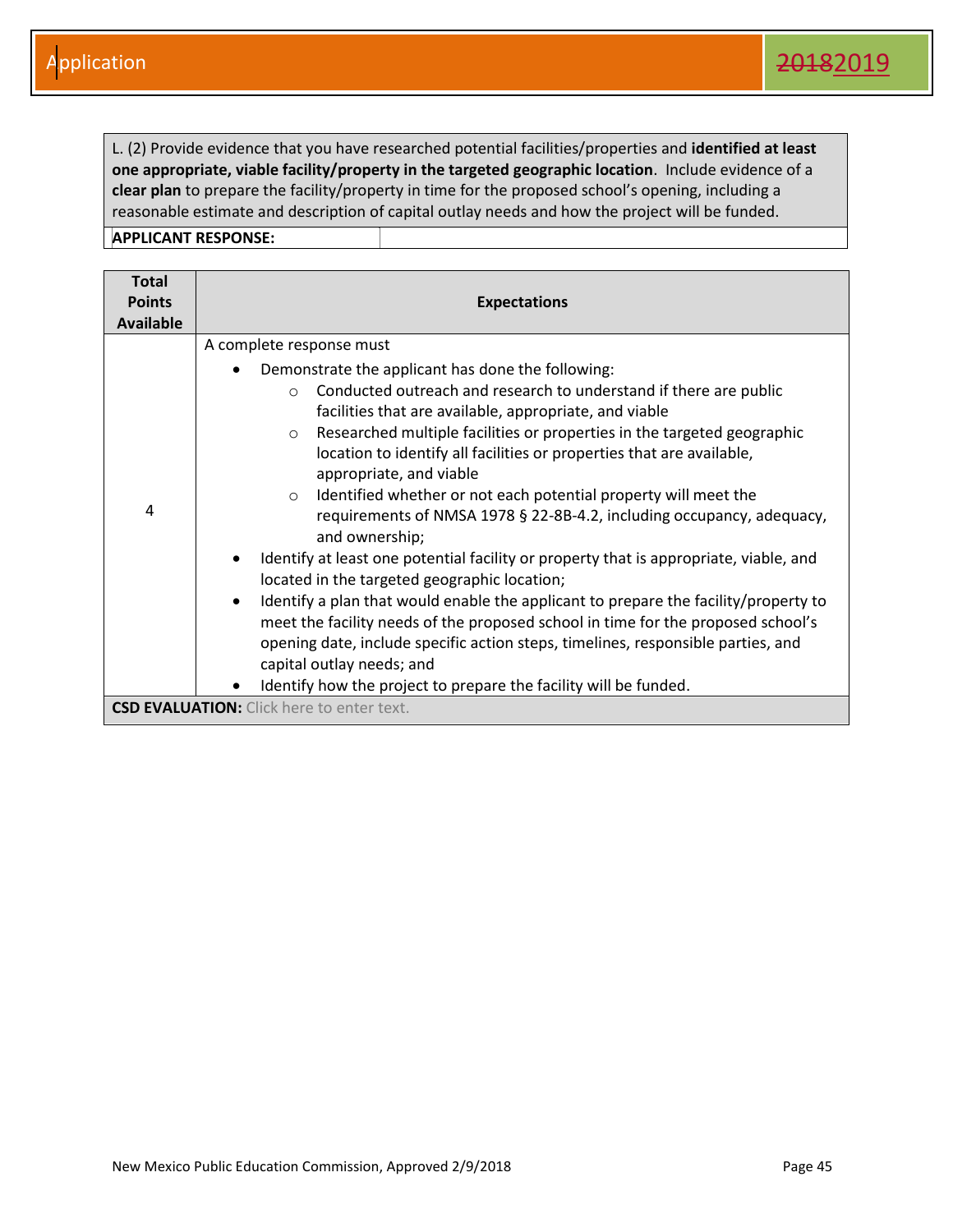### **III. Financial Framework**

### <span id="page-46-1"></span><span id="page-46-0"></span>**A. School size.**

State the requested enrollment, grade levels to be served, and student/teacher ratio.

| A.(1)                   |                           |                           |                           |
|-------------------------|---------------------------|---------------------------|---------------------------|
| Academic Year           | <b>Number of Students</b> | Grade Levels              | Student/Teacher Ratio     |
| Year 1                  | Click here to enter text. | Click here to enter text. | Click here to enter text. |
| Year 2                  | Click here to enter text. | Click here to enter text. | Click here to enter text. |
| Year 3                  | Click here to enter text. | Click here to enter text. | Click here to enter text. |
| Year 4                  | Click here to enter text. | Click here to enter text. | Click here to enter text. |
| Year 5                  | Click here to enter text. | Click here to enter text. | Click here to enter text. |
| At Capacity (Enrollment | Click here to enter text. | Click here to enter text. | Click here to enter text. |
| Cap)                    |                           |                           |                           |

| <b>Total</b><br><b>Points</b><br>Available | <b>Expectations</b>                                                                                                                                                                                                                                                                                                                                                                                                                                                                                                                                                                                                        |
|--------------------------------------------|----------------------------------------------------------------------------------------------------------------------------------------------------------------------------------------------------------------------------------------------------------------------------------------------------------------------------------------------------------------------------------------------------------------------------------------------------------------------------------------------------------------------------------------------------------------------------------------------------------------------------|
| 4                                          | A complete response must<br>Identify the anticipated number of students for each of the first five years and "at<br>٠<br>capacity", based on the long-term strategic plan;<br>Identify the grade levels requested to be served in each of the first five years<br>$\bullet$<br>(phase in plan) and "at capacity", based on the long term strategic plan; and<br>Identify the student/teacher ratio (not student/staff ratio) that aligns with the<br>$\bullet$<br>number of students served, grade levels, and staffing plan for each of the first five<br>years and "at capacity", based on the long term strategic plan. |
|                                            | <b>CSD EVALUATION:</b> Click here to enter text.                                                                                                                                                                                                                                                                                                                                                                                                                                                                                                                                                                           |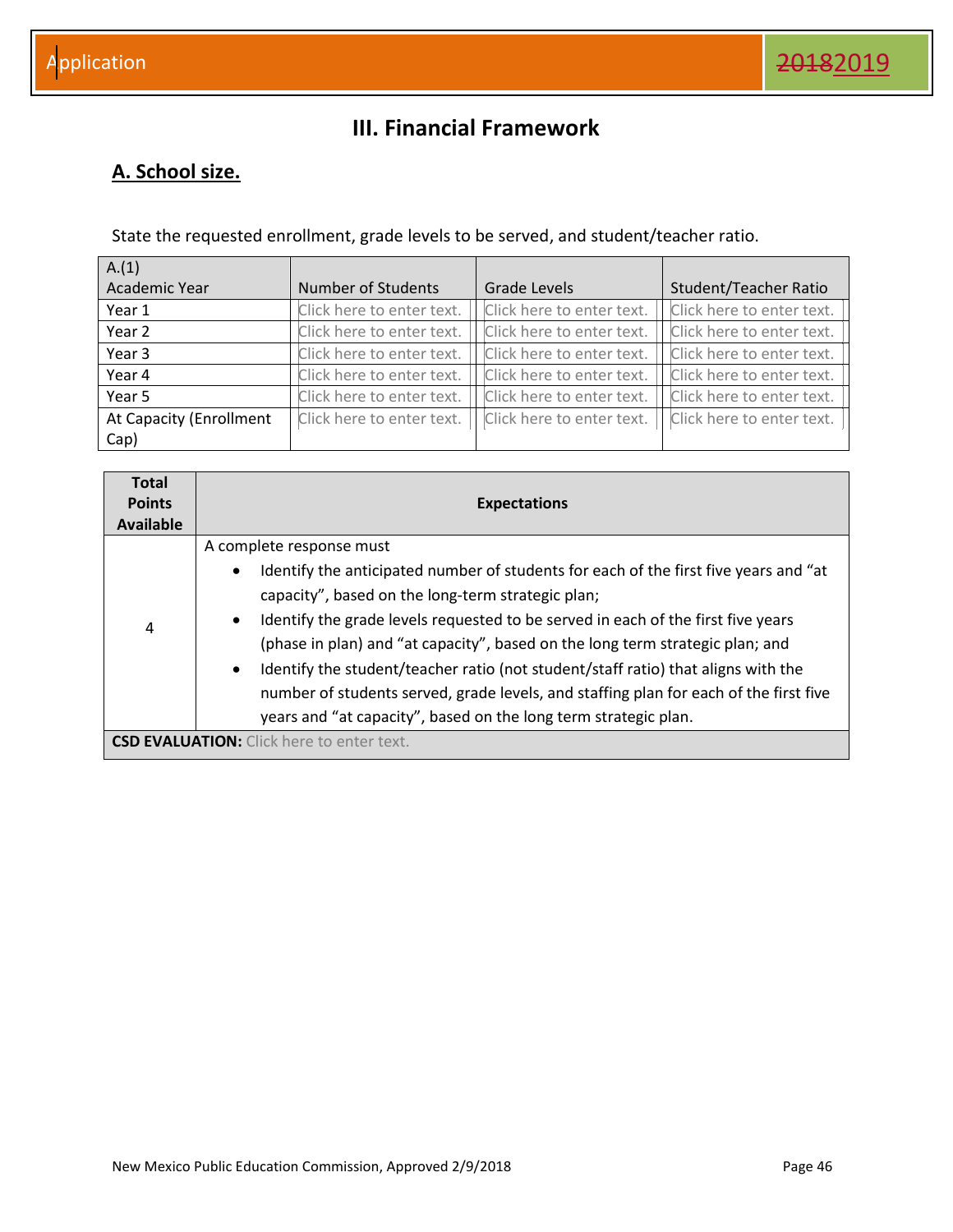#### <span id="page-47-0"></span>**B. Budgets.**

Please note that the PEC will ask the applicants to respond to questions on the budget during the Community Input Hearing. The applicants may have the personnel with the technical expertise with them at the table (and *should* have these people with them if these people were primarily responsible for drafting a section). However, the applicants themselves should demonstrate knowledge and understanding of all areas of the budget.

B.(1) Provide, and attach as **Appendix F**, a completed 910B5 State Equalization Guarantee (SEG) Computation Revenue Estimate Worksheet, using appropriate values and computations for each year of the five-year budget plan (use current-projected unit value and for special education, please budget the local district's percentage of special education unless the school has a sufficient justification for why it will have a larger population). Ensure that your worksheet **clearly demonstrates your understanding of, and your capacity to implement,** New Mexico public school funding.

| <b>Total</b><br><b>Points</b><br>Available | <b>Expectations</b>                                                                                                                                                                                                                                                                                                                                                                                                                                                     |
|--------------------------------------------|-------------------------------------------------------------------------------------------------------------------------------------------------------------------------------------------------------------------------------------------------------------------------------------------------------------------------------------------------------------------------------------------------------------------------------------------------------------------------|
| 8                                          | A complete response must<br>Include a complete 910B5 Worksheet in Appendix F;<br>$\bullet$<br>Use appropriate values and computations in each year;<br>٠<br>Use current-projected unit value; and<br>$\bullet$<br>Budget the correct special education percentage based on the local special<br>$\bullet$<br>education population, unless the school has a sufficient justification for why it will<br>have a larger population (provide justification, if applicable). |
|                                            | <b>CSD EVALUATION:</b> Click here to enter text.                                                                                                                                                                                                                                                                                                                                                                                                                        |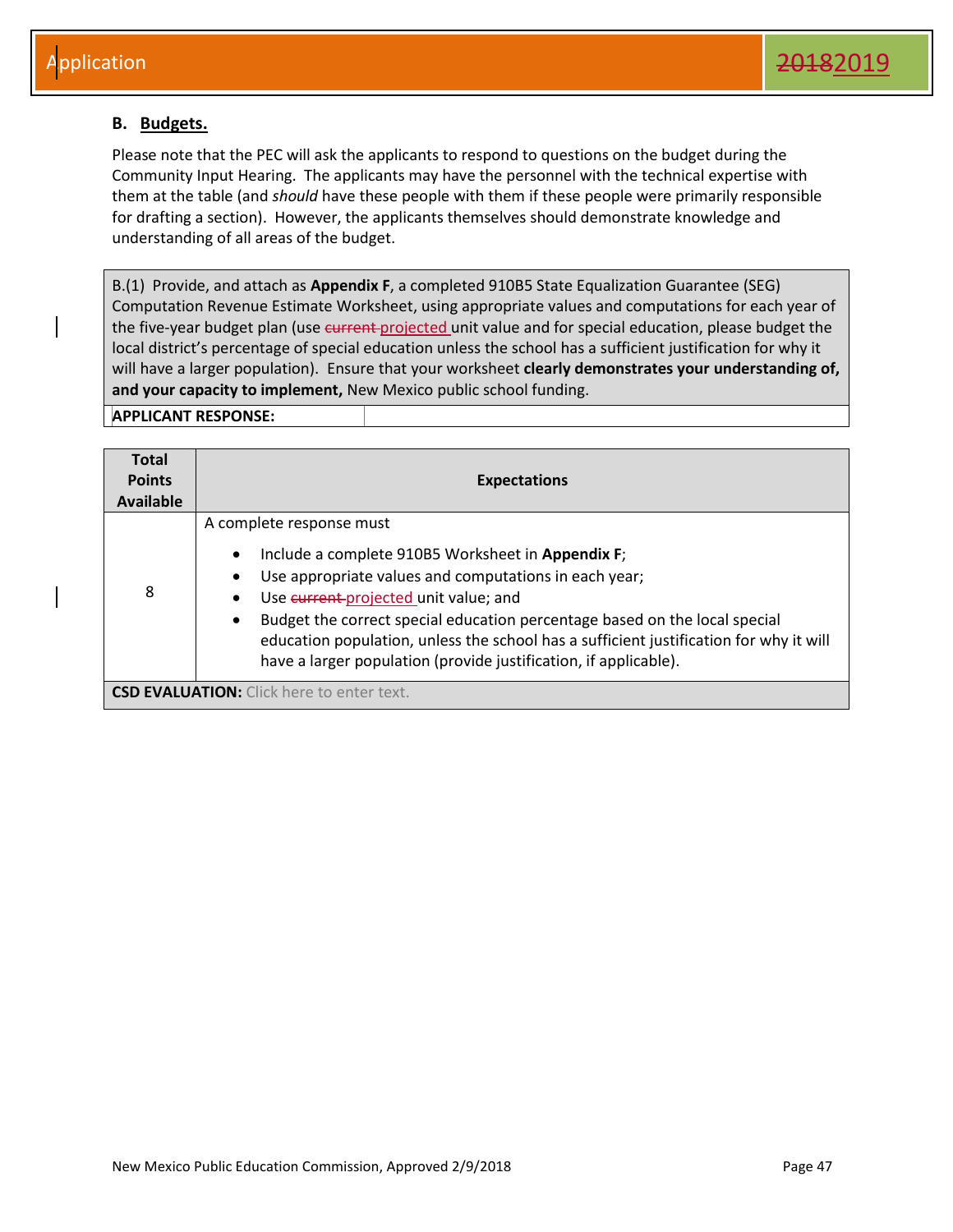B.(2) Provide, and attach as **Appendix G**, a proposed five-year budget plan, based on the 910B5 SEG Revenue Worksheet and other reasonable revenues, that clearly supports the proposed school's mission and aligns with the proposed school's five-year growth plan, including staffing, facilities, educational program, and services. Ensure that your draft budget clearly demonstrates the financial capacity and long-term sustainability of the proposed school (consider your growth plan, including staffing, facilities, educational program, mission etc.).

| <b>Total</b><br><b>Points</b><br>Available       | <b>Expectations</b>                                                                                                                                                                                                                                                                                                                                            |
|--------------------------------------------------|----------------------------------------------------------------------------------------------------------------------------------------------------------------------------------------------------------------------------------------------------------------------------------------------------------------------------------------------------------------|
| 12                                               | A complete response must<br>Include a five-year budget plan in Appendix G that is based on the 910B5 SEG<br>$\bullet$<br>Revenue Worksheet from Appendix F;<br>Support the proposed school's mission and all elements of the proposed program<br>$\bullet$<br>laid out in the application; and<br>Align with the proposed school's five-year growth plan.<br>٠ |
| <b>CSD EVALUATION:</b> Click here to enter text. |                                                                                                                                                                                                                                                                                                                                                                |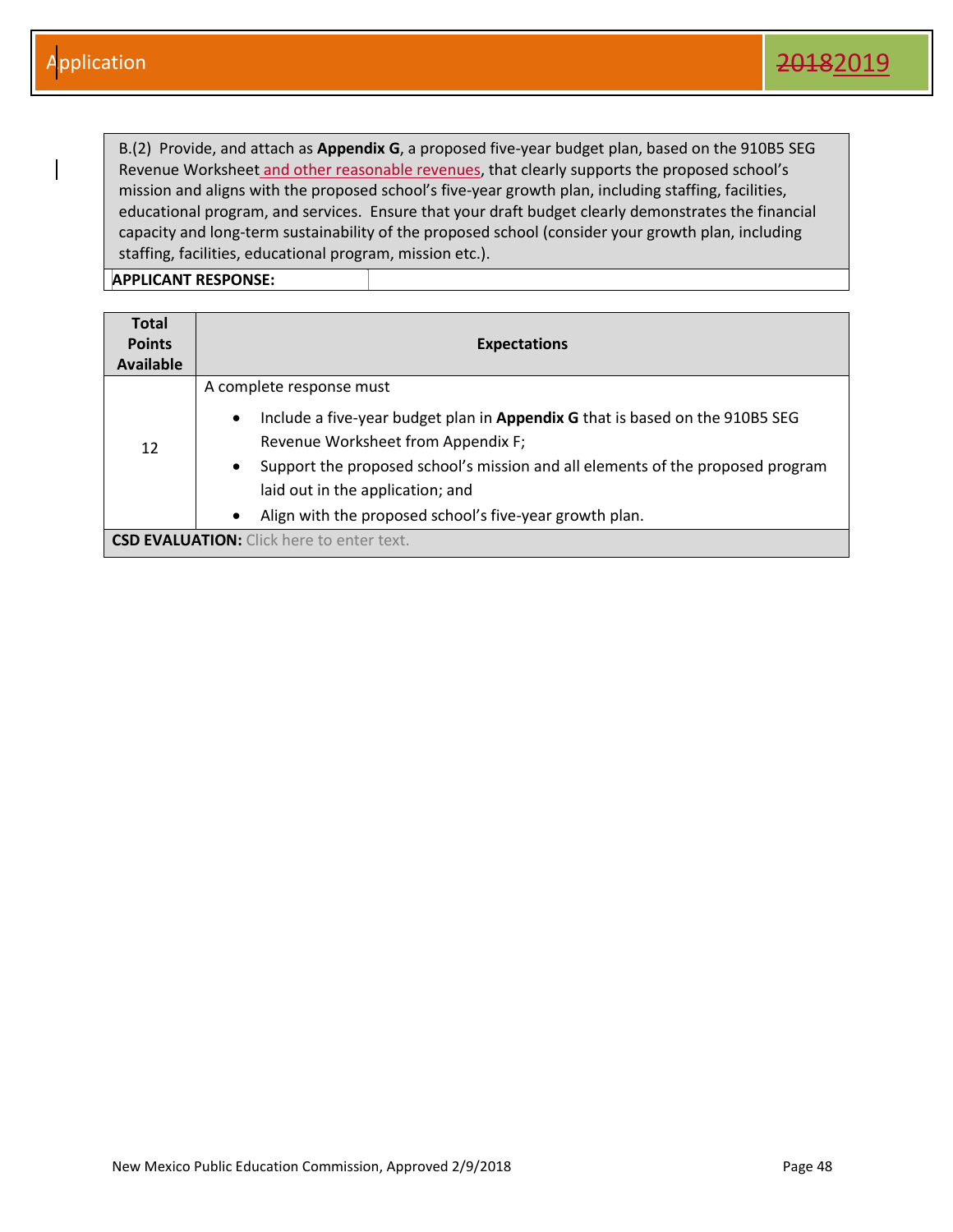B.(3) Provide a clear, comprehensive, cohesive, and reasonable budget narrative that explains basic assumptions, how those were determined based on reliable sources, and identifies all priorities that are consistent with the proposed school's mission, educational program, staffing, and facility. The budget narrative demonstrates the proposed school's thorough understanding of the budget and of budgeting.

| Total<br><b>Points</b><br><b>Available</b> | <b>Expectations</b>                                                                                                                                                                                                                                                                                                                                                                                                      |
|--------------------------------------------|--------------------------------------------------------------------------------------------------------------------------------------------------------------------------------------------------------------------------------------------------------------------------------------------------------------------------------------------------------------------------------------------------------------------------|
| 4                                          | A complete response must<br>Explain basic assumptions;<br>٠<br>Identify reliable sources for each assumption;<br>Include priorities consistent with the proposed school's mission;<br>٠<br>Include priorities consistent with the proposed school's educational program;<br>Include priorities consistent with the proposed school's staffing; and<br>Include priorities consistent with the proposed school's facility. |
|                                            | <b>CSD EVALUATION:</b> Click here to enter text.                                                                                                                                                                                                                                                                                                                                                                         |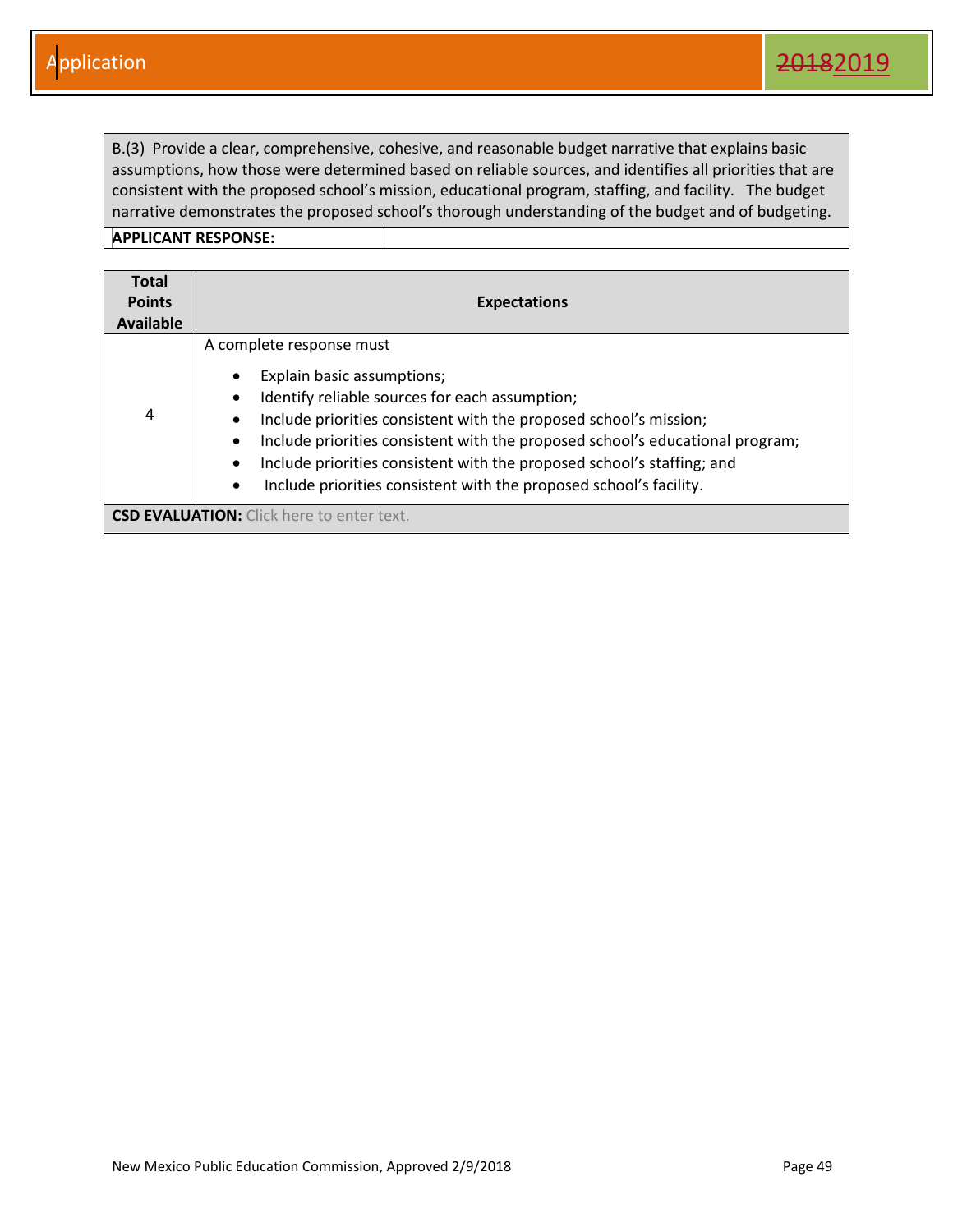B. (4) Provide a **clear and meaningful** description of what budget adjustments will be made to meet financial budget and cash-flow challenges, or to address the failure to receive any anticipated funding sources. Ensure that your explanations provide **clear evidence** that the adjustments are viable and realistic. The suggested budget control strategies demonstrate **capacity** to manage the budget successfully.

Provide a narrative description of how the proposed school will modify the budget when there are students with special education needs currently attending the proposed school, but under the funding formula, the proposed school will only receive additional funding during the next school year.

Provide a narrative description of how the proposed school will address the budget in the event that the proposed school has budgeted for more students, based on early enrollment, than actually enroll in the proposed school at the beginning of the proposed school year.

| Total<br><b>Points</b><br><b>Available</b> | <b>Expectations</b>                                                                                                                                                                                                                                                                                                                                                                                                                                                                                                                                                                                                                                                                                                                                          |
|--------------------------------------------|--------------------------------------------------------------------------------------------------------------------------------------------------------------------------------------------------------------------------------------------------------------------------------------------------------------------------------------------------------------------------------------------------------------------------------------------------------------------------------------------------------------------------------------------------------------------------------------------------------------------------------------------------------------------------------------------------------------------------------------------------------------|
| 4                                          | A complete response must<br>Describe budget control strategies as well as budget adjustments that will be made<br>to meet financial budget and cash-flow challenges;<br>Describe budget control strategies as well as budget adjustments that will be made<br>$\bullet$<br>to address the failure to receive any anticipated funding sources;<br>Include explanations that are viable and realistic, based on the professional<br>judgment of experienced, licensed, school business officials;<br>Address how special education students will receive services before special<br>$\bullet$<br>education funding is provided, based on accurate 40-day counts; and<br>Address how gaps between budgeted students and actual enrollment will be<br>addressed. |
|                                            | <b>CSD EVALUATION:</b> Click here to enter text.                                                                                                                                                                                                                                                                                                                                                                                                                                                                                                                                                                                                                                                                                                             |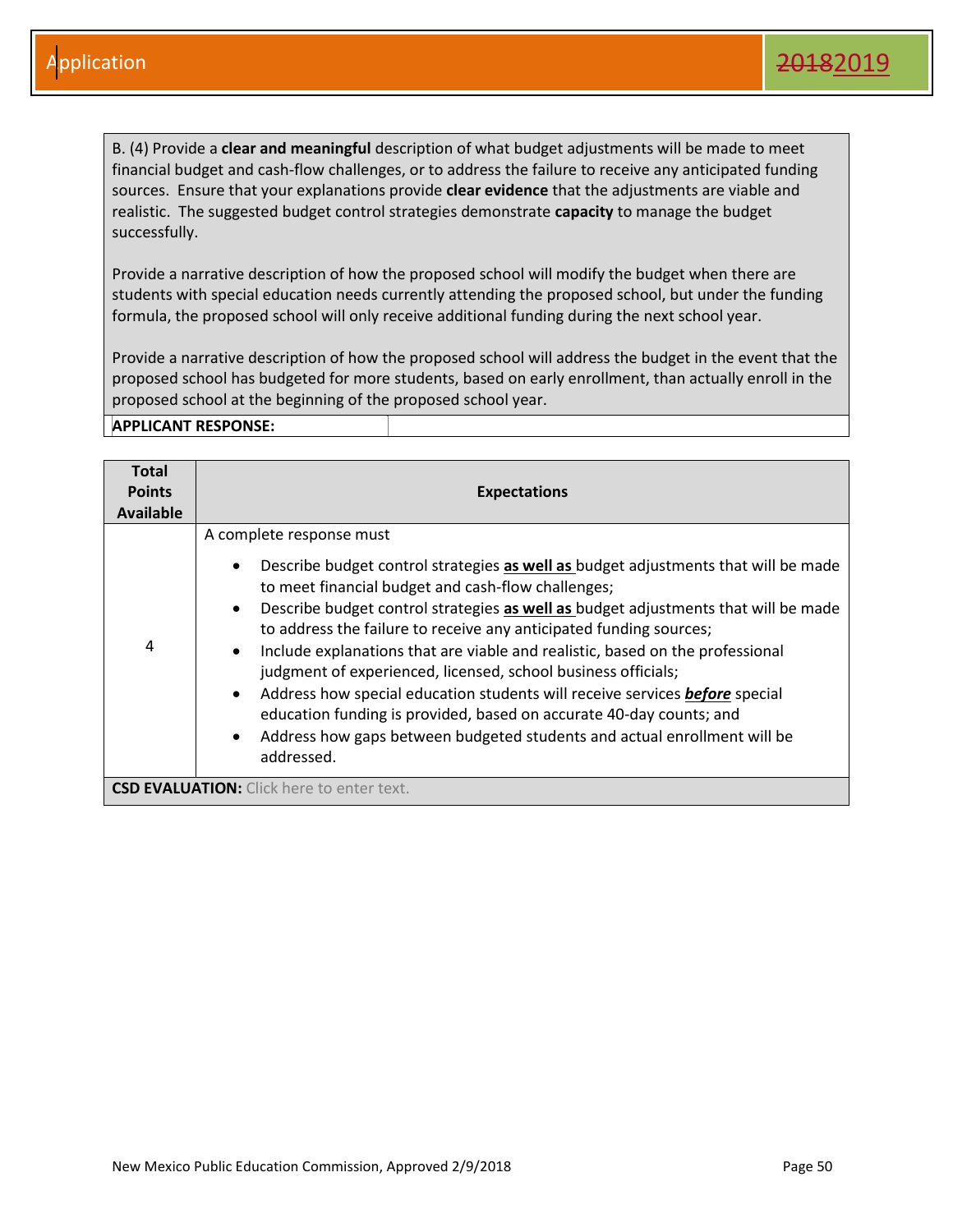#### <span id="page-51-0"></span>**C. Financial Policies, Oversight, Compliance, and Sustainability**

C.(1) Provide a description of the internal control procedures the proposed school will utilize to safeguard assets, segregate its payroll and other check disbursement duties, provide reliable financial information, promote operational efficiency, and ensure compliance with all applicable federal and state statues, regulations, and rules relative to the proposed school's procedures.

| <b>Total</b><br><b>Points</b><br><b>Available</b> | <b>Expectations</b>                                                                                                                                                                                                                                                                                                                                                                                                                                                                                                                                                                                                                                                                                                                                                                                                                                                                                                                            |
|---------------------------------------------------|------------------------------------------------------------------------------------------------------------------------------------------------------------------------------------------------------------------------------------------------------------------------------------------------------------------------------------------------------------------------------------------------------------------------------------------------------------------------------------------------------------------------------------------------------------------------------------------------------------------------------------------------------------------------------------------------------------------------------------------------------------------------------------------------------------------------------------------------------------------------------------------------------------------------------------------------|
| 4                                                 | A complete response must<br>Identify all the internal control procedures that have been attached in Appendix H;<br>Attach in Appendix H internal control procedures the proposed school will utilize<br>$\bullet$<br>to assure the following:<br>safeguard assets<br>$\circ$<br>segregate its payroll<br>$\circ$<br>segregate cash and check disbursement duties<br>$\circ$<br>provide reliable financial information and promote operational efficiency<br>$\circ$<br>ensure compliance with all applicable federal and state statues,<br>$\circ$<br>regulations, and rules;<br>Attach procedures that-based on the professional judgment of experienced,<br>licensed, school business officials—successfully ensure appropriate segregation of<br>duties; and<br>Provide a process the school will use to regularly evaluate compliance with the<br>$\bullet$<br>internal control procedures that have been attached in Appendix H and other |
|                                                   | internal control procedures that will be developed and implemented by the school.<br><b>CSD EVALUATION:</b> Click here to enter text.                                                                                                                                                                                                                                                                                                                                                                                                                                                                                                                                                                                                                                                                                                                                                                                                          |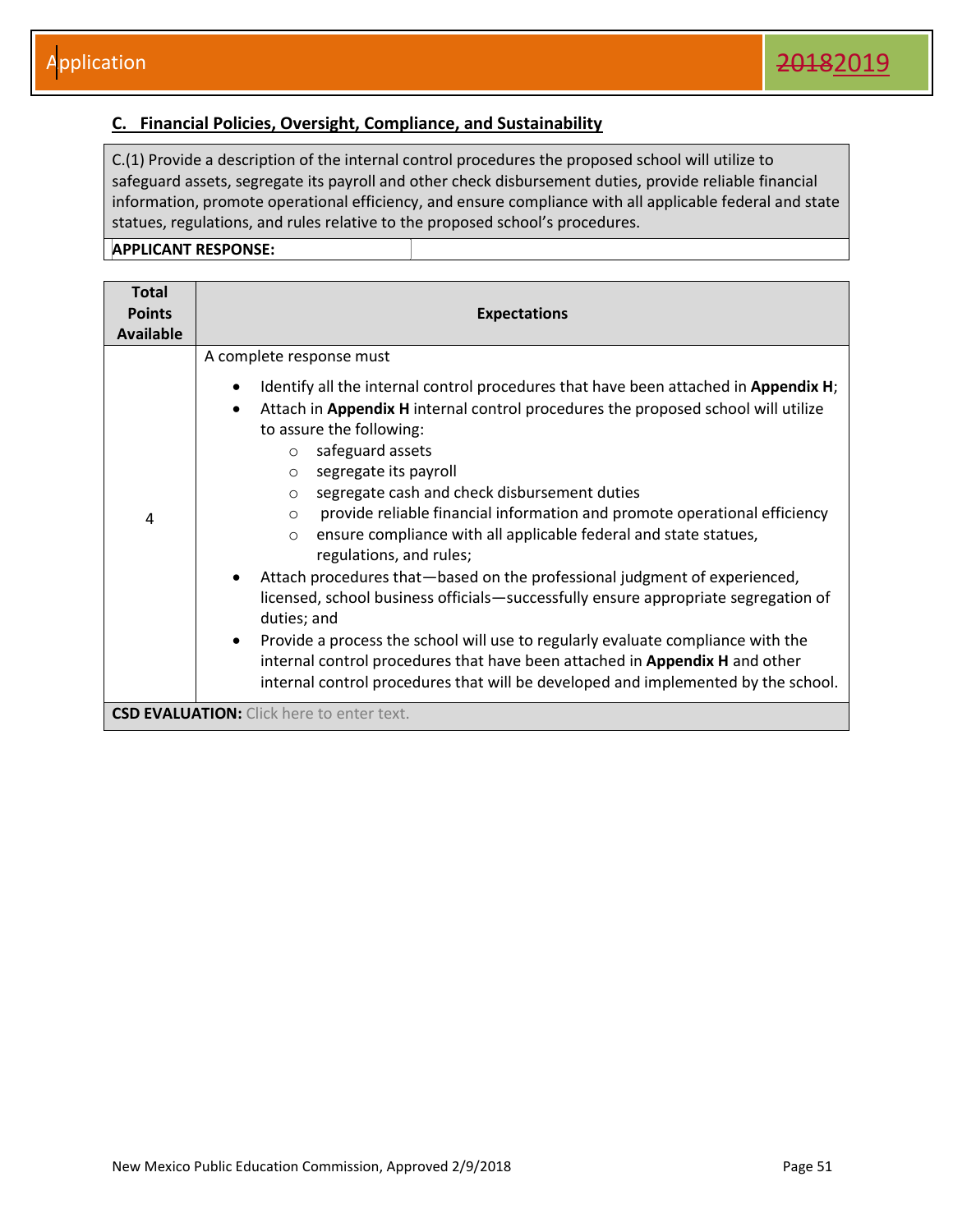C. (2) Identify the appropriate staff to perform financial tasks and ensure that the staff positions are **completely supported** in the organizational structure/chart and in the budget. Clearly provide the qualifications and responsibilities for those positions. Include evidence of a clear plan (e.g., job search process, timelines) to hire and evaluate highly qualified staff no later than two weeks prior to the start of the proposed school year.

| <b>Total</b><br><b>Points</b><br><b>Available</b> | <b>Expectations</b>                                                                                                                                                                                                                                                                                                                                                                                                                                                                                                                                                                                                                                                                                                                                                                                                         |
|---------------------------------------------------|-----------------------------------------------------------------------------------------------------------------------------------------------------------------------------------------------------------------------------------------------------------------------------------------------------------------------------------------------------------------------------------------------------------------------------------------------------------------------------------------------------------------------------------------------------------------------------------------------------------------------------------------------------------------------------------------------------------------------------------------------------------------------------------------------------------------------------|
| 4                                                 | A complete response must<br>Identify the appropriate staff to perform each financial task identified in the<br>$\bullet$<br>response to B(1) and all other required financial tasks;<br>Align completely with the organizational chart from response to $D(1)$ in the<br>$\bullet$<br>Organizational Framework;<br>Align completely with the budget in A(1) and A(2) responses in Financial<br>$\bullet$<br>Framework;<br>Describe appropriate qualifications and responsibilities for each of the identified<br>$\bullet$<br>positions; and<br>Include a plan that will result in the recruitment, identification, the evaluation of<br>$\bullet$<br>candidates, and the hiring of highly qualified staff for each of the identified<br>positions, no later than two weeks prior to the start of the proposed school year. |
|                                                   | <b>CSD EVALUATION:</b> Click here to enter text.                                                                                                                                                                                                                                                                                                                                                                                                                                                                                                                                                                                                                                                                                                                                                                            |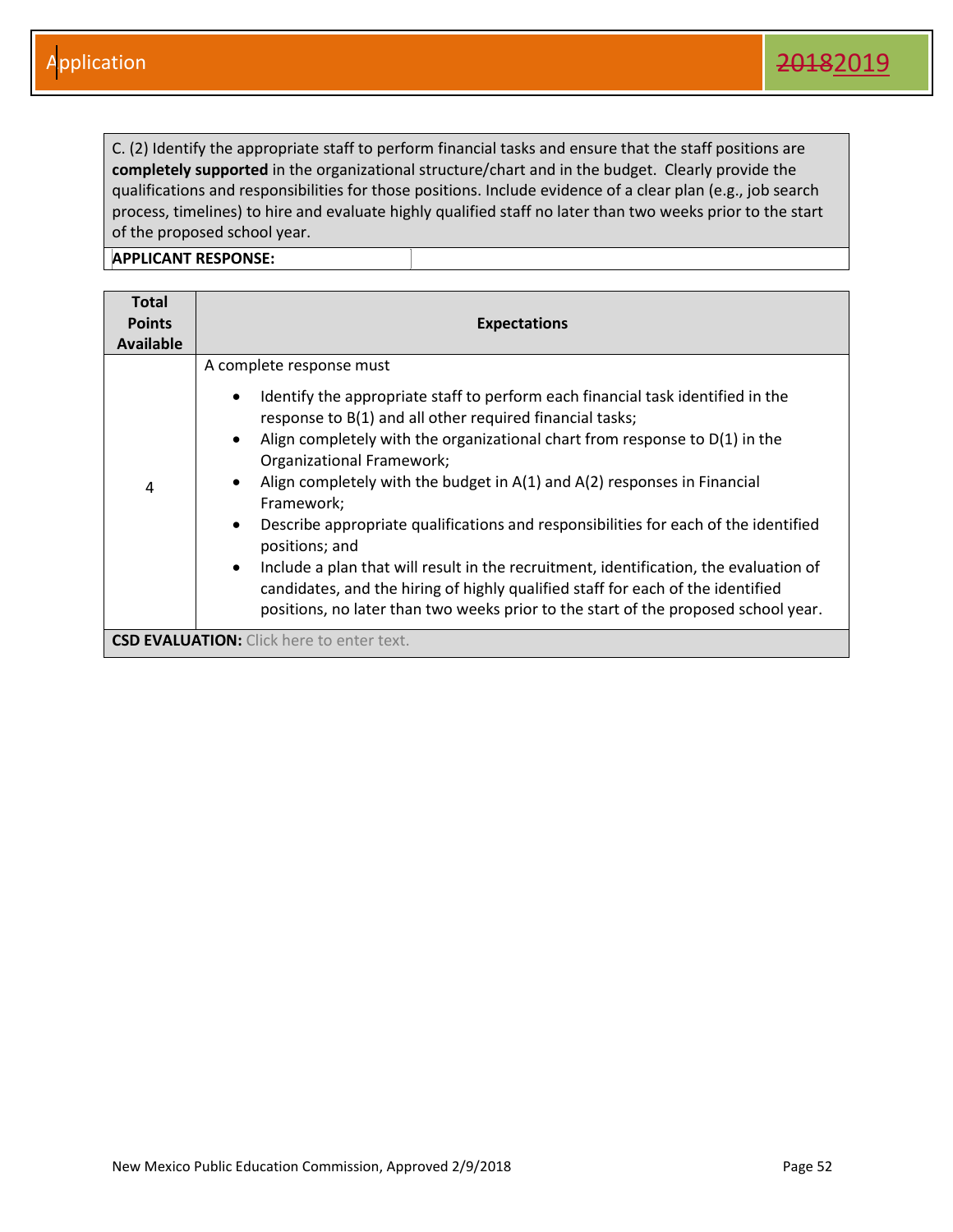C.(3) Provide a **clear, comprehensive, and cohesive plan for** how the Governing Body will provide proper legal and fiscal oversight, include the responsibilities of the state-required audit and finance committees, and explain how these committees will operate in the proposed school's overall governance and management.

| Total<br><b>Points</b><br><b>Available</b> | <b>Expectations</b>                                                                                                                                                                                                                                                                                                                                                                                                                                                                                                             |
|--------------------------------------------|---------------------------------------------------------------------------------------------------------------------------------------------------------------------------------------------------------------------------------------------------------------------------------------------------------------------------------------------------------------------------------------------------------------------------------------------------------------------------------------------------------------------------------|
| 4                                          | A complete response must<br>Describe how the Governing Body audit and finance committees will be formed<br>$\bullet$<br>and how they will:<br><b>Function generally</b><br>$\circ$<br>Ensure proper legal oversight<br>$\circ$<br>Ensure proper financial oversight;<br>$\circ$<br>Describe how the proposed school's audit and finance committees will interact<br>$\bullet$<br>with the school's management; and<br>Describe how the audit and finance committees will interact with the full<br>$\bullet$<br>Governing Body. |
|                                            | <b>CSD EVALUATION:</b> Click here to enter text.                                                                                                                                                                                                                                                                                                                                                                                                                                                                                |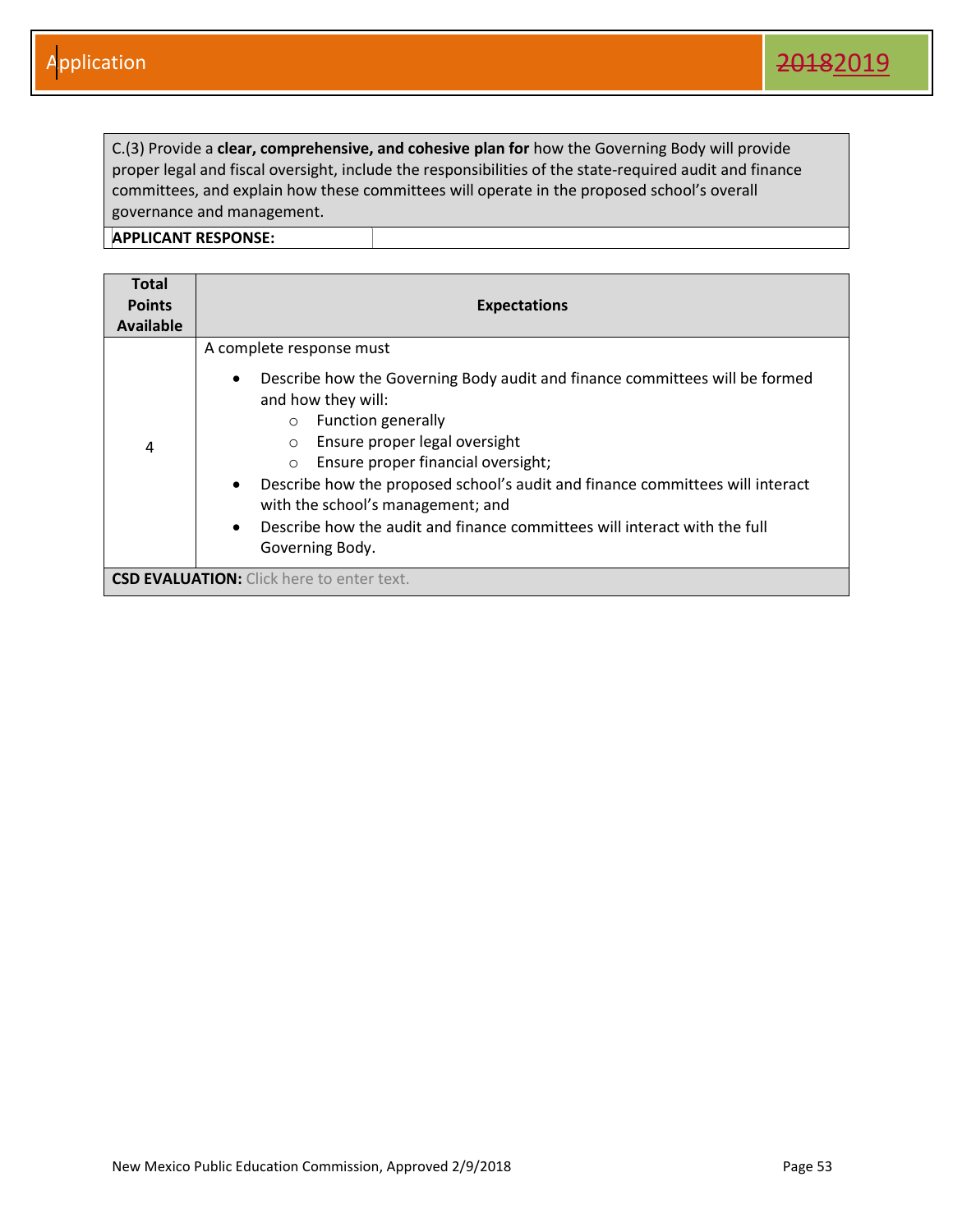## **IV. Evidence of Support**

#### <span id="page-54-1"></span><span id="page-54-0"></span>**A. Outreach Activities.**

A.(1) Provide **clear, comprehensive, and cohesive** evidence that you have developed an effective and thoughtful outreach program. Provide **sound** evidence that you have addressed a broad audience to develop community support for the proposed school. Provide clear descriptions of outreach activities, demonstrating that the applicant is attempting to reach a broad audience and understand the community's needs.

| <b>Total</b><br><b>Points</b><br><b>Available</b> | <b>Expectations</b>                                                                                                                                                                                                                                                                                                                                                                                                                                                                                                                                                  |
|---------------------------------------------------|----------------------------------------------------------------------------------------------------------------------------------------------------------------------------------------------------------------------------------------------------------------------------------------------------------------------------------------------------------------------------------------------------------------------------------------------------------------------------------------------------------------------------------------------------------------------|
| 4                                                 | A complete response must<br>Describe an outreach program to develop community support for the proposed<br>$\bullet$<br>school that has been implemented during the application process;<br>Describe specific activities that have been implemented, include evidence of<br>$\bullet$<br>implementation;<br>Include evidence that demonstrates the activities reached a broad audience that is<br>$\bullet$<br>representative of the whole community; and<br>Describe how this outreach has enabled the applicant team to understand<br>$\bullet$<br>community needs. |
|                                                   | <b>CSD EVALUATION:</b> Click here to enter text.                                                                                                                                                                                                                                                                                                                                                                                                                                                                                                                     |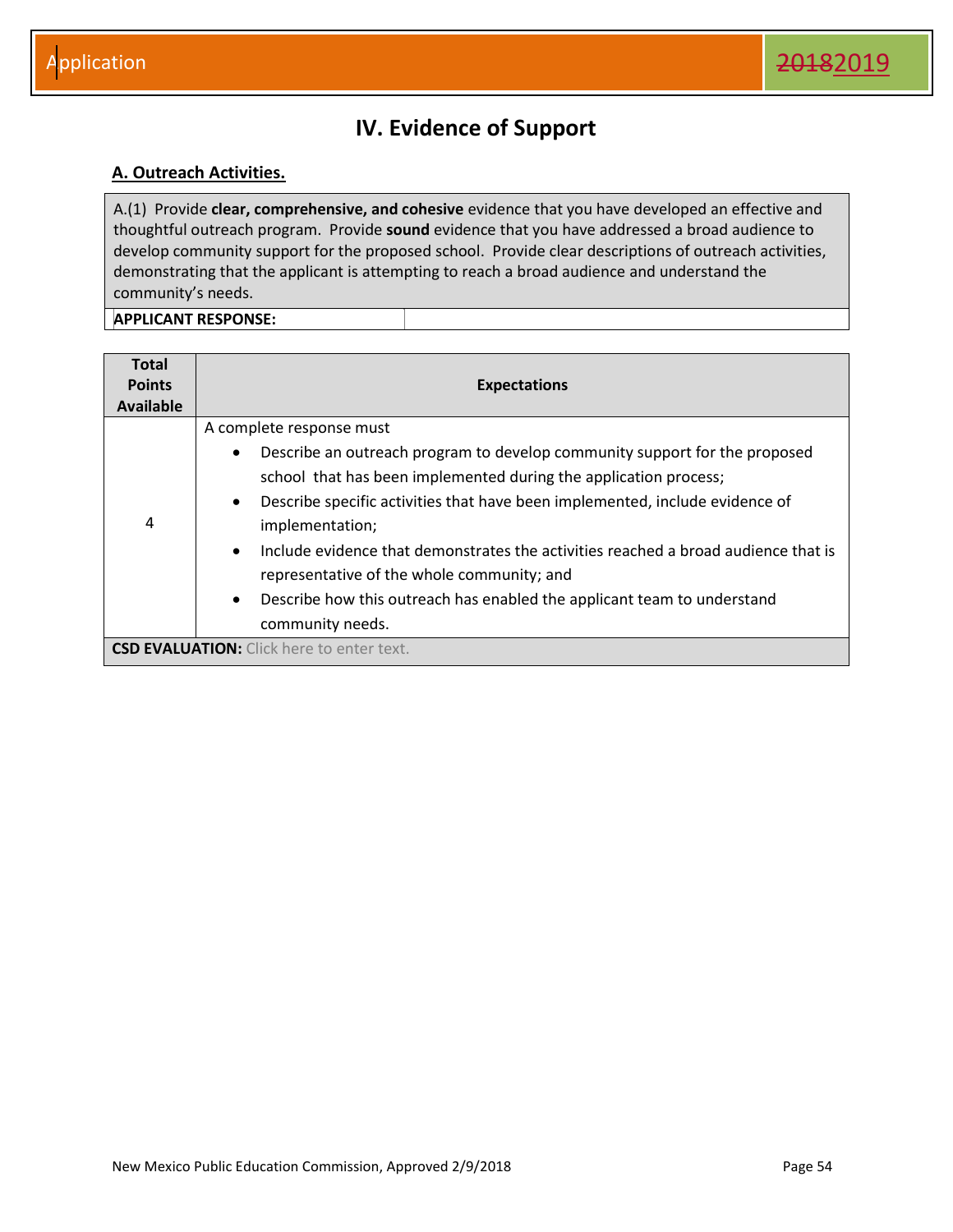#### <span id="page-55-0"></span>**B. Community Support.**

B. (1) Provide **sufficient measurable**, quantifiable, and **qualitative** data-based evidence of abundant, broad-based support for the proposed school among residents in the targeted community. (For instance, provide the total number of students interested in the charter by grade level. **DO NOT provide names or specific letters of interest from families or students.** If appropriate, to support earlier descriptions of the anticipated demographics of the students who will be served by the proposed school, disaggregate the number of prospective students by zip code, school of attendance (current), gender, type of current school (home, private, public), or other pertinent data.

| <b>Total</b><br><b>Points</b><br>Available | <b>Expectations</b>                                                                                                                                                                                                                                                                                                                                                                                                                                                                                                                                                                                                                                                      |
|--------------------------------------------|--------------------------------------------------------------------------------------------------------------------------------------------------------------------------------------------------------------------------------------------------------------------------------------------------------------------------------------------------------------------------------------------------------------------------------------------------------------------------------------------------------------------------------------------------------------------------------------------------------------------------------------------------------------------------|
| 8                                          | A complete response must<br>Include quantitative data that demonstrates community support from a broad<br>٠<br>audience for this proposed school;<br>Include qualitative data that demonstrates community support from a broad<br>$\bullet$<br>audience for this proposed school;<br>Ensure the demonstrated support includes support within the community of the<br>$\bullet$<br>specific targeted geographic location; and<br>Describe why the applicant team believes the evidence demonstrates the school<br>$\bullet$<br>will be embraced and supported as the community's school and that there is<br>abundant support for this school as a part of the community. |
|                                            | <b>CSD EVALUATION:</b> Click here to enter text.                                                                                                                                                                                                                                                                                                                                                                                                                                                                                                                                                                                                                         |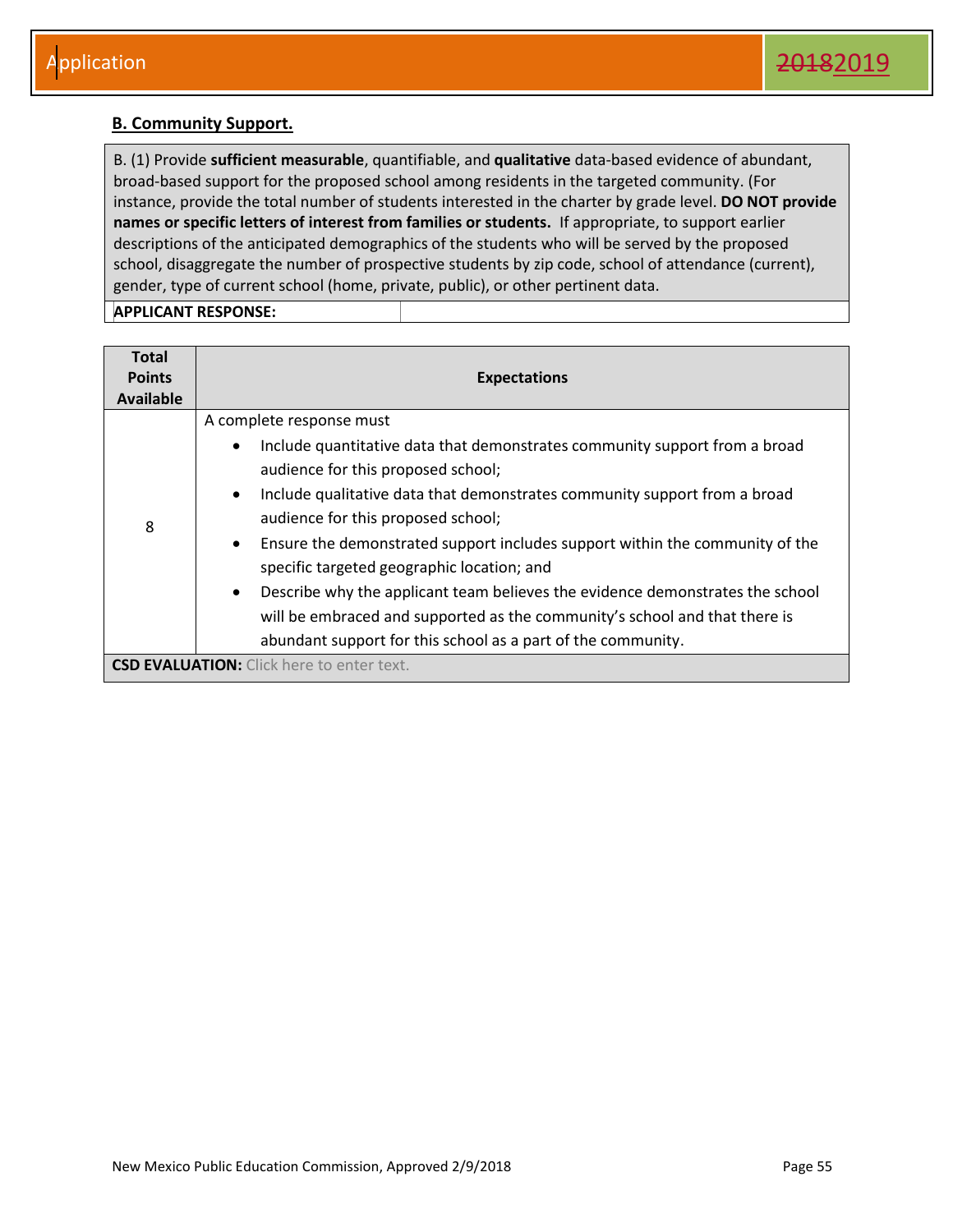#### <span id="page-56-0"></span>**C. Community Relationships**

C. (1) Clearly demonstrate that you have developed **meaningful and strategic** networking relationships or resource agreements with local community agencies, groups, or individuals. (This differs from the formal partnership agreements that are integral to the proposed school's operations, as described in Section II. I (1) of this application.)

| <b>Total</b>  |                                                                                                |
|---------------|------------------------------------------------------------------------------------------------|
| <b>Points</b> | <b>Expectations</b>                                                                            |
| Available     |                                                                                                |
|               | A complete response must                                                                       |
|               | Identify and describe specific meaningful and strategic networking relationships<br>$\bullet$  |
|               | with local community agencies, groups, or individuals that will support the school.            |
|               | Include evidence of these relationships;                                                       |
| 4             | Identify and describe specific meaningful and strategic resource agreements with<br>$\bullet$  |
|               | local community agencies, groups, or individuals that will support the school.                 |
|               | Include evidence of these relationships; and                                                   |
|               | Describe why the applicant team believes the identified relationships demonstrate<br>$\bullet$ |
|               | the school will be embraced and supported as the community's school and that                   |
|               | there is abundant support for this school as a part of the community.                          |
|               | <b>CSD EVALUATION:</b> Click here to enter text.                                               |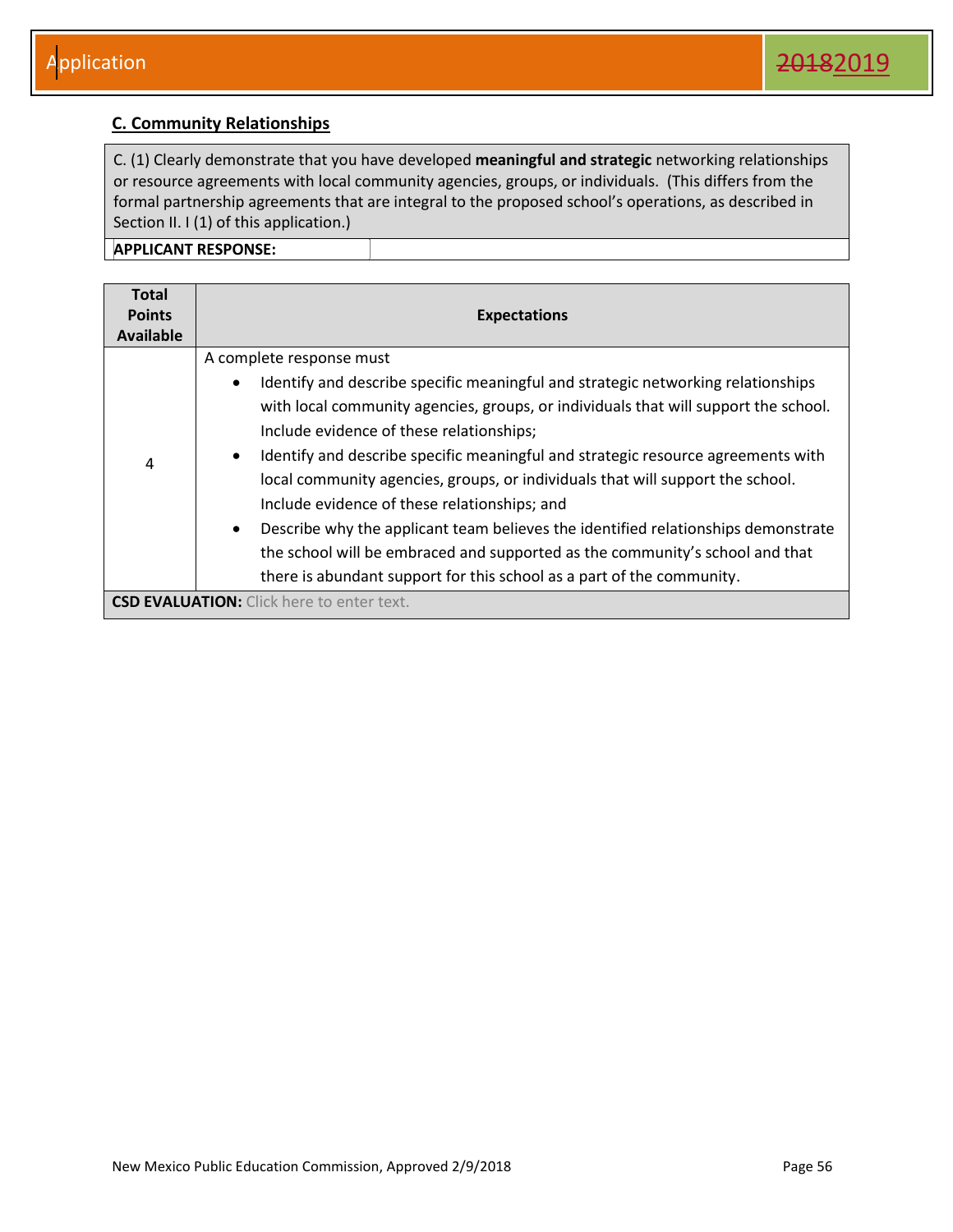#### <span id="page-57-0"></span>**D. Uniqueness and Innovation.**

D.(1) Provide **clear evidence** demonstrating the **uniqueness, innovation,** and significant contribution of your educational program to public education through meaningful comparisons and contrasts with the educational programs of other public schools that serve the same grade levels in the geographic area in which you plan to locate. Ensure that the evidence establishes a compelling demand for the proposed school's educational program and that it is based on reliable research, effective practices, or replicated successfully in schools with diverse characteristics.

| <b>Total</b><br><b>Points</b><br>Available       | <b>Expectations</b>                                                                                                                                                                                                                                                                                                                                                                                                                                                                                                                                                                                                            |  |  |
|--------------------------------------------------|--------------------------------------------------------------------------------------------------------------------------------------------------------------------------------------------------------------------------------------------------------------------------------------------------------------------------------------------------------------------------------------------------------------------------------------------------------------------------------------------------------------------------------------------------------------------------------------------------------------------------------|--|--|
| 8                                                | A complete response must<br>Describe the uniqueness, innovation, and significant contribution of your<br>$\bullet$<br>educational program to the broader or the local NM public education<br>environment;<br>Include meaningful comparisons and contrasts with the educational programs of<br>$\bullet$<br>other public schools that serve the same grade levels in the geographic area in<br>which you plan to locate; and<br>Describe how the applicant team knows there is a compelling demand for the<br>$\bullet$<br>proposed school's educational program in the geographic area in which the school<br>plans to locate. |  |  |
| <b>CSD EVALUATION:</b> Click here to enter text. |                                                                                                                                                                                                                                                                                                                                                                                                                                                                                                                                                                                                                                |  |  |